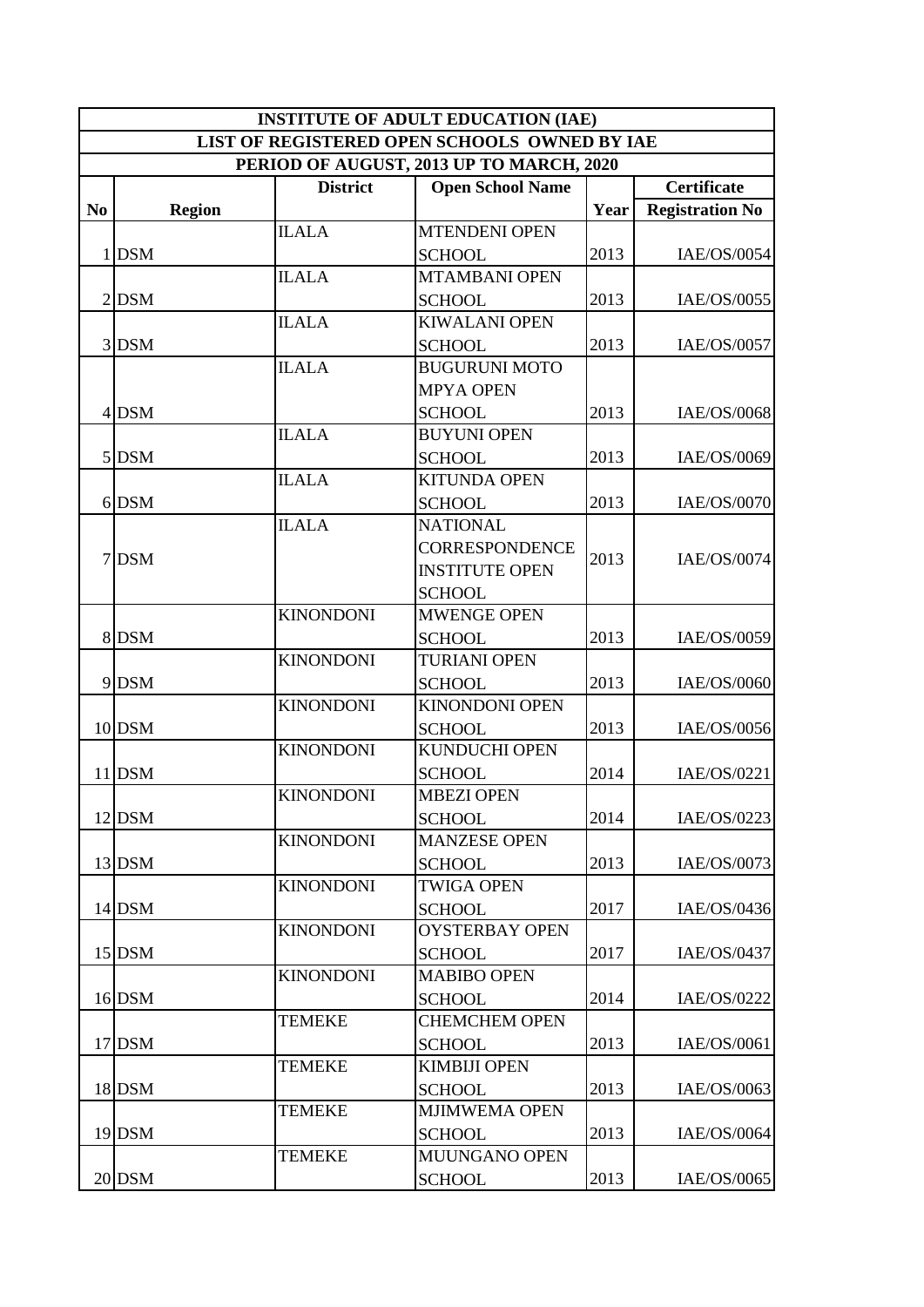|                  | <b>TEMEKE</b>       | <b>TUANGOMA OPEN</b>  |      |             |
|------------------|---------------------|-----------------------|------|-------------|
| <b>21 DSM</b>    |                     | <b>SCHOOL</b>         | 2013 | IAE/OS/0066 |
|                  | <b>TEMEKE</b>       | <b>UWANJA WA</b>      |      |             |
|                  |                     | <b>NDEGE OPEN</b>     |      |             |
| <b>22 DSM</b>    |                     | <b>SCHOOL</b>         | 2013 | IAE/OS/0067 |
|                  | <b>TEMEKE</b>       | <b>KIJICHI OPEN</b>   |      |             |
| 23 DSM           |                     | <b>SCHOOL</b>         | 2013 | IAE/OS/0071 |
|                  | <b>TEMEKE</b>       | <b>CHAMANZI OPEN</b>  |      |             |
| 24 DSM           |                     | <b>SCHOOL</b>         | 2017 | IAE/OS/0434 |
|                  | <b>TEMEKE</b>       | <b>MBANDE OPEN</b>    |      |             |
| 25 DSM           |                     | <b>SCHOOL</b>         | 2017 | IAE/OS/0435 |
|                  | <b>DODOMA</b>       | <b>DODOMA OPEN</b>    |      |             |
|                  |                     |                       |      |             |
| 26 DODOMA        | <b>MUNICIPALITY</b> | <b>SCHOOL</b>         | 2019 | IAE/OS/0613 |
|                  | <b>MPWAPWA</b>      | <b>MPWAPWA</b>        |      |             |
|                  |                     | <b>SECONDARY OPEN</b> |      |             |
| 27 DODOMA        |                     | <b>SCHOOL</b>         | 2019 | IAE/OS/0614 |
|                  | <b>DODOMA</b>       | <b>KIKUYU OPEN</b>    |      |             |
|                  |                     |                       |      |             |
| 28 DODOMA        | <b>MUNICIPALITY</b> | <b>SCHOOL</b>         | 2019 | IAE/OS/0616 |
|                  | <b>MPWAPWA</b>      | <b>MPWAPWA TTC</b>    |      |             |
| 29 DODOMA        |                     | <b>OPEN SCHOOL</b>    | 2019 | IAE/OS/0618 |
|                  | <b>DODOMA</b>       | <b>VIWANDANI OPEN</b> |      |             |
| 30 DODOMA        |                     | <b>SCHOOL</b>         | 2020 | IAE/OS/0687 |
|                  | <b>IRINGA</b>       | <b>SABA SABA OPEN</b> |      |             |
|                  |                     |                       |      |             |
| 31 IRINGA        | <b>MUNICIPALITY</b> | <b>SCHOOL</b>         | 2015 | IAE/OS/0282 |
|                  | <b>MAFINGA</b>      | <b>MJIMWEMA OPEN</b>  |      |             |
| 32 IRINGA        | <b>TOWN</b>         | <b>SCHOOL</b>         | 2020 | IAE/OS/0688 |
|                  | <b>NJOMBE TOWN</b>  | <b>NJOMBE OPEN</b>    |      |             |
| 33 NJOMBE        |                     | <b>SCHOOL</b>         | 2015 | IAE/OS/0281 |
|                  | <b>MAKAMBAKO</b>    | <b>MAKAMBAKO</b>      |      |             |
|                  |                     | <b>TEWW OPEN</b>      |      |             |
| 34 NJOMBE        |                     | <b>SCHOOL</b>         | 2015 | IAE/OS/0283 |
|                  | <b>MULEBA</b>       | <b>NSHAMBA OPEN</b>   |      |             |
| 35 KAGERA        |                     | <b>SCHOOL</b>         | 2016 | IAE/OS/0361 |
|                  | <b>MULEBA</b>       | <b>KIBANGA OPEN</b>   |      |             |
| <b>36 KAGERA</b> |                     | <b>SCHOOL</b>         | 2016 | IAE/OS/0363 |
|                  | <b>MULEBA</b>       | <b>RUKINDO OPEN</b>   |      |             |
| 37 KAGERA        |                     | <b>SCHOOL</b>         | 2017 | IAE/OS/0424 |
|                  | <b>KYERWA</b>       | MURONGO OPEN          |      |             |
| <b>38 KAGERA</b> |                     | <b>SCHOOL</b>         | 2016 | IAE/OS/0368 |
|                  | <b>KYERWA</b>       | <b>NYABISHENGE</b>    |      |             |
| <b>39 KAGERA</b> |                     | <b>OPEN SCHOOL</b>    | 2016 | IAE/OS/0379 |
|                  | <b>KYERWA</b>       | <b>ISINGILO OPEN</b>  |      |             |
| 40 KAGERA        |                     | <b>SCHOOL</b>         | 2017 | IAE/OS/0422 |
|                  | <b>MULEBA</b>       | <b>KAGOMA OPEN</b>    |      |             |
| 41 KAGERA        |                     | <b>SCHOOL</b>         | 2016 | IAE/OS/0362 |
|                  | <b>MULEBA</b>       | <b>RUBUNGO OPEN</b>   |      |             |
| 42 KAGERA        |                     | <b>SCHOOL</b>         | 2016 | IAE/OS/0364 |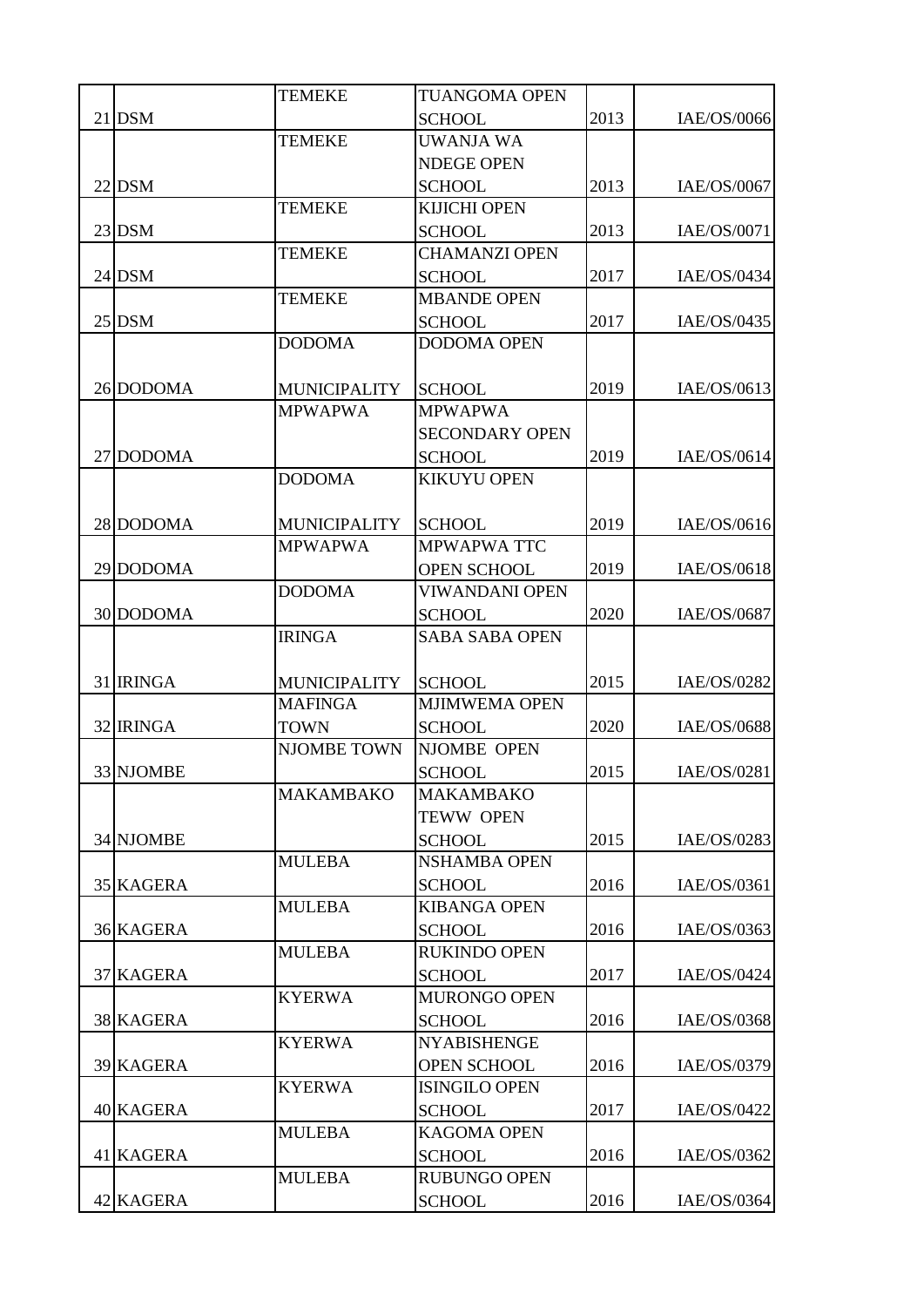|                  | <b>MULEBA</b>       | <b>NYAILIGAMBA</b>                  |      |             |
|------------------|---------------------|-------------------------------------|------|-------------|
| 43 KAGERA        |                     | <b>OPEN SCHOOL</b>                  | 2016 | IAE/OS/0366 |
|                  | <b>BUKOBA</b>       | <b>BILELE OPEN</b>                  |      |             |
| 44 KAGERA        |                     | <b>SCHOOL</b>                       | 2016 | IAE/OS/0367 |
|                  | <b>BUKOBA</b>       | <b>KISHOGO OPEN</b>                 |      |             |
| 45 KAGERA        |                     | <b>SCHOOL</b>                       | 2016 | IAE/OS/0369 |
|                  | <b>NGARA</b>        | <b>RUSUMO OPEN</b>                  |      |             |
| <b>46 KAGERA</b> |                     | <b>SCHOOL</b>                       | 2016 | IAE/OS/0378 |
|                  | <b>BUKOBA</b>       | <b>BUKOBA OPEN</b>                  |      |             |
| 47 KAGERA        |                     | <b>SCHOOL</b>                       | 2016 | IAE/OS/0421 |
|                  | <b>BUKOBA</b>       | <b>KABALE OPEN</b>                  |      |             |
| <b>48 KAGERA</b> |                     | <b>SCHOOL</b>                       | 2018 | IAE/OS/0547 |
|                  | <b>BUKOBA</b>       | <b>HAMUGEMBE OPEN</b>               |      |             |
| 49 KAGERA        |                     | <b>SCHOOL</b>                       | 2018 | IAE/OS/0548 |
|                  | <b>NGARA</b>        | <b>KIBIMBA OPEN</b>                 |      |             |
| 50 KAGERA        |                     | <b>SCHOOL</b>                       | 2016 | IAE/OS/0380 |
|                  | <b>NGARA</b>        | <b>LUKOLE OPEN</b>                  |      |             |
| 51 KAGERA        |                     | <b>SCHOOL</b>                       | 2017 | IAE/OS/0423 |
|                  | <b>KIGOMA UJIJI</b> | <b>ADULT EDUCATION</b>              |      |             |
|                  |                     | <b>LUICHE OPEN</b>                  |      |             |
| 52 KIGOMA        |                     | <b>SCHOOL</b>                       | 2014 | IAE/OS/0202 |
|                  | <b>KIGOMA</b>       | <b>MLOLE OPEN</b>                   |      |             |
| 53 KIGOMA        |                     | <b>SCHOOL</b>                       | 2014 | IAE/OS/0203 |
|                  | <b>KIGOMA</b>       | <b>KICHANGACHUI</b>                 |      |             |
| 54 KIGOMA        |                     | <b>OPEN SCHOOL</b>                  | 2014 | IAE/OS/0204 |
|                  | <b>KASULU TOWN</b>  | <b>BONGWE OPEN</b>                  |      |             |
| 55 KIGOMA        |                     | <b>SCHOOL</b>                       | 2015 | IAE/OS/0260 |
|                  | <b>LINDI URBAN</b>  | <b>LINDI OPEN</b>                   |      |             |
| 56 LINDI         |                     | <b>SCHOOL</b>                       | 2013 | IAE/OS/0013 |
|                  | <b>LINDI URBAN</b>  | <b>MKONGE OPEN</b>                  |      |             |
| 57 LINDI         |                     | <b>SCHOOL</b>                       | 2013 | IAE/OS/0014 |
|                  | <b>MOROGORO</b>     | <b>WAMO OPEN</b>                    |      |             |
|                  |                     |                                     |      |             |
| 58 MOROGORO      | <b>MUNICIPALITY</b> | <b>SCHOOL</b>                       | 2018 | IAE/OS/0603 |
|                  | <b>CHATO</b>        | <b>WEMA OPEN</b>                    |      |             |
| 59 GEITA         |                     | <b>SCHOOL</b>                       | 2013 | IAE/OS/0094 |
|                  | <b>CHATO</b>        | <b>SUMAYI BUZIKU</b>                |      |             |
| 60 GEITA         |                     | <b>OPEN SCHOOL</b>                  | 2013 | IAE/OS/0095 |
|                  | <b>CHATO</b>        | <b>KIGONGO OPEN</b>                 |      |             |
| 61 GEITA         |                     | <b>SCHOOL</b>                       | 2013 | IAE/OS/0097 |
|                  | <b>CHATO</b>        | <b>NYAMILEMBE OPEN</b>              |      |             |
| 62 GEITA         | <b>GEITA URBAN</b>  | <b>SCHOOL</b><br><b>CHATO OPEN</b>  | 2013 | IAE/OS/0098 |
|                  |                     |                                     |      |             |
| 63 GEITA         | <b>GEITA URBAN</b>  | <b>SCHOOL</b>                       | 2013 | IAE/OS/0099 |
|                  |                     | <b>KATORO OPEN</b>                  |      |             |
| 64 GEITA         | <b>GEITA URBAN</b>  | <b>SCHOOL</b><br><b>BUKOLI OPEN</b> | 2013 | IAE/OS/0100 |
|                  |                     |                                     |      |             |
| 65 GEITA         |                     | <b>SCHOOL</b>                       | 2013 | IAE/OS/0101 |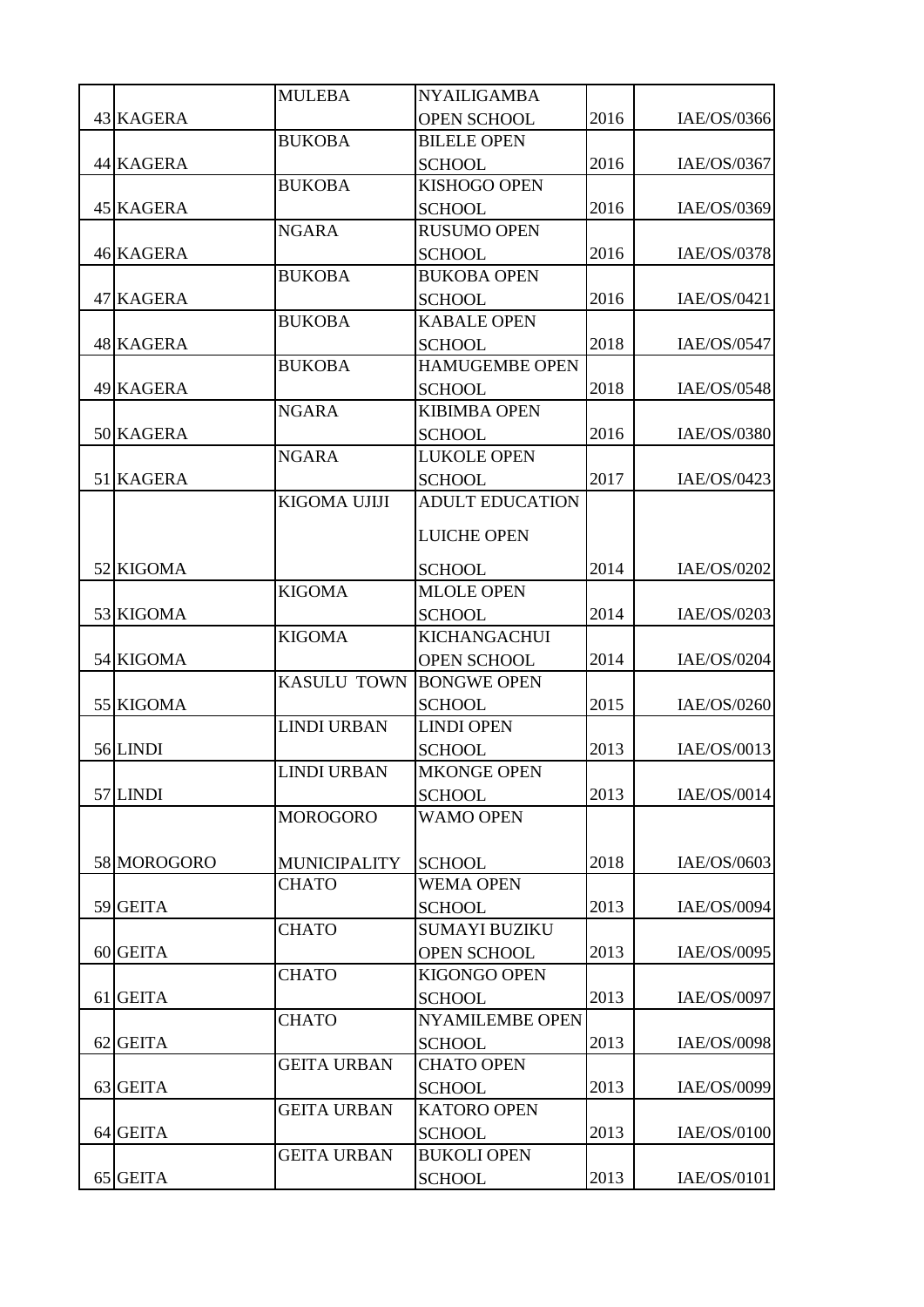|           | <b>GEITA URBAN</b> | <b>NYALUGUSU OPEN</b>   |      |             |
|-----------|--------------------|-------------------------|------|-------------|
| 66 GEITA  |                    | <b>SCHOOL</b>           | 2013 | IAE/OS/0102 |
|           | <b>GEITA URBAN</b> | <b>BUGANDO OPEN</b>     |      |             |
| 67 GEITA  |                    | <b>SCHOOL</b>           | 2013 | IAE/OS/0103 |
|           | <b>GEITA URBAN</b> | <b>NKOME OPEN</b>       |      |             |
| 68 GEITA  |                    | <b>SCHOOL</b>           | 2013 | IAE/OS/0104 |
|           | <b>GEITA URBAN</b> | <b>SENGA OPEN</b>       |      |             |
| 69 GEITA  |                    | <b>SCHOOL</b>           | 2013 | IAE/OS/0105 |
|           | <b>GEITA URBAN</b> | <b>BUTUNDWE OPEN</b>    |      |             |
| 70 GEITA  |                    | <b>SCHOOL</b>           | 2013 | IAE/OS/0106 |
|           | <b>GEITA URBAN</b> | <b>KASAMWA OPEN</b>     |      |             |
| 71 GEITA  |                    | <b>SCHOOL</b>           | 2013 | IAE/OS/0107 |
|           | <b>GEITA URBAN</b> | MWATULOLE OPEN          |      |             |
| 72 GEITA  |                    | <b>SCHOOL</b>           | 2013 | IAE/OS/0108 |
|           | <b>GEITA URBAN</b> | <b>KALANGALALA</b>      |      |             |
| 73 GEITA  |                    | OPEN SCHOOL             | 2013 | IAE/OS/0109 |
|           | <b>GEITA URBAN</b> | <b>GEITA OPEN</b>       |      |             |
| 74 GEITA  |                    | <b>SCHOOL</b>           | 2013 | IAE/OS/0110 |
|           | <b>GEITA URBAN</b> | <b>SHATAMINE OPEN</b>   |      |             |
| 75 GEITA  |                    | <b>SCHOOL</b>           | 2013 | IAE/OS/0111 |
|           | <b>GEITA URBAN</b> | <b>KIVUKONI OPEN</b>    |      |             |
| 76 GEITA  |                    | <b>SCHOOL</b>           | 2013 | IAE/OS/0112 |
|           | <b>BUKOMBE</b>     | <b>KATENTE OPEN</b>     |      |             |
| 77 GEITA  |                    | <b>SCHOOL</b>           | 2013 | IAE/OS/0113 |
|           | <b>BUKOMBE</b>     | <b>RUNZEWE OPEN</b>     |      |             |
| 78 GEITA  |                    | <b>SCHOOL</b>           | 2013 | IAE/OS/0114 |
|           | <b>BUKOMBE</b>     | <b>USHIROMBO OPEN</b>   |      |             |
| 79 GEITA  |                    | <b>SCHOOL</b>           | 2013 | IAE/OS/0115 |
|           | <b>GEITA</b>       | <b>KAMENA OPEN</b>      |      |             |
| 80 GEITA  |                    | <b>SCHOOL</b>           | 2013 | IAE/OS/0160 |
|           | <b>MBOGWE</b>      | <b>MASUMBWE OPEN</b>    |      |             |
| 81 GEITA  |                    | <b>SCHOOL</b>           | 2013 | IAE/OS/0116 |
|           | <b>ILEMELA</b>     | <b>NUNDU OPEN</b>       |      |             |
| 82 MWANZA |                    | <b>SCHOOL</b>           | 2013 | IAE/OS/0117 |
|           | <b>ILEMELA</b>     | <b>MIRONGO OPEN</b>     |      |             |
| 83 MWANZA |                    | <b>SCHOOL</b>           | 2013 | IAE/OS/0118 |
|           | <b>ILEMELA</b>     | <b>SANGABUYE OPEN</b>   |      |             |
| 84 MWANZA |                    | <b>SCHOOL</b>           | 2013 | IAE/OS/0120 |
|           | <b>ILEMELA</b>     | PASIANSI OPEN           |      |             |
| 85 MWANZA |                    | <b>SCHOOL</b>           | 2013 | IAE/OS/0121 |
|           | <b>ILEMELA</b>     | <b>KIRUMBA OPEN</b>     |      |             |
| 86 MWANZA |                    | <b>SCHOOL</b>           | 2013 | IAE/OS/0122 |
|           | <b>ILEMELA</b>     | <b>MBUGANI OPEN</b>     |      |             |
| 87 MWANZA |                    | <b>SCHOOL</b>           | 2013 | IAE/OS/0123 |
|           | <b>ILEMELA</b>     | <b>OLE NJOOLAY OPEN</b> |      |             |
| 88 MWANZA |                    | <b>SCHOOL</b>           | 2013 | IAE/OS/0124 |
|           | <b>ILEMELA</b>     | <b>NYAKABUNGO</b>       |      |             |
| 89 MWANZA |                    | <b>OPEN SCHOOL</b>      | 2013 | IAE/OS/0125 |
|           | <b>ILEMELA</b>     | NYAMANORO OPEN          |      |             |
| 90 MWANZA |                    | <b>SCHOOL</b>           | 2013 | IAE/OS/0126 |
|           |                    |                         |      |             |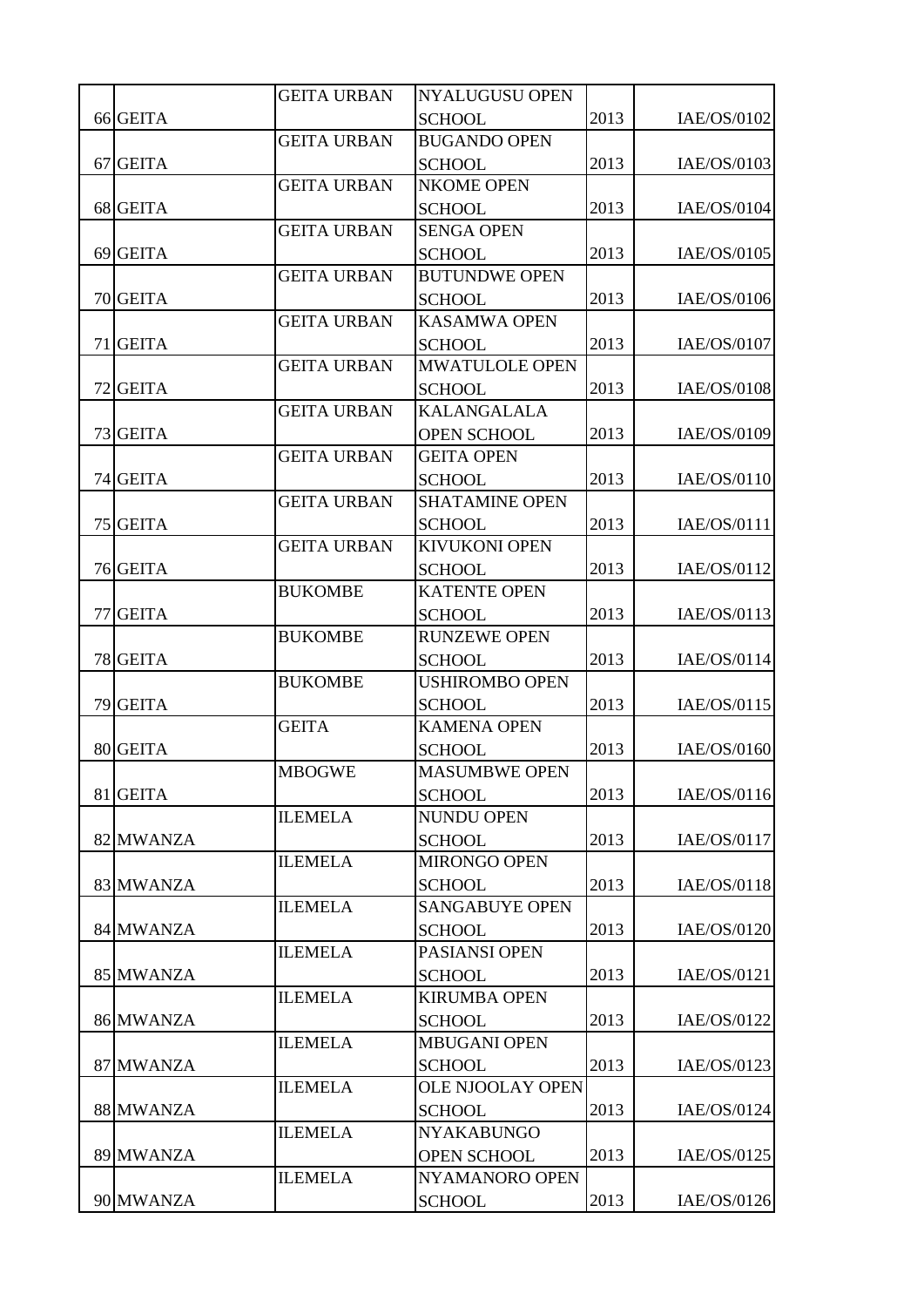|            | <b>ILEMELA</b>   | <b>LUMALA OPEN</b>                  |      |             |
|------------|------------------|-------------------------------------|------|-------------|
| 91 MWANZA  |                  | <b>SCHOOL</b>                       | 2013 | IAE/OS/0127 |
|            | <b>ILEMELA</b>   | <b>BUSWELU OPEN</b>                 |      |             |
| 92 MWANZA  |                  | <b>SCHOOL</b>                       | 2013 | IAE/OS/0128 |
|            | <b>NYAMAGANA</b> | <b>MWANZA OPEN</b>                  |      |             |
| 93 MWANZA  |                  | <b>SCHOOL</b>                       | 2013 | IAE/OS/0129 |
|            | <b>NYAMAGANA</b> | <b>SHAMALIWA OPEN</b>               |      |             |
| 94 MWANZA  |                  | <b>SCHOOL</b>                       | 2013 | IAE/OS/0130 |
|            | <b>NYAMAGANA</b> | NYAKATO OPEN                        |      |             |
| 95 MWANZA  |                  | <b>SCHOOL</b>                       | 2013 | IAE/OS/0132 |
|            | <b>NYAMAGANA</b> | <b>MAHINA OPEN</b>                  |      |             |
| 96 MWANZA  |                  | <b>SCHOOL</b>                       | 2013 | IAE/OS/0133 |
|            | <b>NYAMAGANA</b> | NYAMAGANA I.A.E                     |      |             |
|            |                  |                                     |      |             |
| 97 MWANZA  |                  | <b>OPEN SCHOOL</b>                  | 2013 | IAE/OS/0134 |
|            | <b>NYAMAGANA</b> | <b>NYABURUGOYA</b>                  |      |             |
| 98 MWANZA  |                  | <b>OPEN SCHOOL</b>                  | 2013 | IAE/OS/0135 |
|            | <b>NYAMAGANA</b> | <b>BUHONGWA OPEN</b>                |      |             |
| 99 MWANZA  |                  | <b>SCHOOL</b>                       | 2013 | IAE/OS/0137 |
|            | <b>UKEREWE</b>   | MUKITUNTU OPEN                      |      |             |
| 100 MWANZA |                  | <b>SCHOOL</b>                       | 2013 | IAE/OS/0138 |
|            | <b>UKEREWE</b>   | <b>MIBUNGO OPEN</b>                 |      |             |
| 101 MWANZA |                  | <b>SCHOOL</b>                       | 2013 | IAE/OS/0141 |
|            | <b>UKEREWE</b>   | <b>NAKOZA OPEN</b>                  |      |             |
| 102 MWANZA |                  | <b>SCHOOL</b>                       | 2013 | IAE/OS/0142 |
|            | <b>SENGEREMA</b> | <b>NYAMATONGO</b>                   |      |             |
| 103 MWANZA |                  | <b>OPEN SCHOOL</b>                  | 2014 | IAE/OS/0175 |
|            | <b>SENGEREMA</b> | <b>KAFUNZO OPEN</b>                 |      |             |
| 104 MWANZA |                  | <b>SCHOOL</b>                       | 2014 | IAE/OS/0176 |
|            | <b>SENGEREMA</b> | <b>KAHUMULO OPEN</b>                |      |             |
| 105 MWANZA |                  | <b>SCHOOL</b>                       | 2014 | IAE/OS/0177 |
|            | <b>SENGEREMA</b> | <b>KALEBEZO OPEN</b>                |      |             |
| 106 MWANZA |                  | <b>SCHOOL</b>                       | 2014 | IAE/OS/0178 |
|            | <b>MISUNGWI</b>  | <b>BUHINGO OPEN</b>                 |      |             |
| 107 MWANZA |                  |                                     | 2014 | IAE/OS/0179 |
|            | <b>MISUNGWI</b>  | <b>SCHOOL</b><br><b>USAGARA TRC</b> |      |             |
| 108 MWANZA |                  |                                     | 2014 | IAE/OS/0180 |
|            | <b>SENGEREMA</b> | <b>OPEN SCHOOL</b>                  |      |             |
|            |                  | <b>SENGEREMA TRC</b>                |      |             |
| 109 MWANZA |                  | <b>OPEN SCHOOL</b>                  | 2014 | IAE/OS/0181 |
|            | <b>SENGEREMA</b> | <b>SIMA OPEN SCHOOL</b>             |      |             |
| 110 MWANZA |                  |                                     | 2014 | IAE/OS/0182 |
|            | <b>SENGEREMA</b> | <b>NYEHUNGE OPEN</b>                |      |             |
| 111 MWANZA |                  | <b>SCHOOL</b>                       | 2014 | IAE/OS/0183 |
|            | <b>MISUNGWI</b>  | <b>ISAKAMAWE OPEN</b>               |      |             |
| 112 MWANZA |                  | <b>SCHOOL</b>                       | 2014 | IAE/OS/0184 |
|            | <b>MISUNGWI</b>  | <b>MISUNGWI TRC</b>                 |      |             |
| 113 MWANZA |                  | OPEN SCHOOL                         | 2014 | IAE/OS/0185 |
|            | <b>MISUNGWI</b>  | <b>MBARIKA OPEN</b>                 |      |             |
| 114 MWANZA |                  | <b>SCHOOL</b>                       | 2014 | IAE/OS/0186 |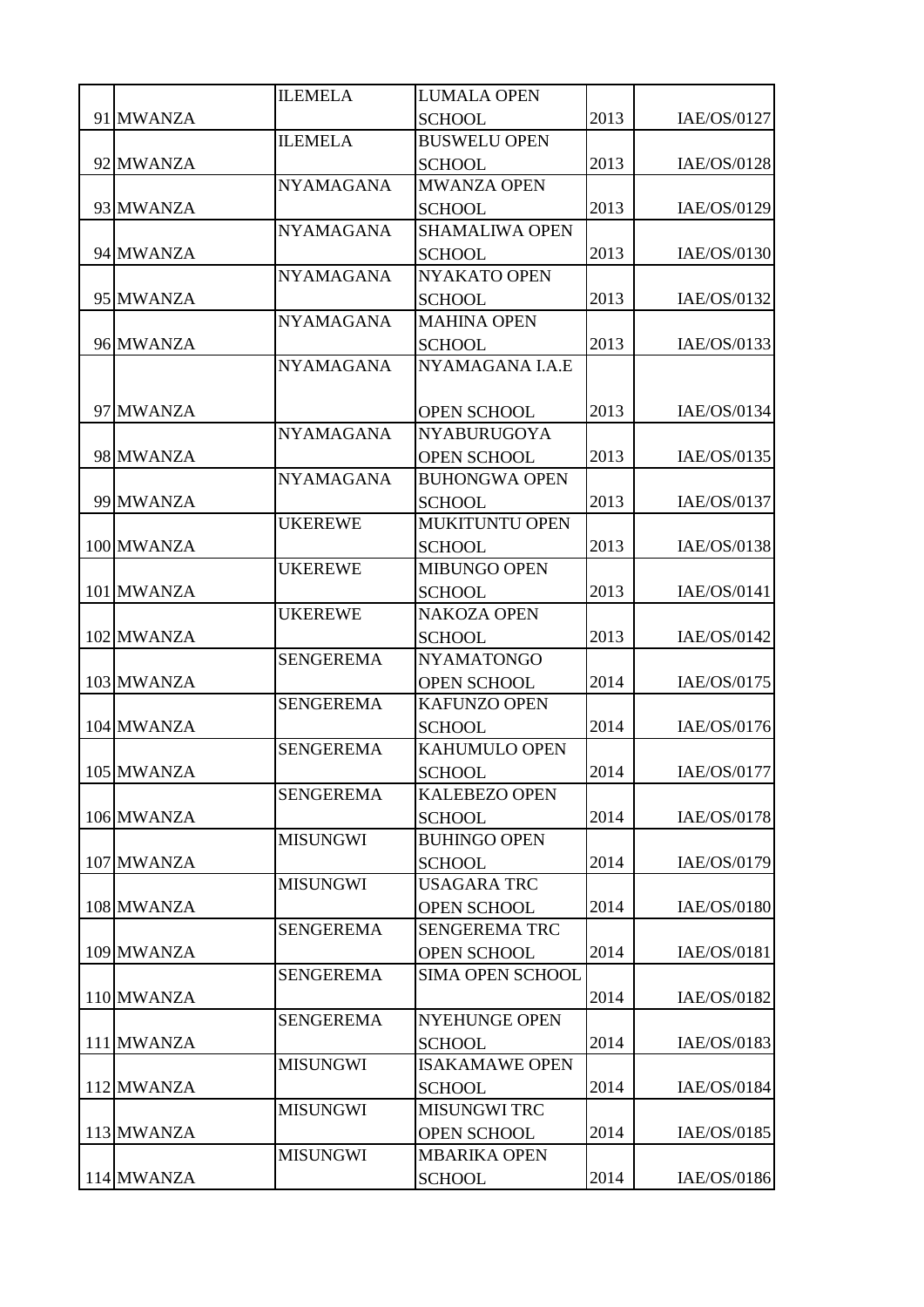|               | <b>MISUNGWI</b>   | <b>ILUJAMATE OPEN</b>     |      |             |
|---------------|-------------------|---------------------------|------|-------------|
| 115 MWANZA    |                   | <b>SCHOOL</b>             | 2014 | IAE/OS/0187 |
|               | <b>KWIMBA</b>     | <b>MWAMASHIMBA</b>        |      |             |
| 116 MWANZA    |                   | <b>OPEN SCHOOL</b>        | 2014 | IAE/OS/0188 |
|               | <b>KWIMBA</b>     | <b>MWAMALA OPEN</b>       |      |             |
| 117 MWANZA    |                   | <b>SCHOOL</b>             | 2014 | IAE/OS/0189 |
|               | <b>KWIMBA</b>     | <b>IMALILO OPEN</b>       |      |             |
| 118 MWANZA    |                   | <b>SCHOOL</b>             | 2014 | IAE/OS/0190 |
|               | <b>KWIMBA</b>     | <b>NYAMILA OPEN</b>       |      |             |
| 119 MWANZA    |                   | <b>SCHOOL</b>             | 2014 | IAE/OS/0191 |
|               | <b>KWIMBA</b>     | <b>WALLA OPEN</b>         |      |             |
| 120 MWANZA    |                   | <b>SCHOOL</b>             | 2014 | IAE/OS/0192 |
|               | <b>KWIMBA</b>     | SENI OPEN SCHOOL          |      |             |
| 121 MWANZA    |                   |                           | 2014 | IAE/OS/0193 |
|               | <b>KWIMBA</b>     | <b>NGUDU OPEN</b>         |      |             |
| 122 MWANZA    |                   | <b>SCHOOL</b>             | 2014 | IAE/OS/0194 |
|               | <b>KWIMBA</b>     | <b>NELA OPEN</b>          |      |             |
| 123 MWANZA    |                   | <b>SCHOOL</b>             | 2014 | IAE/OS/0195 |
|               | <b>KWIMBA</b>     | <b>SUMVE OPEN</b>         |      |             |
| 124 MWANZA    |                   | <b>SCHOOL</b>             | 2014 | IAE/OS/0196 |
|               | <b>KWIMBA</b>     | <b>MALIGISU OPEN</b>      |      |             |
| 125 MWANZA    |                   | <b>SCHOOL</b>             | 2014 | IAE/OS/0197 |
|               | <b>KWIMBA</b>     | <b>MWANG'HALANGA</b>      |      |             |
| 126 MWANZA    |                   | <b>OPEN SCHOOL</b>        | 2014 | IAE/OS/0198 |
|               | <b>KWIMBA</b>     | <b>BUJIKU SAKILA</b>      |      |             |
| 127 MWANZA    |                   | <b>OPEN SCHOOL</b>        | 2014 | IAE/OS/0199 |
|               | <b>KWIMBA</b>     | <b>MWANKULWE</b>          |      |             |
| 128 MWANZA    |                   | <b>OPEN SCHOOL</b>        | 2014 | IAE/OS/0200 |
|               | <b>NYEHUNGE</b>   | <b>BUSISI OPEN</b>        |      |             |
| 129 MWANZA    |                   | <b>SCHOOL</b>             | 2014 | IAE/OS/0201 |
|               | <b>SHINYANGA</b>  | <b>UHURU OPEN</b>         |      |             |
| 130 SHINYANGA |                   | <b>SCHOOL</b>             | 2015 | IAE/OS/0315 |
|               |                   | KAHAMA TOWN KISHIMBA OPEN |      |             |
| 131 SHINYANGA |                   | <b>SCHOOL</b>             | 2015 | IAE/OS/0355 |
|               | <b>MBEYA</b>      | <b>USONGWE OPEN</b>       |      |             |
| 132 MBEYA     |                   | <b>SCHOOL</b>             | 2015 | IAE/OS/0241 |
|               | <b>MBEYA CITY</b> | NZONDAHAKI OPEN           |      |             |
| 133 MBEYA     |                   | <b>SCHOOL</b>             | 2015 | IAE/OS/0245 |
|               | <b>MBOZI</b>      | <b>VWAWA OPEN</b>         |      |             |
| 134 SONGWE    |                   | <b>SCHOOL</b>             | 2020 | IAE/OS/0684 |
|               | <b>TUNDUMA</b>    | MWL. J. K. NYERERE        |      |             |
|               |                   |                           |      |             |
| 135 SONGWE    | <b>TOWN</b>       | OPEN SCHOOL               | 2020 | IAE/OS/0685 |
|               | <b>MBEYA CITY</b> | <b>LEGICO OPEN</b>        |      |             |
| 136 MBEYA     |                   | <b>SCHOOL</b>             | 2020 | IAE/OS/0686 |
|               | <b>MTWARA</b>     | <b>SHANGANI OPEN</b>      |      |             |
| 137 MTWARA    | <b>URBAN</b>      | <b>SCHOOL</b>             | 2013 | IAE/OS/0015 |
|               | <b>BABATI</b>     | <b>BTS MANYARA IAE</b>    |      |             |
|               |                   |                           |      |             |
| 138 MANYARA   |                   | <b>OPEN SCHOOL</b>        | 2019 | IAE/OS/0628 |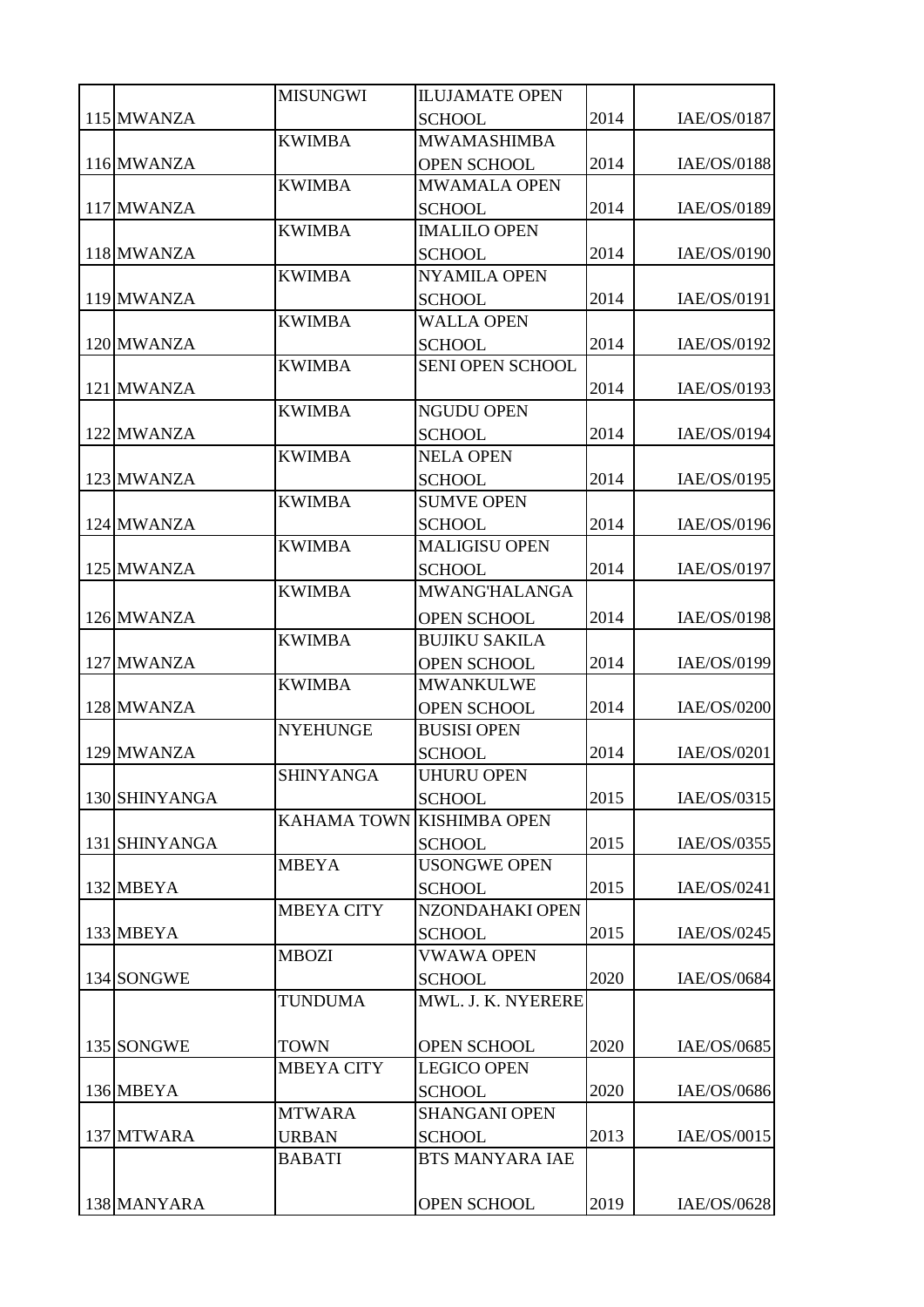|                |                 | SUMBAWANGA          | <b>SUMBAWANGA IAE</b>                                        |      |                        |
|----------------|-----------------|---------------------|--------------------------------------------------------------|------|------------------------|
|                |                 |                     |                                                              |      |                        |
|                | 139 RUKWA       | <b>URBAN</b>        | OPEN SCHOOL                                                  | 2013 | IAE/OS/0016            |
|                |                 | <b>MLELE</b>        | <b>KATUMBA OPEN</b>                                          |      |                        |
|                | 140 KATAVI      |                     | <b>SCHOOL</b>                                                | 2013 | IAE/OS/0020            |
|                |                 | <b>SINGIDA TOWN</b> | <b>LUMUMBA OPEN</b>                                          |      |                        |
|                | 141 SINGIDA     |                     | <b>SCHOOL</b>                                                | 2013 | IAE/OS/0003            |
|                |                 | <b>TABORA</b>       | <b>TABORA OPEN</b>                                           |      |                        |
|                | 142 TABORA      |                     | <b>SCHOOL</b>                                                | 2013 | IAE/OS/0001            |
|                |                 | <b>KOROGWE</b>      | <b>IAE KOROGWE</b>                                           |      |                        |
|                | 143 TANGA       |                     | <b>OPEN SCHOOL</b>                                           | 2015 | IAE/OS/0256            |
|                |                 | <b>TANGA</b>        | <b>IAE MKWAKWANI</b>                                         |      |                        |
|                |                 |                     |                                                              |      |                        |
|                | 144 TANGA       |                     | <b>OPEN SCHOOL</b>                                           | 2015 | IAE/OS/0257            |
|                |                 | <b>RUFIJI</b>       | <b>IKWIRIRI OPEN</b>                                         |      |                        |
|                | 145 PWANI       |                     | <b>SCHOOL</b>                                                | 2015 | IAE/OS/0299            |
|                |                 | <b>MKURANGA</b>     | <b>MWINYI OPEN</b>                                           |      |                        |
|                | 146 PWANI       |                     | <b>SCHOOL</b>                                                | 2015 | IAE/OS/0305            |
|                |                 | <b>KIBAHA URBAN</b> | <b>KIBAHA OPEN</b>                                           |      |                        |
|                | 147 PWANI       |                     | <b>SCHOOL</b>                                                | 2013 | IAE/OS/0044            |
|                |                 | <b>ARUSHA</b>       | <b>MERU IAE OPEN</b>                                         |      |                        |
|                |                 |                     |                                                              |      |                        |
|                | 148 ARUSHA      | <b>MUNICIPALITY</b> | <b>SCHOOL</b>                                                | 2019 | IAE/OS/0601            |
|                |                 | <b>SONGEA</b>       | <b>SONGEA IAE OPEN</b>                                       |      |                        |
|                | 149 RUVUMA      |                     | <b>SCHOOL</b>                                                | 2020 | IAE/OS/0681            |
|                |                 | <b>MUSOMA</b>       | MWISENGE OPEN                                                |      |                        |
|                | 150 MARA        |                     | <b>SCHOOL</b>                                                | 2020 | IAE/OS/0682            |
|                |                 | <b>MOSHI</b>        | <b>SOWETO IAE OPEN</b>                                       |      |                        |
|                |                 |                     |                                                              |      |                        |
|                | 151 KILIMANJARO | <b>MUNICIPALITY</b> | <b>SCHOOL</b>                                                | 2020 | IAE/OS/0683            |
|                |                 |                     |                                                              |      |                        |
|                |                 |                     |                                                              |      |                        |
|                |                 |                     | <b>INSTITUTE OF ADULT EDUCATION (IAE)</b>                    |      |                        |
|                |                 |                     | <b>LIST OF REGISTERED OPEN SCHOOLS OWNED BY STAKEHOLDERS</b> |      |                        |
|                |                 |                     | PERIOD OF AUGUST, 2013 UP TO MARCH, 2020                     |      |                        |
|                |                 | <b>District</b>     | <b>Open School Name</b>                                      |      | <b>Certificate</b>     |
| N <sub>0</sub> | <b>Region</b>   |                     |                                                              | Year | <b>Registration No</b> |
|                |                 | <b>ARUSHA CITY</b>  | <b>MIDLAND OPEN</b>                                          |      |                        |
|                | <b>ARUSHA</b>   |                     | <b>SCHOOL</b>                                                | 2013 | IAE/OS/0028            |
|                |                 | <b>ARUSHA CITY</b>  | <b>MERU OPEN</b>                                             |      |                        |
|                | 2 ARUSHA        |                     | <b>SCHOOL</b>                                                | 2013 | IAE/OS/0029            |
|                |                 | <b>ARUSHA CITY</b>  | <b>HOVINAIS OPEN</b>                                         |      |                        |
|                | <b>3 ARUSHA</b> |                     | <b>SCHOOL</b>                                                | 2013 | IAE/OS/0030            |
|                |                 | <b>MERU</b>         | <b>GLOBAL OPEN</b>                                           |      |                        |
|                | 4 ARUSHA        |                     | <b>SCHOOL</b>                                                | 2013 | IAE/OS/0031            |
|                |                 | <b>ARUSHA CITY</b>  | <b>USSACCO OPEN</b>                                          |      |                        |
|                | 5 ARUSHA        |                     | <b>SCHOOL</b>                                                | 2013 | IAE/OS/0032            |
|                |                 | <b>ARUSHA CITY</b>  | <b>KIMANDOLU OPEN</b>                                        |      |                        |
|                | 6 ARUSHA        |                     | <b>SCHOOL</b>                                                | 2013 | IAE/OS/0033            |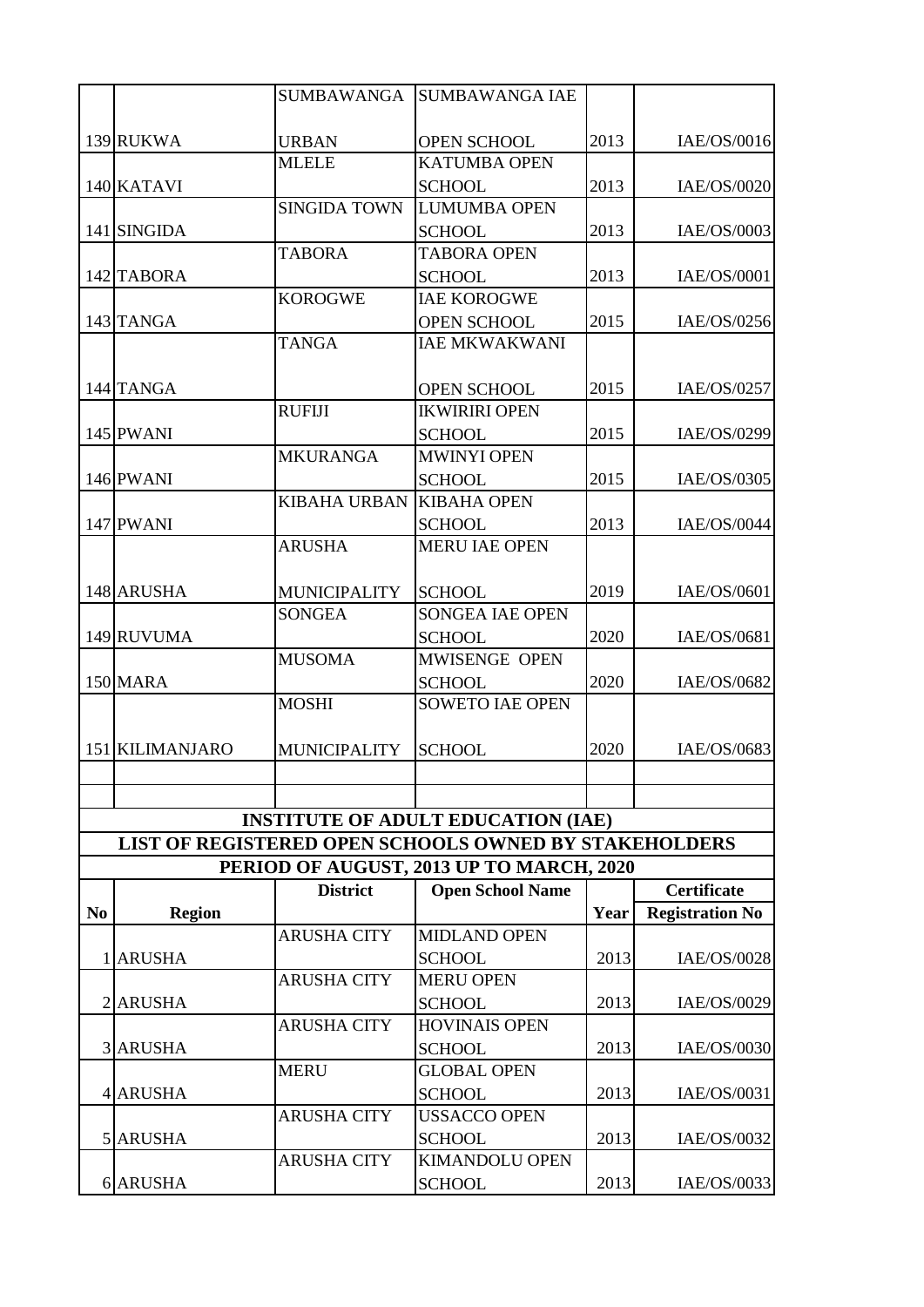|           | <b>ARUSHA CITY</b> | <b>NAIROBI INSTITUTE</b> |      |             |
|-----------|--------------------|--------------------------|------|-------------|
|           |                    |                          |      |             |
| 7 ARUSHA  |                    | <b>OPEN SCHOOL</b>       | 2013 | IAE/OS/0034 |
|           | <b>ARUSHA</b>      | <b>KALOLENI OPEN</b>     |      |             |
| 8 ARUSHA  |                    | <b>SCHOOL</b>            | 2015 | IAE/OS/0268 |
|           | <b>ARUMERU</b>     | <b>KAC OPEN SCHOOL</b>   |      |             |
| 9 ARUSHA  |                    |                          | 2015 | IAE/OS/0269 |
|           | <b>ARUSHA</b>      | <b>KING SOLOMONI</b>     |      |             |
|           |                    | <b>TOURISM OPEN</b>      |      |             |
| 10 ARUSHA |                    | <b>SCHOOL</b>            | 2015 | IAE/OS/0270 |
|           | <b>ARUSHA</b>      | <b>CAPRICON</b>          |      |             |
|           |                    | <b>INSTITUTE OF</b>      |      |             |
|           |                    | <b>TECHNOLOGY OPEN</b>   |      |             |
| 11 ARUSHA |                    | <b>SCHOOL</b>            | 2015 | IAE/OS/0271 |
|           | <b>ARUSHA</b>      | <b>REVIVAL AFRICA</b>    |      |             |
| 12 ARUSHA |                    | <b>OPEN SCHOOL</b>       | 2015 | IAE/OS/0272 |
|           | <b>ARUSHA</b>      | <b>NGAIS ACADEMY</b>     |      |             |
| 13 ARUSHA |                    | <b>OPEN SCHOOL</b>       | 2015 | IAE/OS/0277 |
|           | <b>MERU</b>        | <b>SCRIPTURE OPEN</b>    |      |             |
| 14 ARUSHA |                    | <b>SCHOOL</b>            | 2015 | IAE/OS/0294 |
|           | <b>MERU</b>        | <b>KIWAHUMU OPEN</b>     |      |             |
| 15 ARUSHA |                    | <b>SCHOOL</b>            | 2015 | IAE/OS/0295 |
|           | <b>MERU</b>        | <b>AGAPE</b>             |      |             |
|           |                    | <b>MANAGEMENT</b>        |      |             |
| 16 ARUSHA |                    | <b>OPEN SCHOOL</b>       | 2015 | IAE/OS/0296 |
|           | <b>MERU</b>        | <b>CROWER OPEN</b>       |      |             |
| 17 ARUSHA |                    | <b>SCHOOL</b>            | 2015 | IAE/OS/0297 |
|           | <b>MERU</b>        | <b>USA RIVER</b>         |      |             |
|           |                    | <b>REHABILITATION</b>    |      |             |
| 18 ARUSHA |                    | <b>OPEN SCHOOL</b>       | 2015 | IAE/OS/0308 |
|           | <b>ARUSHA</b>      | <b>VUCHAMA OPEN</b>      |      |             |
| 19 ARUSHA |                    | <b>SCHOOL</b>            | 2015 | IAE/OS/0309 |
|           | <b>ARUSHA</b>      | <b>DOCTOR LEARNING</b>   |      |             |
|           |                    |                          |      |             |
| 20 ARUSHA |                    | OPEN SCHOOL              | 2015 | IAE/OS/0310 |
|           | <b>ARUSHA</b>      | <b>DR.DAVID</b>          |      |             |
|           |                    | <b>LIVINGSTONE OPEN</b>  |      |             |
| 21 ARUSHA |                    | <b>SCHOOL</b>            | 2015 | IAE/OS/0311 |
|           | <b>MERU</b>        | <b>EMMANUEL MULT-</b>    |      |             |
|           |                    | PURPOSE OPEN             |      |             |
| 22 ARUSHA |                    | <b>SCHOOL</b>            | 2015 | IAE/OS/0322 |
|           | <b>MERU</b>        | PATANUMBE VTC            |      |             |
| 23 ARUSHA |                    | <b>OPEN SCHOOL</b>       | 2015 | IAE/OS/0323 |
|           | <b>MERU</b>        | NGARENANYUKI             |      |             |
| 24 ARUSHA |                    | <b>OPEN SCHOOL</b>       | 2015 | IAE/OS/0324 |
|           | <b>MERU</b>        | <b>ELCT KIKATITI</b>     |      |             |
| 25 ARUSHA |                    | OPEN SCHOOL              | 2015 | IAE/OS/0325 |
|           | <b>ARUSHA</b>      | <b>LEVOLOSI ODL</b>      |      |             |
| 26 ARUSHA |                    | <b>OPEN SCHOOL</b>       | 2015 | IAE/OS/0326 |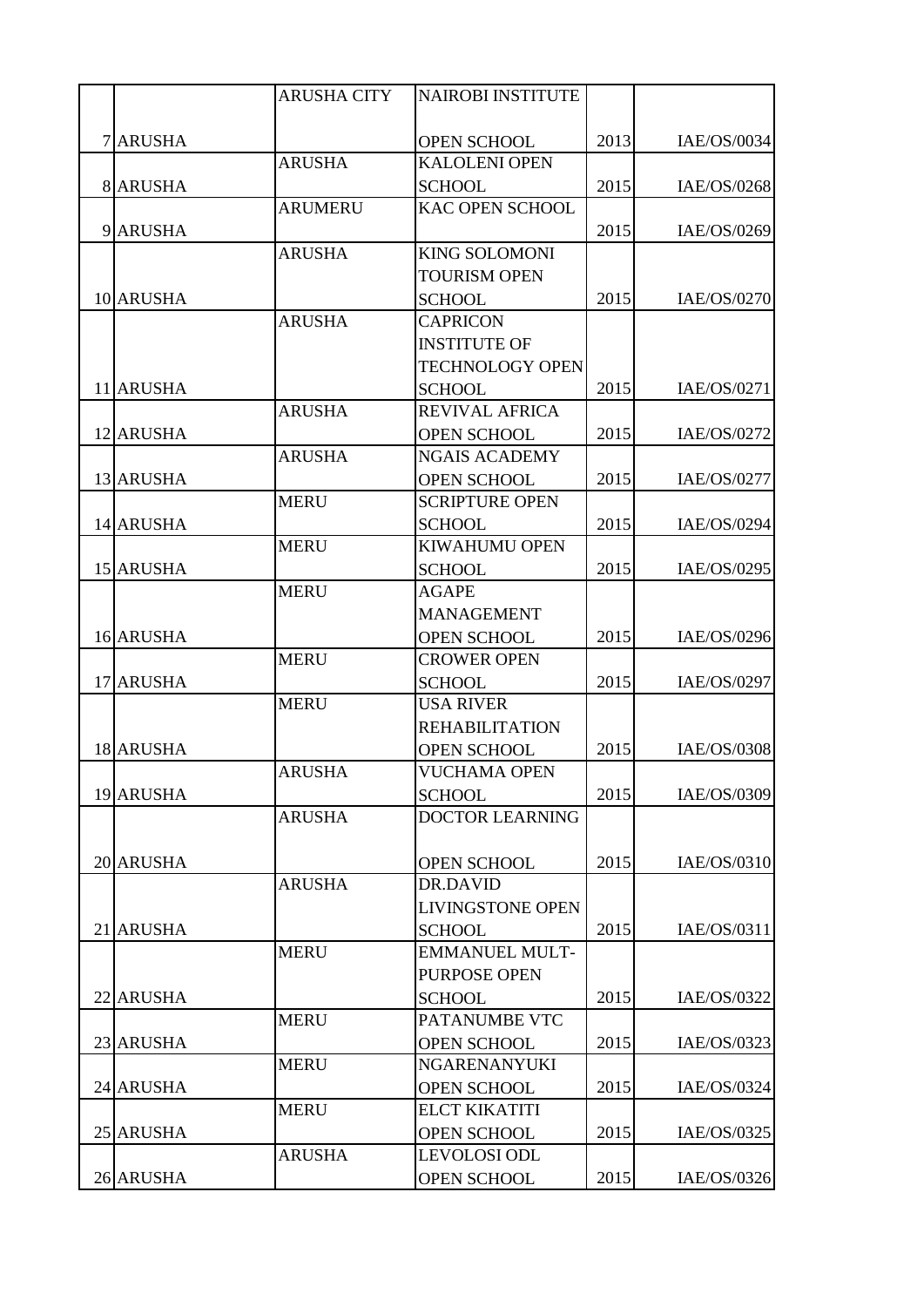|                  | <b>ARUSHA</b>       | <b>MLIMANI</b>          |      |             |
|------------------|---------------------|-------------------------|------|-------------|
|                  |                     | <b>VOCATIONAL OPEN</b>  |      |             |
| 27 ARUSHA        |                     | <b>SCHOOL</b>           | 2015 | IAE/OS/0327 |
|                  | <b>ARUSHA</b>       | <b>VISHA OPEN</b>       |      |             |
| 28 ARUSHA        |                     | <b>SCHOOL</b>           | 2015 | IAE/OS/0328 |
|                  | <b>ARUSHA</b>       | <b>GENEVA OPEN</b>      |      |             |
| 29 ARUSHA        |                     | <b>SCHOOL</b>           | 2015 | IAE/OS/0329 |
|                  | <b>LONGIDO</b>      | <b>MARIELE VTC OPEN</b> |      |             |
| <b>30 ARUSHA</b> |                     | <b>SCHOOL</b>           | 2016 | IAE/OS/0394 |
|                  | <b>ARUSHA</b>       | <b>ARUSHA WISDOM</b>    |      |             |
| 31 ARUSHA        |                     | <b>OPEN SCHOOL</b>      | 2016 | IAE/OS/0395 |
|                  | <b>MERU</b>         | <b>ARUMERU</b>          |      |             |
|                  |                     | <b>COLLEGE OF</b>       |      |             |
|                  |                     | <b>BUSINES S OPEN</b>   |      |             |
| <b>32 ARUSHA</b> |                     | <b>SCHOOL</b>           | 2016 | IAE/OS/0396 |
|                  | <b>MERU</b>         | <b>AFRICA AMINI</b>     |      |             |
|                  |                     | <b>ALAMA VTC OPEN</b>   |      |             |
| 33 ARUSHA        |                     | <b>SCHOOL</b>           | 2016 | IAE/OS/0397 |
|                  | <b>ARUSHA</b>       | <b>SEVERIN OPEN</b>     |      |             |
|                  |                     |                         |      |             |
| <b>34 ARUSHA</b> | <b>MUNICIPALITY</b> | <b>SCHOOL</b>           | 2017 | IAE/OS/0473 |
|                  | <b>KARATU</b>       | <b>PASSIONIST</b>       |      |             |
|                  |                     | <b>SEWING OPEN</b>      |      |             |
| <b>35 ARUSHA</b> |                     | <b>SCHOOL</b>           | 2017 | IAE/OS/0474 |
|                  | <b>KARATU</b>       | <b>LAKE EYASI OPEN</b>  |      |             |
| <b>36 ARUSHA</b> |                     | <b>SCHOOL</b>           | 2017 | IAE/OS/0475 |
|                  | <b>MERU</b>         | <b>SANAWARI OPEN</b>    |      |             |
| <b>37 ARUSHA</b> |                     | <b>SCHOOL</b>           | 2017 | IAE/OS/0476 |
|                  | <b>ARUSHA</b>       | PEACE AFRICA            |      |             |
|                  |                     |                         |      |             |
| <b>38 ARUSHA</b> | <b>MUNICIPALITY</b> | <b>OPEN SCHOOL</b>      | 2017 | IAE/OS/0477 |
|                  | <b>ARUSHA</b>       | <b>EMAGS OPEN</b>       |      |             |
|                  |                     |                         |      |             |
| <b>39 ARUSHA</b> | <b>MUNICIPALITY</b> | <b>SCHOOL</b>           | 2017 | IAE/OS/0478 |
|                  | <b>ARUSHA</b>       | <b>SAVANNA OPEN</b>     |      |             |
|                  |                     |                         |      |             |
| <b>40 ARUSHA</b> | <b>MUNICIPALITY</b> | <b>SCHOOL</b>           | 2017 | IAE/OS/0479 |
|                  | <b>ARUSHA</b>       | ARUSHA UTALII           |      |             |
|                  |                     |                         |      |             |
| 41 ARUSHA        | <b>MUNICIPALITY</b> | <b>OPEN SCHOOL</b>      | 2017 | IAE/OS/0480 |
|                  | <b>ARUSHA</b>       | <b>ASHE ENGAI OPEN</b>  |      |             |
|                  |                     |                         |      |             |
| 42 ARUSHA        | <b>MUNICIPALITY</b> | <b>SCHOOL</b>           | 2017 | IAE/OS/0481 |
|                  | <b>MERU</b>         | <b>MOUNT MERU OPEN</b>  |      |             |
| <b>43 ARUSHA</b> |                     | <b>SCHOOL</b>           | 2017 | IAE/OS/0482 |
|                  | <b>ARUSHA CITY</b>  | <b>SABRINO COLLEGE</b>  |      |             |
|                  |                     |                         |      |             |
| 44 ARUSHA        |                     | OPEN SCHOOL             | 2017 | IAE/OS/0486 |
|                  | <b>MERU</b>         | <b>RWESEMBA OPEN</b>    |      |             |
| 45 ARUSHA        |                     | <b>SCHOOL</b>           | 2018 | IAE/OS/0523 |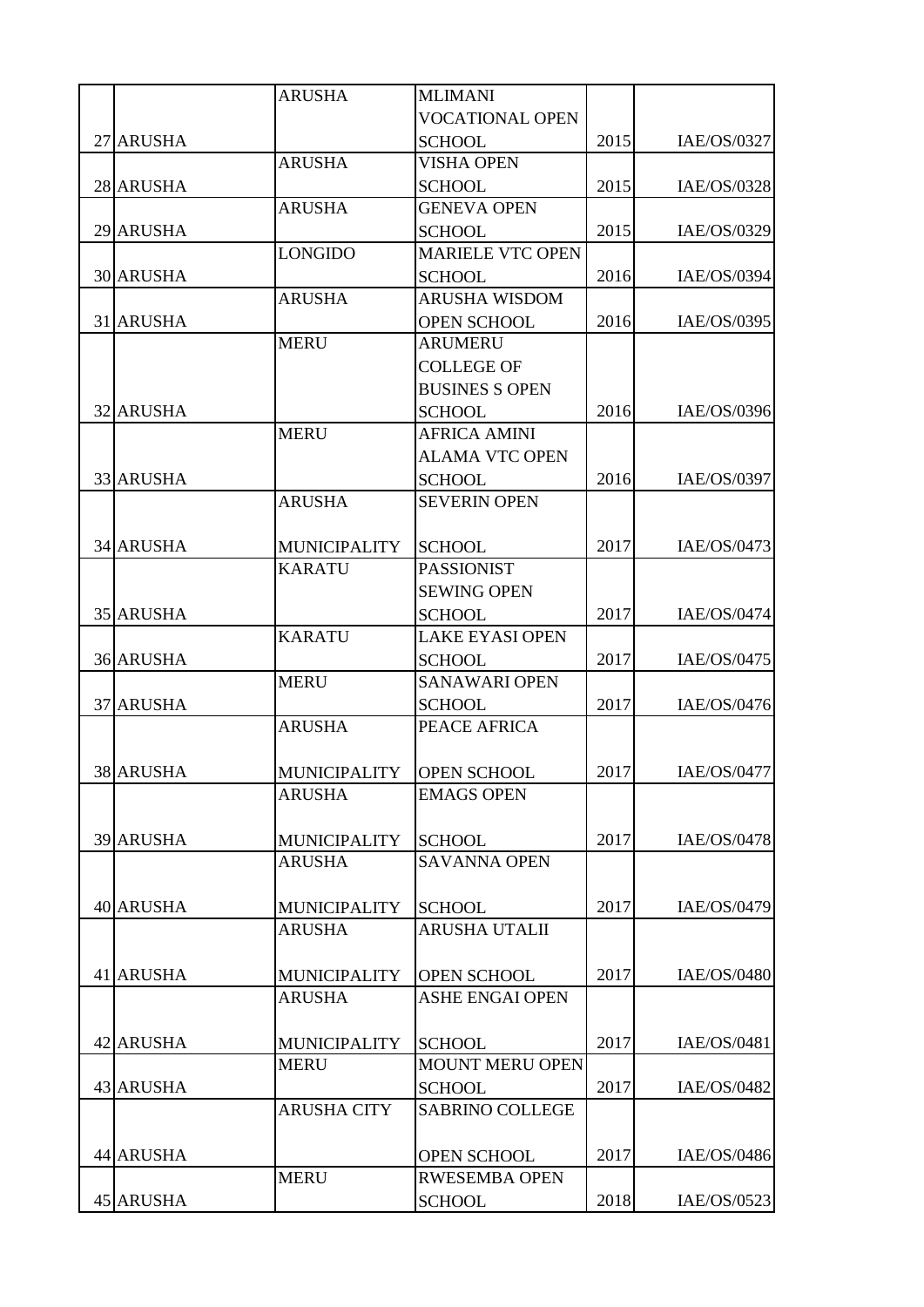| <b>46 ARUSHA</b><br>2018<br>IAE/OS/0524<br><b>SCHOOL</b><br><b>MERU</b><br><b>NKOMANSA OPEN</b><br><b>47 ARUSHA</b><br>2018<br>IAE/OS/0525<br><b>SCHOOL</b><br><b>ARUSHA</b><br><b>MAARIFA OPEN</b><br>2018<br><b>48 ARUSHA</b><br>IAE/OS/0526<br><b>SCHOOL</b><br><b>ARUSHA</b><br>YRM OPEN SCHOOL<br><b>49 ARUSHA</b><br>2018<br>IAE/OS/0527<br><b>MERU</b><br><b>BRIGHT OPEN</b><br>2018<br>50 ARUSHA<br><b>SCHOOL</b><br>IAE/OS/0528<br><b>ARUSHA</b><br><b>SSF OPEN SCHOOL</b><br><b>ARUSHA</b><br>51<br>2019<br>IAE/OS/0553<br><b>MUNICIPALITY</b><br><b>ARUSHA CITY</b><br><b>ERETO ACADEMY</b><br><b>ARUSHA</b><br>52<br>2019<br><b>OPEN SCHOOL</b><br>IAE/OS/0577<br><b>ARUSHA CITY</b><br><b>GREENLAND</b><br><b>ARUSHA</b><br>PROFESSION OPEN<br>53<br>2019<br>IAE/OS/0578<br><b>SCHOOL</b><br><b>ARUSHA CITY</b><br><b>INNOVATION OPEN</b><br><b>ARUSHA</b><br>54<br>2019<br>IAE/OS/0579<br><b>SCHOOL</b><br><b>MERU</b><br><b>MSHIKAMANO</b><br><b>ARUSHA</b><br>55<br>2019<br>IAE/OS/0580<br><b>OPEN SCHOOL</b><br><b>MONDULI</b><br><b>VICTORIOUS</b><br><b>STREAM OPEN</b><br>56 ARUSHA<br>2019<br>IAE/OS/0590<br><b>SCHOOL</b><br><b>ARUSHA</b><br><b>ARUSHA</b><br><b>ADMINISTRATION</b><br>57 ARUSHA<br>2019<br>IAE/OS/0591<br><b>OPEN SCHOOL</b><br><b>ARUSHA</b><br><b>HOPE COMPUTER</b><br>58 ARUSHA<br>2019<br>IAE/OS/0592<br><b>OPEN SCHOOL</b><br><b>ARUSHA</b><br><b>MIDLAND</b><br><b>PROFESSIONAL</b><br>2019<br>59 ARUSHA<br>IAE/OS/0593<br><b>OPEN SCHOOL</b><br><b>ARUSHA</b><br><b>SUCAFRO OPEN</b><br>60 ARUSHA<br>2019<br>IAE/OS/0594<br><b>SCHOOL</b><br><b>MERU</b><br><b>TUMAINI OPEN</b><br>61 ARUSHA<br><b>SCHOOL</b><br>2019<br>IAE/OS/0595<br><b>ARUSHA</b><br><b>ARUSHA CITY OPEN</b><br>62 ARUSHA<br>2019<br><b>SCHOOL</b><br><b>ARUSHA</b><br><b>RAYS OF HOPE</b><br>63 ARUSHA<br>2019<br><b>OPEN SCHOOL</b><br>IAE/OS/0597<br><b>KARATU</b><br><b>HARRI MODERN</b><br>2020<br>64 ARUSHA<br><b>OPEN SCHOOL</b><br>IAE/OS/0637<br><b>ARUSHA</b><br><b>SILLA OPEN</b><br>2020<br>65 ARUSHA<br><b>SCHOOL</b><br>IAE/OS/0638<br><b>MUNICIPALITY</b><br><b>ARUSHA</b><br><b>ARUSHA</b><br><b>INTERNATIONAL</b> |                  | <b>MERU</b> | <b>NURU OPEN</b>   |      |             |
|-------------------------------------------------------------------------------------------------------------------------------------------------------------------------------------------------------------------------------------------------------------------------------------------------------------------------------------------------------------------------------------------------------------------------------------------------------------------------------------------------------------------------------------------------------------------------------------------------------------------------------------------------------------------------------------------------------------------------------------------------------------------------------------------------------------------------------------------------------------------------------------------------------------------------------------------------------------------------------------------------------------------------------------------------------------------------------------------------------------------------------------------------------------------------------------------------------------------------------------------------------------------------------------------------------------------------------------------------------------------------------------------------------------------------------------------------------------------------------------------------------------------------------------------------------------------------------------------------------------------------------------------------------------------------------------------------------------------------------------------------------------------------------------------------------------------------------------------------------------------------------------------------------------------------------------------------------------------------------------------------------------------------------------------------------------------------------------------------------------------------------------------------------|------------------|-------------|--------------------|------|-------------|
|                                                                                                                                                                                                                                                                                                                                                                                                                                                                                                                                                                                                                                                                                                                                                                                                                                                                                                                                                                                                                                                                                                                                                                                                                                                                                                                                                                                                                                                                                                                                                                                                                                                                                                                                                                                                                                                                                                                                                                                                                                                                                                                                                       |                  |             |                    |      |             |
|                                                                                                                                                                                                                                                                                                                                                                                                                                                                                                                                                                                                                                                                                                                                                                                                                                                                                                                                                                                                                                                                                                                                                                                                                                                                                                                                                                                                                                                                                                                                                                                                                                                                                                                                                                                                                                                                                                                                                                                                                                                                                                                                                       |                  |             |                    |      |             |
|                                                                                                                                                                                                                                                                                                                                                                                                                                                                                                                                                                                                                                                                                                                                                                                                                                                                                                                                                                                                                                                                                                                                                                                                                                                                                                                                                                                                                                                                                                                                                                                                                                                                                                                                                                                                                                                                                                                                                                                                                                                                                                                                                       |                  |             |                    |      |             |
|                                                                                                                                                                                                                                                                                                                                                                                                                                                                                                                                                                                                                                                                                                                                                                                                                                                                                                                                                                                                                                                                                                                                                                                                                                                                                                                                                                                                                                                                                                                                                                                                                                                                                                                                                                                                                                                                                                                                                                                                                                                                                                                                                       |                  |             |                    |      |             |
|                                                                                                                                                                                                                                                                                                                                                                                                                                                                                                                                                                                                                                                                                                                                                                                                                                                                                                                                                                                                                                                                                                                                                                                                                                                                                                                                                                                                                                                                                                                                                                                                                                                                                                                                                                                                                                                                                                                                                                                                                                                                                                                                                       |                  |             |                    |      |             |
|                                                                                                                                                                                                                                                                                                                                                                                                                                                                                                                                                                                                                                                                                                                                                                                                                                                                                                                                                                                                                                                                                                                                                                                                                                                                                                                                                                                                                                                                                                                                                                                                                                                                                                                                                                                                                                                                                                                                                                                                                                                                                                                                                       |                  |             |                    |      |             |
|                                                                                                                                                                                                                                                                                                                                                                                                                                                                                                                                                                                                                                                                                                                                                                                                                                                                                                                                                                                                                                                                                                                                                                                                                                                                                                                                                                                                                                                                                                                                                                                                                                                                                                                                                                                                                                                                                                                                                                                                                                                                                                                                                       |                  |             |                    |      |             |
|                                                                                                                                                                                                                                                                                                                                                                                                                                                                                                                                                                                                                                                                                                                                                                                                                                                                                                                                                                                                                                                                                                                                                                                                                                                                                                                                                                                                                                                                                                                                                                                                                                                                                                                                                                                                                                                                                                                                                                                                                                                                                                                                                       |                  |             |                    |      |             |
| IAE/OS/0596                                                                                                                                                                                                                                                                                                                                                                                                                                                                                                                                                                                                                                                                                                                                                                                                                                                                                                                                                                                                                                                                                                                                                                                                                                                                                                                                                                                                                                                                                                                                                                                                                                                                                                                                                                                                                                                                                                                                                                                                                                                                                                                                           |                  |             |                    |      |             |
|                                                                                                                                                                                                                                                                                                                                                                                                                                                                                                                                                                                                                                                                                                                                                                                                                                                                                                                                                                                                                                                                                                                                                                                                                                                                                                                                                                                                                                                                                                                                                                                                                                                                                                                                                                                                                                                                                                                                                                                                                                                                                                                                                       |                  |             |                    |      |             |
|                                                                                                                                                                                                                                                                                                                                                                                                                                                                                                                                                                                                                                                                                                                                                                                                                                                                                                                                                                                                                                                                                                                                                                                                                                                                                                                                                                                                                                                                                                                                                                                                                                                                                                                                                                                                                                                                                                                                                                                                                                                                                                                                                       |                  |             |                    |      |             |
|                                                                                                                                                                                                                                                                                                                                                                                                                                                                                                                                                                                                                                                                                                                                                                                                                                                                                                                                                                                                                                                                                                                                                                                                                                                                                                                                                                                                                                                                                                                                                                                                                                                                                                                                                                                                                                                                                                                                                                                                                                                                                                                                                       |                  |             |                    |      |             |
|                                                                                                                                                                                                                                                                                                                                                                                                                                                                                                                                                                                                                                                                                                                                                                                                                                                                                                                                                                                                                                                                                                                                                                                                                                                                                                                                                                                                                                                                                                                                                                                                                                                                                                                                                                                                                                                                                                                                                                                                                                                                                                                                                       |                  |             |                    |      |             |
|                                                                                                                                                                                                                                                                                                                                                                                                                                                                                                                                                                                                                                                                                                                                                                                                                                                                                                                                                                                                                                                                                                                                                                                                                                                                                                                                                                                                                                                                                                                                                                                                                                                                                                                                                                                                                                                                                                                                                                                                                                                                                                                                                       |                  |             |                    |      |             |
|                                                                                                                                                                                                                                                                                                                                                                                                                                                                                                                                                                                                                                                                                                                                                                                                                                                                                                                                                                                                                                                                                                                                                                                                                                                                                                                                                                                                                                                                                                                                                                                                                                                                                                                                                                                                                                                                                                                                                                                                                                                                                                                                                       |                  |             |                    |      |             |
|                                                                                                                                                                                                                                                                                                                                                                                                                                                                                                                                                                                                                                                                                                                                                                                                                                                                                                                                                                                                                                                                                                                                                                                                                                                                                                                                                                                                                                                                                                                                                                                                                                                                                                                                                                                                                                                                                                                                                                                                                                                                                                                                                       |                  |             |                    |      |             |
|                                                                                                                                                                                                                                                                                                                                                                                                                                                                                                                                                                                                                                                                                                                                                                                                                                                                                                                                                                                                                                                                                                                                                                                                                                                                                                                                                                                                                                                                                                                                                                                                                                                                                                                                                                                                                                                                                                                                                                                                                                                                                                                                                       |                  |             |                    |      |             |
|                                                                                                                                                                                                                                                                                                                                                                                                                                                                                                                                                                                                                                                                                                                                                                                                                                                                                                                                                                                                                                                                                                                                                                                                                                                                                                                                                                                                                                                                                                                                                                                                                                                                                                                                                                                                                                                                                                                                                                                                                                                                                                                                                       |                  |             |                    |      |             |
|                                                                                                                                                                                                                                                                                                                                                                                                                                                                                                                                                                                                                                                                                                                                                                                                                                                                                                                                                                                                                                                                                                                                                                                                                                                                                                                                                                                                                                                                                                                                                                                                                                                                                                                                                                                                                                                                                                                                                                                                                                                                                                                                                       |                  |             |                    |      |             |
|                                                                                                                                                                                                                                                                                                                                                                                                                                                                                                                                                                                                                                                                                                                                                                                                                                                                                                                                                                                                                                                                                                                                                                                                                                                                                                                                                                                                                                                                                                                                                                                                                                                                                                                                                                                                                                                                                                                                                                                                                                                                                                                                                       |                  |             |                    |      |             |
|                                                                                                                                                                                                                                                                                                                                                                                                                                                                                                                                                                                                                                                                                                                                                                                                                                                                                                                                                                                                                                                                                                                                                                                                                                                                                                                                                                                                                                                                                                                                                                                                                                                                                                                                                                                                                                                                                                                                                                                                                                                                                                                                                       |                  |             |                    |      |             |
|                                                                                                                                                                                                                                                                                                                                                                                                                                                                                                                                                                                                                                                                                                                                                                                                                                                                                                                                                                                                                                                                                                                                                                                                                                                                                                                                                                                                                                                                                                                                                                                                                                                                                                                                                                                                                                                                                                                                                                                                                                                                                                                                                       |                  |             |                    |      |             |
|                                                                                                                                                                                                                                                                                                                                                                                                                                                                                                                                                                                                                                                                                                                                                                                                                                                                                                                                                                                                                                                                                                                                                                                                                                                                                                                                                                                                                                                                                                                                                                                                                                                                                                                                                                                                                                                                                                                                                                                                                                                                                                                                                       |                  |             |                    |      |             |
|                                                                                                                                                                                                                                                                                                                                                                                                                                                                                                                                                                                                                                                                                                                                                                                                                                                                                                                                                                                                                                                                                                                                                                                                                                                                                                                                                                                                                                                                                                                                                                                                                                                                                                                                                                                                                                                                                                                                                                                                                                                                                                                                                       |                  |             |                    |      |             |
|                                                                                                                                                                                                                                                                                                                                                                                                                                                                                                                                                                                                                                                                                                                                                                                                                                                                                                                                                                                                                                                                                                                                                                                                                                                                                                                                                                                                                                                                                                                                                                                                                                                                                                                                                                                                                                                                                                                                                                                                                                                                                                                                                       |                  |             |                    |      |             |
|                                                                                                                                                                                                                                                                                                                                                                                                                                                                                                                                                                                                                                                                                                                                                                                                                                                                                                                                                                                                                                                                                                                                                                                                                                                                                                                                                                                                                                                                                                                                                                                                                                                                                                                                                                                                                                                                                                                                                                                                                                                                                                                                                       |                  |             |                    |      |             |
|                                                                                                                                                                                                                                                                                                                                                                                                                                                                                                                                                                                                                                                                                                                                                                                                                                                                                                                                                                                                                                                                                                                                                                                                                                                                                                                                                                                                                                                                                                                                                                                                                                                                                                                                                                                                                                                                                                                                                                                                                                                                                                                                                       |                  |             |                    |      |             |
|                                                                                                                                                                                                                                                                                                                                                                                                                                                                                                                                                                                                                                                                                                                                                                                                                                                                                                                                                                                                                                                                                                                                                                                                                                                                                                                                                                                                                                                                                                                                                                                                                                                                                                                                                                                                                                                                                                                                                                                                                                                                                                                                                       |                  |             |                    |      |             |
|                                                                                                                                                                                                                                                                                                                                                                                                                                                                                                                                                                                                                                                                                                                                                                                                                                                                                                                                                                                                                                                                                                                                                                                                                                                                                                                                                                                                                                                                                                                                                                                                                                                                                                                                                                                                                                                                                                                                                                                                                                                                                                                                                       |                  |             |                    |      |             |
|                                                                                                                                                                                                                                                                                                                                                                                                                                                                                                                                                                                                                                                                                                                                                                                                                                                                                                                                                                                                                                                                                                                                                                                                                                                                                                                                                                                                                                                                                                                                                                                                                                                                                                                                                                                                                                                                                                                                                                                                                                                                                                                                                       |                  |             |                    |      |             |
|                                                                                                                                                                                                                                                                                                                                                                                                                                                                                                                                                                                                                                                                                                                                                                                                                                                                                                                                                                                                                                                                                                                                                                                                                                                                                                                                                                                                                                                                                                                                                                                                                                                                                                                                                                                                                                                                                                                                                                                                                                                                                                                                                       |                  |             |                    |      |             |
|                                                                                                                                                                                                                                                                                                                                                                                                                                                                                                                                                                                                                                                                                                                                                                                                                                                                                                                                                                                                                                                                                                                                                                                                                                                                                                                                                                                                                                                                                                                                                                                                                                                                                                                                                                                                                                                                                                                                                                                                                                                                                                                                                       |                  |             |                    |      |             |
|                                                                                                                                                                                                                                                                                                                                                                                                                                                                                                                                                                                                                                                                                                                                                                                                                                                                                                                                                                                                                                                                                                                                                                                                                                                                                                                                                                                                                                                                                                                                                                                                                                                                                                                                                                                                                                                                                                                                                                                                                                                                                                                                                       |                  |             |                    |      |             |
|                                                                                                                                                                                                                                                                                                                                                                                                                                                                                                                                                                                                                                                                                                                                                                                                                                                                                                                                                                                                                                                                                                                                                                                                                                                                                                                                                                                                                                                                                                                                                                                                                                                                                                                                                                                                                                                                                                                                                                                                                                                                                                                                                       |                  |             |                    |      |             |
|                                                                                                                                                                                                                                                                                                                                                                                                                                                                                                                                                                                                                                                                                                                                                                                                                                                                                                                                                                                                                                                                                                                                                                                                                                                                                                                                                                                                                                                                                                                                                                                                                                                                                                                                                                                                                                                                                                                                                                                                                                                                                                                                                       |                  |             |                    |      |             |
|                                                                                                                                                                                                                                                                                                                                                                                                                                                                                                                                                                                                                                                                                                                                                                                                                                                                                                                                                                                                                                                                                                                                                                                                                                                                                                                                                                                                                                                                                                                                                                                                                                                                                                                                                                                                                                                                                                                                                                                                                                                                                                                                                       |                  |             |                    |      |             |
|                                                                                                                                                                                                                                                                                                                                                                                                                                                                                                                                                                                                                                                                                                                                                                                                                                                                                                                                                                                                                                                                                                                                                                                                                                                                                                                                                                                                                                                                                                                                                                                                                                                                                                                                                                                                                                                                                                                                                                                                                                                                                                                                                       |                  |             |                    |      |             |
|                                                                                                                                                                                                                                                                                                                                                                                                                                                                                                                                                                                                                                                                                                                                                                                                                                                                                                                                                                                                                                                                                                                                                                                                                                                                                                                                                                                                                                                                                                                                                                                                                                                                                                                                                                                                                                                                                                                                                                                                                                                                                                                                                       |                  |             |                    |      |             |
|                                                                                                                                                                                                                                                                                                                                                                                                                                                                                                                                                                                                                                                                                                                                                                                                                                                                                                                                                                                                                                                                                                                                                                                                                                                                                                                                                                                                                                                                                                                                                                                                                                                                                                                                                                                                                                                                                                                                                                                                                                                                                                                                                       |                  |             |                    |      |             |
|                                                                                                                                                                                                                                                                                                                                                                                                                                                                                                                                                                                                                                                                                                                                                                                                                                                                                                                                                                                                                                                                                                                                                                                                                                                                                                                                                                                                                                                                                                                                                                                                                                                                                                                                                                                                                                                                                                                                                                                                                                                                                                                                                       |                  |             |                    |      |             |
|                                                                                                                                                                                                                                                                                                                                                                                                                                                                                                                                                                                                                                                                                                                                                                                                                                                                                                                                                                                                                                                                                                                                                                                                                                                                                                                                                                                                                                                                                                                                                                                                                                                                                                                                                                                                                                                                                                                                                                                                                                                                                                                                                       |                  |             |                    |      |             |
|                                                                                                                                                                                                                                                                                                                                                                                                                                                                                                                                                                                                                                                                                                                                                                                                                                                                                                                                                                                                                                                                                                                                                                                                                                                                                                                                                                                                                                                                                                                                                                                                                                                                                                                                                                                                                                                                                                                                                                                                                                                                                                                                                       |                  |             |                    |      |             |
|                                                                                                                                                                                                                                                                                                                                                                                                                                                                                                                                                                                                                                                                                                                                                                                                                                                                                                                                                                                                                                                                                                                                                                                                                                                                                                                                                                                                                                                                                                                                                                                                                                                                                                                                                                                                                                                                                                                                                                                                                                                                                                                                                       |                  |             |                    |      |             |
|                                                                                                                                                                                                                                                                                                                                                                                                                                                                                                                                                                                                                                                                                                                                                                                                                                                                                                                                                                                                                                                                                                                                                                                                                                                                                                                                                                                                                                                                                                                                                                                                                                                                                                                                                                                                                                                                                                                                                                                                                                                                                                                                                       |                  |             |                    |      |             |
|                                                                                                                                                                                                                                                                                                                                                                                                                                                                                                                                                                                                                                                                                                                                                                                                                                                                                                                                                                                                                                                                                                                                                                                                                                                                                                                                                                                                                                                                                                                                                                                                                                                                                                                                                                                                                                                                                                                                                                                                                                                                                                                                                       |                  |             |                    |      |             |
|                                                                                                                                                                                                                                                                                                                                                                                                                                                                                                                                                                                                                                                                                                                                                                                                                                                                                                                                                                                                                                                                                                                                                                                                                                                                                                                                                                                                                                                                                                                                                                                                                                                                                                                                                                                                                                                                                                                                                                                                                                                                                                                                                       |                  |             |                    |      |             |
|                                                                                                                                                                                                                                                                                                                                                                                                                                                                                                                                                                                                                                                                                                                                                                                                                                                                                                                                                                                                                                                                                                                                                                                                                                                                                                                                                                                                                                                                                                                                                                                                                                                                                                                                                                                                                                                                                                                                                                                                                                                                                                                                                       | <b>66 ARUSHA</b> |             | <b>OPEN SCHOOL</b> | 2020 | IAE/OS/0639 |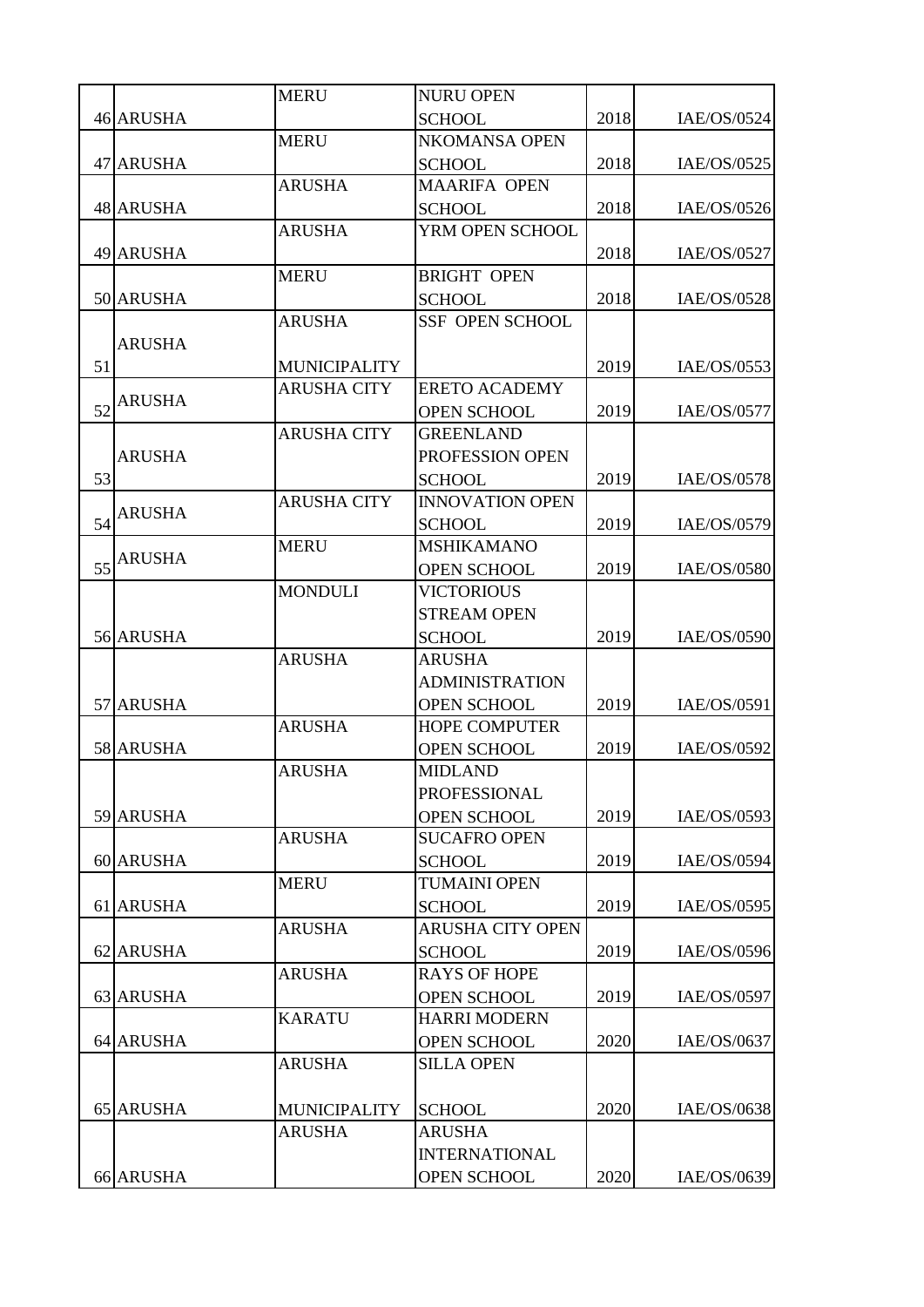|                  | <b>ARUSHA</b>       | <b>KITUCHABAMO</b>                  |      |             |
|------------------|---------------------|-------------------------------------|------|-------------|
| 67 ARUSHA        |                     | <b>OPEN SCHOOL</b>                  | 2020 | IAE/OS/0640 |
|                  | <b>ARUSHA</b>       | <b>BRIGHT LAND OPEN</b>             |      |             |
|                  |                     |                                     |      |             |
| 68 ARUSHA        | <b>MUNICIPALITY</b> | <b>SCHOOL</b>                       | 2020 | IAE/OS/0641 |
|                  | <b>ARUSHA</b>       | <b>EMUSOI</b>                       |      |             |
|                  |                     | PASTORALIST OPEN                    |      |             |
| 69 ARUSHA        |                     | <b>SCHOOL</b>                       | 2020 | IAE/OS/0642 |
|                  | <b>ARUSHA</b>       | <b>UMOJA TANZANIA</b>               |      |             |
|                  |                     |                                     |      |             |
| 70 ARUSHA        | <b>MUNICIPALITY</b> | <b>OPEN SCHOOL</b>                  | 2020 | IAE/OS/0643 |
|                  | <b>ARUSHA</b>       | <b>VOLCANO OPEN</b>                 |      |             |
|                  |                     |                                     |      |             |
| 71 ARUSHA        | <b>MUNICIPALITY</b> | <b>SCHOOL</b>                       | 2020 | IAE/OS/0644 |
|                  | <b>ARUSHA</b>       | <b>FOCUS ACADEMY</b>                |      |             |
|                  |                     |                                     |      |             |
| 72 ARUSHA        | <b>MUNICIPALITY</b> | <b>OPEN SCHOOL</b>                  | 2020 | IAE/OS/0645 |
|                  | <b>ARUSHA</b>       | <b>ARUSHA SCIENCE</b>               |      |             |
|                  |                     |                                     |      |             |
| <b>73 ARUSHA</b> | <b>MUNICIPALITY</b> | <b>OPEN SCHOOL</b>                  | 2020 | IAE/OS/0646 |
|                  | <b>ARUSHA</b>       | <b>EUREKA</b>                       |      |             |
|                  |                     | <b>KIMANDOLU OPEN</b>               |      |             |
| 74 ARUSHA        | <b>MUNICIPALITY</b> | <b>SCHOOL</b>                       | 2020 | IAE/OS/0647 |
|                  | <b>ARUSHA</b>       | <b>SUNRAYS ARUSHA</b>               |      |             |
|                  |                     |                                     |      |             |
| <b>75 ARUSHA</b> | <b>MUNICIPALITY</b> | <b>OPEN SCHOOL</b>                  | 2020 | IAE/OS/0648 |
|                  | <b>ARUSHA DC</b>    | <b>IQRA ARUSHA OPEN</b>             |      |             |
| <b>76 ARUSHA</b> |                     | <b>SCHOOL</b>                       | 2020 | IAE/OS/0649 |
|                  | <b>ARUSHA</b>       | FEA OPEN SCHOOL                     |      |             |
| 77 ARUSHA        |                     |                                     | 2020 | IAE/OS/0650 |
|                  | <b>ARUSHA</b>       | <b>REGIONAL</b>                     |      |             |
|                  |                     | <b>AVIATION OPEN</b>                |      |             |
| 78 ARUSHA        |                     | <b>SCHOOL</b>                       | 2020 | IAE/OS/0651 |
|                  | <b>MERU</b>         | <b>ELIZABETH OPEN</b>               |      |             |
| 79 ARUSHA        |                     | <b>SCHOOL</b>                       | 2020 | IAE/OS/0652 |
|                  | <b>MERU</b>         | <b>TRUST</b>                        |      |             |
|                  |                     | <b>EXCELLENCE OPEN</b>              |      |             |
| 80 ARUSHA        |                     | <b>SCHOOL</b>                       | 2020 | IAE/OS/0653 |
|                  | <b>ARUMERU</b>      | PM OPEN SCHOOL                      |      |             |
| 81 ARUSHA        |                     |                                     | 2020 | IAE/OS/0654 |
|                  | <b>MERU</b>         | <b>CAMBRIDGE OPEN</b>               |      |             |
| 82 ARUSHA        | <b>ARUSHA</b>       | <b>SCHOOL</b><br><b>AVOCET OPEN</b> | 2020 | IAE/OS/0655 |
|                  |                     |                                     |      |             |
| 83 ARUSHA        | <b>MUNICIPALITY</b> | <b>SCHOOL</b>                       | 2020 | IAE/OS/0656 |
|                  | <b>TEMEKE</b>       | <b>SUCCESS OPEN</b>                 |      |             |
| 84 DAR ES SALAAM |                     | <b>SCHOOL</b>                       | 2013 | IAE/OS/0022 |
|                  | <b>KINONDONI</b>    | <b>DECENT OPEN</b>                  |      |             |
| 85 DAR ES SALAAM |                     | <b>SCHOOL</b>                       | 2013 | IAE/OS/0023 |
|                  |                     |                                     |      |             |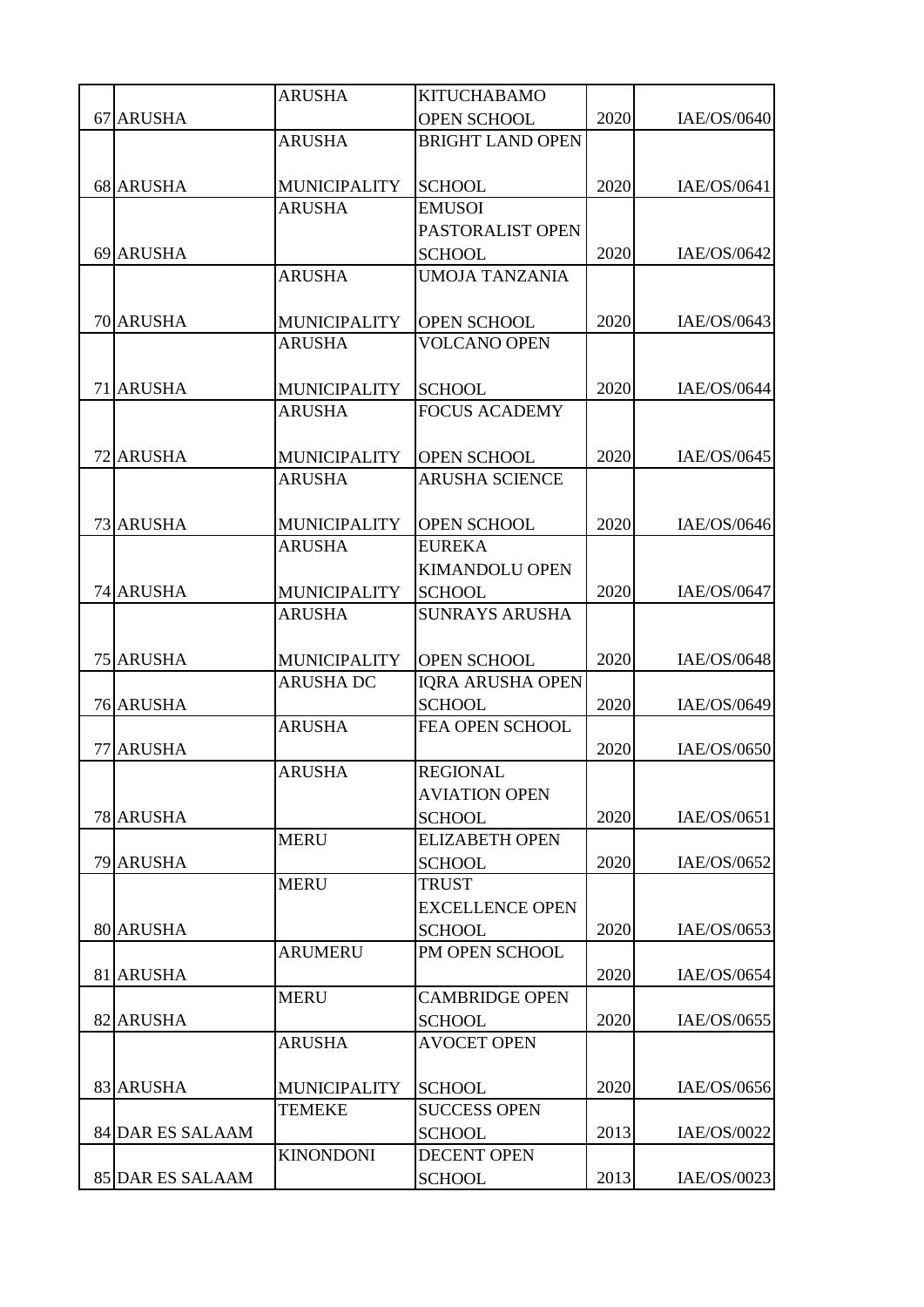|                         | <b>KINONDONI</b> | <b>MAJORITY OPEN</b>   |      |             |
|-------------------------|------------------|------------------------|------|-------------|
| <b>86 DAR ES SALAAM</b> |                  | <b>SCHOOL</b>          | 2013 | IAE/OS/0024 |
|                         | <b>ILALA</b>     | <b>TWINKLE OPEN</b>    |      |             |
| 87 DAR ES SALAAM        |                  | <b>SCHOOL</b>          | 2013 | IAE/OS/0025 |
|                         | <b>KINONDONI</b> | <b>UKOMBOZI OPEN</b>   |      |             |
| 88 DAR ES SALAAM        |                  | <b>SCHOOL</b>          | 2013 | IAE/OS/0026 |
|                         | <b>ILALA</b>     | <b>KIWALANI ORPHAN</b> |      |             |
|                         |                  |                        |      |             |
| 89 DAR ES SALAAM        |                  | OPEN SCHOOL            | 2013 | IAE/OS/0050 |
|                         | <b>ILALA</b>     | <b>MWALIMU OPEN</b>    |      |             |
| 90 DAR ES SALAAM        |                  | <b>SCHOOL</b>          | 2013 | IAE/OS/0051 |
|                         | <b>ILALA</b>     | <b>GOF OPEN SCHOOL</b> |      |             |
| 91 DAR ES SALAAM        |                  |                        | 2013 | IAE/OS/0052 |
|                         | <b>ILALA</b>     | <b>BROTHERS FOUNT</b>  |      |             |
|                         |                  |                        |      |             |
|                         |                  | OF ACADEMY OPEN        |      |             |
| 92 DAR ES SALAAM        |                  | <b>SCHOOL</b>          | 2013 | IAE/OS/0053 |
|                         | <b>TEMEKE</b>    | <b>TUMAINI OPEN</b>    |      |             |
| 93 DAR ES SALAAM        |                  | <b>SCHOOL</b>          | 2013 | IAE/OS/0166 |
|                         | <b>KINONDONI</b> | <b>KYOMO ADULT</b>     |      |             |
| 94 DAR ES SALAAM        |                  | <b>OPEN SCHOOL</b>     | 2013 | IAE/OS/0167 |
|                         | <b>KINONDONI</b> | <b>NEW ERA</b>         |      |             |
|                         |                  | MONTESSORY OPEN        |      |             |
| 95 DAR ES SALAAM        |                  | <b>SCHOOL</b>          | 2013 | IAE/OS/0168 |
|                         | <b>KINONDONI</b> | THE GREEN              |      |             |
|                         |                  | <b>INTERNATIONAL</b>   |      |             |
| 96 DAR ES SALAAM        |                  | <b>OPEN SCHOOL</b>     | 2013 | IAE/OS/0169 |
|                         | <b>KINONDONI</b> | THE GREEN              |      |             |
|                         |                  | PASTURE OPEN           |      |             |
| 97 DAR ES SALAAM        |                  | <b>SCHOOL</b>          | 2013 | IAE/OS/0170 |
|                         | <b>TEMEKE</b>    | <b>GENESIS GLOBAL</b>  |      |             |
| 98 DAR ES SALAAM        |                  | <b>OPEN SCHOOL</b>     | 2013 | IAE/OS/0171 |
|                         | <b>KINONDONI</b> | THE AMBITION           |      |             |
|                         |                  | <b>SINTENSIVE OPEN</b> |      |             |
| 99 DAR ES SALAAM        |                  | <b>SCHOOL</b>          | 2014 | IAE/OS/0214 |
|                         | <b>KINONDONI</b> | <b>KIWOHEDE OPEN</b>   |      |             |
| 100 DAR ES SALAAM       |                  | <b>SCHOOL</b>          | 2014 | IAE/OS/0215 |
|                         | <b>TEMEKE</b>    | <b>TAIFO EDUCATION</b> |      |             |
|                         |                  |                        |      |             |
| 101 DAR ES SALAAM       |                  | <b>OPEN SCHOOL</b>     | 2014 | IAE/OS/0216 |
|                         | <b>TEMEKE</b>    | <b>THAWALAIN OPEN</b>  |      |             |
| 102 DAR ES SALAAM       |                  | <b>SCHOOL</b>          | 2014 | IAE/OS/0217 |
|                         | <b>ILALA</b>     | <b>UKONGA SKILLFUL</b> |      |             |
|                         |                  |                        |      |             |
| 103 DAR ES SALAAM       |                  | <b>OPEN SCHOOL</b>     | 2014 | IAE/OS/0218 |
|                         | <b>TEMEKE</b>    | <b>LUMINOUS OPEN</b>   |      |             |
| 104 DAR ES SALAAM       |                  | <b>SCHOOL</b>          | 2014 | IAE/OS/0219 |
|                         | <b>KINONDONI</b> | <b>AL-ITTIHAADU</b>    |      |             |
|                         |                  | <b>ISLAMIC OPEN</b>    |      |             |
| 105 DAR ES SALAAM       |                  | <b>SCHOOL</b>          | 2014 | IAE/OS/0220 |
|                         |                  |                        |      |             |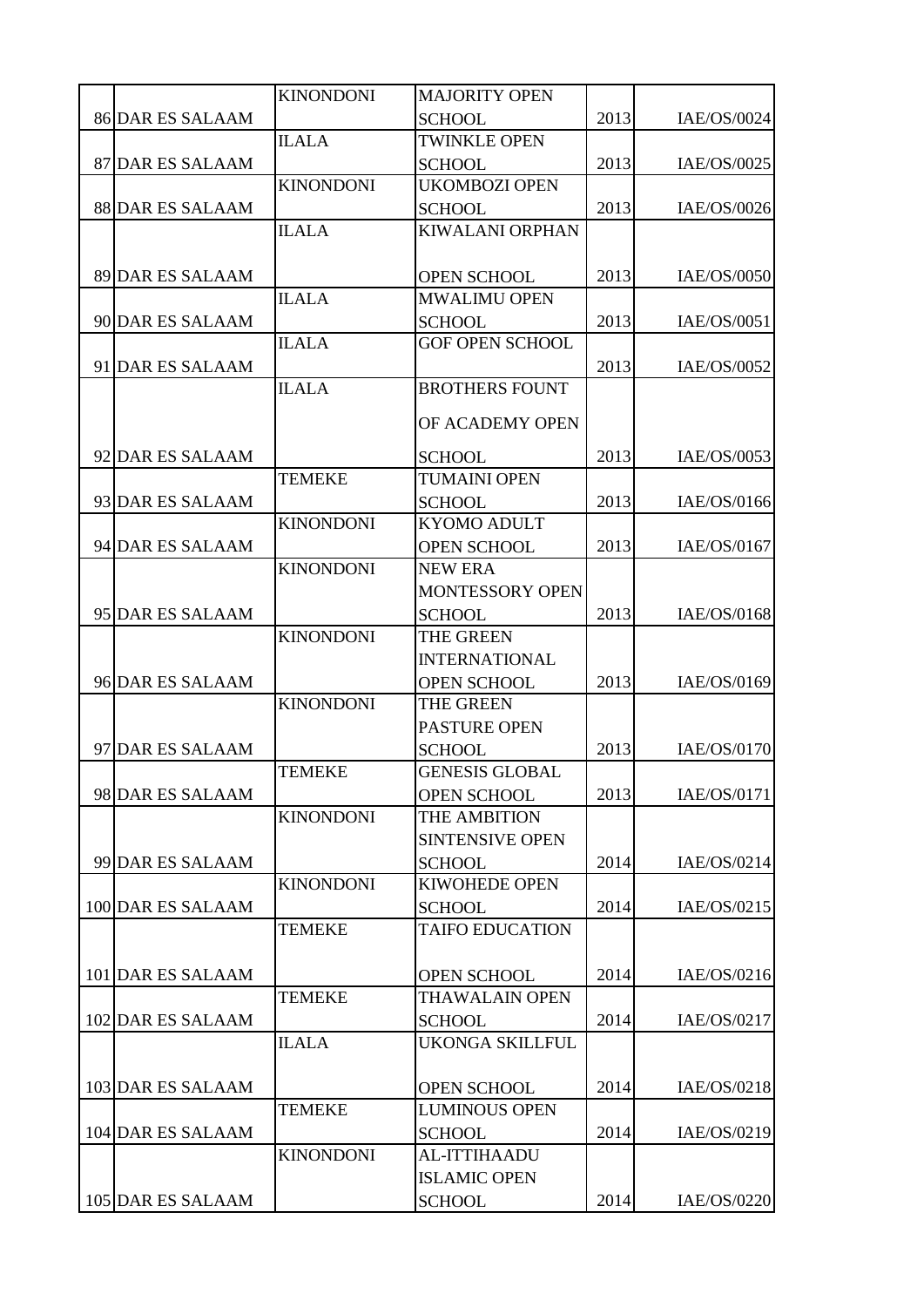| 2015<br>106 DAR ES SALAAM<br>IAE/OS/0278<br><b>SCHOOL</b><br><b>TEMEKE</b><br><b>AMKA YOUTH OPEN</b><br>107 DAR ES SALAAM<br>2015<br>IAE/OS/0279<br><b>SCHOOL</b><br><b>VARSITY CHAMAZI</b><br><b>TEMEKE</b><br><b>EDUCATION OPEN</b><br>108 DAR ES SALAAM<br>2015<br>IAE/OS/0280<br><b>SCHOOL</b><br><b>ILALA</b><br><b>NEW VISION OPEN</b><br>109 DAR ES SALAAM<br>2015<br>IAE/OS/0334<br><b>SCHOOL</b><br><b>ILALA</b><br><b>MIHANJO OPEN</b><br>2015<br>110 DAR ES SALAAM<br>IAE/OS/0335<br><b>SCHOOL</b><br><b>KINONDONI</b><br><b>TICCO OPEN</b><br>2015<br>111 DAR ES SALAAM<br>IAE/OS/0336<br><b>SCHOOL</b><br>PRE-MEDIC OPEN<br><b>KINONDONI</b><br>2015<br>112 DAR ES SALAAM<br>IAE/OS/0337<br><b>SCHOOL</b><br><b>KINONDONI</b><br><b>TANGANYIKA OPEN</b><br>113 DAR ES SALAAM<br>2015<br>IAE/OS/0338<br><b>SCHOOL</b><br><b>KINONDONI</b><br><b>SIERRA OPEN</b><br>114 DAR ES SALAAM<br>2015<br>IAE/OS/0339<br><b>SCHOOL</b><br><b>KINONDONI</b><br><b>BRIGHTSTARS OPEN</b><br>115 DAR ES SALAAM<br>2015<br>IAE/OS/0349<br><b>SCHOOL</b><br><b>KINONDONI</b><br><b>TAEF OPEN SCHOOL</b><br>2015<br>116 DAR ES SALAAM<br>IAE/OS/0350<br><b>KINONDONI</b><br><b>GINGA OPEN</b><br>2015<br>117 DAR ES SALAAM<br>IAE/OS/0351<br><b>SCHOOL</b><br><b>LOYAL OPEN</b><br><b>KINONDONI</b><br>2015<br>118 DAR ES SALAAM<br><b>SCHOOL</b><br>IAE/OS/0352<br><b>KINONDONI</b><br><b>MBUJI OPEN</b><br>119 DAR ES SALAAM<br>2016<br>IAE/OS/0400<br><b>SCHOOL</b><br><b>EFATHA SEMINARY</b><br><b>KINONDONI</b><br>120 DAR ES SALAAM<br>2016<br>IAE/OS/0401<br><b>OPEN SCHOOL</b><br><b>KINONDONI</b><br><b>BRIGHT</b><br><b>MAPAMBANO OPEN</b><br>121 DAR ES SALAAM<br>2016<br>IAE/OS/0402<br><b>SCHOOL</b><br><b>ILALA</b><br><b>MAGOLE</b><br><b>POLYTECHNIC</b><br>122 DAR ES SALAAM<br><b>OPEN SCHOOL</b><br>2017<br>IAE/OS/0438<br><b>ILALA</b><br>NYIRABU TRAINING<br>123 DAR ES SALAAM<br><b>OPEN CHOOL</b><br>2017<br>IAE/OS/0439<br><b>ILALA</b><br><b>SEGEREA HILL</b><br>124 DAR ES SALAAM<br>2017<br>IAE/OS/0440<br><b>OPEN SCHOOL</b><br><b>ILALA</b><br>THE HIGHLAND<br>125 DAR ES SALAAM<br><b>OPEN SCHOOL</b><br>2017<br>IAE/OS/0441<br><b>ILALA</b><br><b>AGAPE OPEN</b><br>126 DAR ES SALAAM<br>2017<br>IAE/OS/0442<br><b>CHOOL</b> |  | <b>TEMEKE</b> | MWAKASEGE OPEN |  |
|--------------------------------------------------------------------------------------------------------------------------------------------------------------------------------------------------------------------------------------------------------------------------------------------------------------------------------------------------------------------------------------------------------------------------------------------------------------------------------------------------------------------------------------------------------------------------------------------------------------------------------------------------------------------------------------------------------------------------------------------------------------------------------------------------------------------------------------------------------------------------------------------------------------------------------------------------------------------------------------------------------------------------------------------------------------------------------------------------------------------------------------------------------------------------------------------------------------------------------------------------------------------------------------------------------------------------------------------------------------------------------------------------------------------------------------------------------------------------------------------------------------------------------------------------------------------------------------------------------------------------------------------------------------------------------------------------------------------------------------------------------------------------------------------------------------------------------------------------------------------------------------------------------------------------------------------------------------------------------------------------------------------------------------------------------------------------------------------------------------------------------------------------------------------------------------------------------------------------------------------------------|--|---------------|----------------|--|
|                                                                                                                                                                                                                                                                                                                                                                                                                                                                                                                                                                                                                                                                                                                                                                                                                                                                                                                                                                                                                                                                                                                                                                                                                                                                                                                                                                                                                                                                                                                                                                                                                                                                                                                                                                                                                                                                                                                                                                                                                                                                                                                                                                                                                                                        |  |               |                |  |
|                                                                                                                                                                                                                                                                                                                                                                                                                                                                                                                                                                                                                                                                                                                                                                                                                                                                                                                                                                                                                                                                                                                                                                                                                                                                                                                                                                                                                                                                                                                                                                                                                                                                                                                                                                                                                                                                                                                                                                                                                                                                                                                                                                                                                                                        |  |               |                |  |
|                                                                                                                                                                                                                                                                                                                                                                                                                                                                                                                                                                                                                                                                                                                                                                                                                                                                                                                                                                                                                                                                                                                                                                                                                                                                                                                                                                                                                                                                                                                                                                                                                                                                                                                                                                                                                                                                                                                                                                                                                                                                                                                                                                                                                                                        |  |               |                |  |
|                                                                                                                                                                                                                                                                                                                                                                                                                                                                                                                                                                                                                                                                                                                                                                                                                                                                                                                                                                                                                                                                                                                                                                                                                                                                                                                                                                                                                                                                                                                                                                                                                                                                                                                                                                                                                                                                                                                                                                                                                                                                                                                                                                                                                                                        |  |               |                |  |
|                                                                                                                                                                                                                                                                                                                                                                                                                                                                                                                                                                                                                                                                                                                                                                                                                                                                                                                                                                                                                                                                                                                                                                                                                                                                                                                                                                                                                                                                                                                                                                                                                                                                                                                                                                                                                                                                                                                                                                                                                                                                                                                                                                                                                                                        |  |               |                |  |
|                                                                                                                                                                                                                                                                                                                                                                                                                                                                                                                                                                                                                                                                                                                                                                                                                                                                                                                                                                                                                                                                                                                                                                                                                                                                                                                                                                                                                                                                                                                                                                                                                                                                                                                                                                                                                                                                                                                                                                                                                                                                                                                                                                                                                                                        |  |               |                |  |
|                                                                                                                                                                                                                                                                                                                                                                                                                                                                                                                                                                                                                                                                                                                                                                                                                                                                                                                                                                                                                                                                                                                                                                                                                                                                                                                                                                                                                                                                                                                                                                                                                                                                                                                                                                                                                                                                                                                                                                                                                                                                                                                                                                                                                                                        |  |               |                |  |
|                                                                                                                                                                                                                                                                                                                                                                                                                                                                                                                                                                                                                                                                                                                                                                                                                                                                                                                                                                                                                                                                                                                                                                                                                                                                                                                                                                                                                                                                                                                                                                                                                                                                                                                                                                                                                                                                                                                                                                                                                                                                                                                                                                                                                                                        |  |               |                |  |
|                                                                                                                                                                                                                                                                                                                                                                                                                                                                                                                                                                                                                                                                                                                                                                                                                                                                                                                                                                                                                                                                                                                                                                                                                                                                                                                                                                                                                                                                                                                                                                                                                                                                                                                                                                                                                                                                                                                                                                                                                                                                                                                                                                                                                                                        |  |               |                |  |
|                                                                                                                                                                                                                                                                                                                                                                                                                                                                                                                                                                                                                                                                                                                                                                                                                                                                                                                                                                                                                                                                                                                                                                                                                                                                                                                                                                                                                                                                                                                                                                                                                                                                                                                                                                                                                                                                                                                                                                                                                                                                                                                                                                                                                                                        |  |               |                |  |
|                                                                                                                                                                                                                                                                                                                                                                                                                                                                                                                                                                                                                                                                                                                                                                                                                                                                                                                                                                                                                                                                                                                                                                                                                                                                                                                                                                                                                                                                                                                                                                                                                                                                                                                                                                                                                                                                                                                                                                                                                                                                                                                                                                                                                                                        |  |               |                |  |
|                                                                                                                                                                                                                                                                                                                                                                                                                                                                                                                                                                                                                                                                                                                                                                                                                                                                                                                                                                                                                                                                                                                                                                                                                                                                                                                                                                                                                                                                                                                                                                                                                                                                                                                                                                                                                                                                                                                                                                                                                                                                                                                                                                                                                                                        |  |               |                |  |
|                                                                                                                                                                                                                                                                                                                                                                                                                                                                                                                                                                                                                                                                                                                                                                                                                                                                                                                                                                                                                                                                                                                                                                                                                                                                                                                                                                                                                                                                                                                                                                                                                                                                                                                                                                                                                                                                                                                                                                                                                                                                                                                                                                                                                                                        |  |               |                |  |
|                                                                                                                                                                                                                                                                                                                                                                                                                                                                                                                                                                                                                                                                                                                                                                                                                                                                                                                                                                                                                                                                                                                                                                                                                                                                                                                                                                                                                                                                                                                                                                                                                                                                                                                                                                                                                                                                                                                                                                                                                                                                                                                                                                                                                                                        |  |               |                |  |
|                                                                                                                                                                                                                                                                                                                                                                                                                                                                                                                                                                                                                                                                                                                                                                                                                                                                                                                                                                                                                                                                                                                                                                                                                                                                                                                                                                                                                                                                                                                                                                                                                                                                                                                                                                                                                                                                                                                                                                                                                                                                                                                                                                                                                                                        |  |               |                |  |
|                                                                                                                                                                                                                                                                                                                                                                                                                                                                                                                                                                                                                                                                                                                                                                                                                                                                                                                                                                                                                                                                                                                                                                                                                                                                                                                                                                                                                                                                                                                                                                                                                                                                                                                                                                                                                                                                                                                                                                                                                                                                                                                                                                                                                                                        |  |               |                |  |
|                                                                                                                                                                                                                                                                                                                                                                                                                                                                                                                                                                                                                                                                                                                                                                                                                                                                                                                                                                                                                                                                                                                                                                                                                                                                                                                                                                                                                                                                                                                                                                                                                                                                                                                                                                                                                                                                                                                                                                                                                                                                                                                                                                                                                                                        |  |               |                |  |
|                                                                                                                                                                                                                                                                                                                                                                                                                                                                                                                                                                                                                                                                                                                                                                                                                                                                                                                                                                                                                                                                                                                                                                                                                                                                                                                                                                                                                                                                                                                                                                                                                                                                                                                                                                                                                                                                                                                                                                                                                                                                                                                                                                                                                                                        |  |               |                |  |
|                                                                                                                                                                                                                                                                                                                                                                                                                                                                                                                                                                                                                                                                                                                                                                                                                                                                                                                                                                                                                                                                                                                                                                                                                                                                                                                                                                                                                                                                                                                                                                                                                                                                                                                                                                                                                                                                                                                                                                                                                                                                                                                                                                                                                                                        |  |               |                |  |
|                                                                                                                                                                                                                                                                                                                                                                                                                                                                                                                                                                                                                                                                                                                                                                                                                                                                                                                                                                                                                                                                                                                                                                                                                                                                                                                                                                                                                                                                                                                                                                                                                                                                                                                                                                                                                                                                                                                                                                                                                                                                                                                                                                                                                                                        |  |               |                |  |
|                                                                                                                                                                                                                                                                                                                                                                                                                                                                                                                                                                                                                                                                                                                                                                                                                                                                                                                                                                                                                                                                                                                                                                                                                                                                                                                                                                                                                                                                                                                                                                                                                                                                                                                                                                                                                                                                                                                                                                                                                                                                                                                                                                                                                                                        |  |               |                |  |
|                                                                                                                                                                                                                                                                                                                                                                                                                                                                                                                                                                                                                                                                                                                                                                                                                                                                                                                                                                                                                                                                                                                                                                                                                                                                                                                                                                                                                                                                                                                                                                                                                                                                                                                                                                                                                                                                                                                                                                                                                                                                                                                                                                                                                                                        |  |               |                |  |
|                                                                                                                                                                                                                                                                                                                                                                                                                                                                                                                                                                                                                                                                                                                                                                                                                                                                                                                                                                                                                                                                                                                                                                                                                                                                                                                                                                                                                                                                                                                                                                                                                                                                                                                                                                                                                                                                                                                                                                                                                                                                                                                                                                                                                                                        |  |               |                |  |
|                                                                                                                                                                                                                                                                                                                                                                                                                                                                                                                                                                                                                                                                                                                                                                                                                                                                                                                                                                                                                                                                                                                                                                                                                                                                                                                                                                                                                                                                                                                                                                                                                                                                                                                                                                                                                                                                                                                                                                                                                                                                                                                                                                                                                                                        |  |               |                |  |
|                                                                                                                                                                                                                                                                                                                                                                                                                                                                                                                                                                                                                                                                                                                                                                                                                                                                                                                                                                                                                                                                                                                                                                                                                                                                                                                                                                                                                                                                                                                                                                                                                                                                                                                                                                                                                                                                                                                                                                                                                                                                                                                                                                                                                                                        |  |               |                |  |
|                                                                                                                                                                                                                                                                                                                                                                                                                                                                                                                                                                                                                                                                                                                                                                                                                                                                                                                                                                                                                                                                                                                                                                                                                                                                                                                                                                                                                                                                                                                                                                                                                                                                                                                                                                                                                                                                                                                                                                                                                                                                                                                                                                                                                                                        |  |               |                |  |
|                                                                                                                                                                                                                                                                                                                                                                                                                                                                                                                                                                                                                                                                                                                                                                                                                                                                                                                                                                                                                                                                                                                                                                                                                                                                                                                                                                                                                                                                                                                                                                                                                                                                                                                                                                                                                                                                                                                                                                                                                                                                                                                                                                                                                                                        |  |               |                |  |
|                                                                                                                                                                                                                                                                                                                                                                                                                                                                                                                                                                                                                                                                                                                                                                                                                                                                                                                                                                                                                                                                                                                                                                                                                                                                                                                                                                                                                                                                                                                                                                                                                                                                                                                                                                                                                                                                                                                                                                                                                                                                                                                                                                                                                                                        |  |               |                |  |
|                                                                                                                                                                                                                                                                                                                                                                                                                                                                                                                                                                                                                                                                                                                                                                                                                                                                                                                                                                                                                                                                                                                                                                                                                                                                                                                                                                                                                                                                                                                                                                                                                                                                                                                                                                                                                                                                                                                                                                                                                                                                                                                                                                                                                                                        |  |               |                |  |
|                                                                                                                                                                                                                                                                                                                                                                                                                                                                                                                                                                                                                                                                                                                                                                                                                                                                                                                                                                                                                                                                                                                                                                                                                                                                                                                                                                                                                                                                                                                                                                                                                                                                                                                                                                                                                                                                                                                                                                                                                                                                                                                                                                                                                                                        |  |               |                |  |
|                                                                                                                                                                                                                                                                                                                                                                                                                                                                                                                                                                                                                                                                                                                                                                                                                                                                                                                                                                                                                                                                                                                                                                                                                                                                                                                                                                                                                                                                                                                                                                                                                                                                                                                                                                                                                                                                                                                                                                                                                                                                                                                                                                                                                                                        |  |               |                |  |
|                                                                                                                                                                                                                                                                                                                                                                                                                                                                                                                                                                                                                                                                                                                                                                                                                                                                                                                                                                                                                                                                                                                                                                                                                                                                                                                                                                                                                                                                                                                                                                                                                                                                                                                                                                                                                                                                                                                                                                                                                                                                                                                                                                                                                                                        |  |               |                |  |
|                                                                                                                                                                                                                                                                                                                                                                                                                                                                                                                                                                                                                                                                                                                                                                                                                                                                                                                                                                                                                                                                                                                                                                                                                                                                                                                                                                                                                                                                                                                                                                                                                                                                                                                                                                                                                                                                                                                                                                                                                                                                                                                                                                                                                                                        |  |               |                |  |
|                                                                                                                                                                                                                                                                                                                                                                                                                                                                                                                                                                                                                                                                                                                                                                                                                                                                                                                                                                                                                                                                                                                                                                                                                                                                                                                                                                                                                                                                                                                                                                                                                                                                                                                                                                                                                                                                                                                                                                                                                                                                                                                                                                                                                                                        |  |               |                |  |
|                                                                                                                                                                                                                                                                                                                                                                                                                                                                                                                                                                                                                                                                                                                                                                                                                                                                                                                                                                                                                                                                                                                                                                                                                                                                                                                                                                                                                                                                                                                                                                                                                                                                                                                                                                                                                                                                                                                                                                                                                                                                                                                                                                                                                                                        |  |               |                |  |
|                                                                                                                                                                                                                                                                                                                                                                                                                                                                                                                                                                                                                                                                                                                                                                                                                                                                                                                                                                                                                                                                                                                                                                                                                                                                                                                                                                                                                                                                                                                                                                                                                                                                                                                                                                                                                                                                                                                                                                                                                                                                                                                                                                                                                                                        |  |               |                |  |
|                                                                                                                                                                                                                                                                                                                                                                                                                                                                                                                                                                                                                                                                                                                                                                                                                                                                                                                                                                                                                                                                                                                                                                                                                                                                                                                                                                                                                                                                                                                                                                                                                                                                                                                                                                                                                                                                                                                                                                                                                                                                                                                                                                                                                                                        |  |               |                |  |
|                                                                                                                                                                                                                                                                                                                                                                                                                                                                                                                                                                                                                                                                                                                                                                                                                                                                                                                                                                                                                                                                                                                                                                                                                                                                                                                                                                                                                                                                                                                                                                                                                                                                                                                                                                                                                                                                                                                                                                                                                                                                                                                                                                                                                                                        |  |               |                |  |
|                                                                                                                                                                                                                                                                                                                                                                                                                                                                                                                                                                                                                                                                                                                                                                                                                                                                                                                                                                                                                                                                                                                                                                                                                                                                                                                                                                                                                                                                                                                                                                                                                                                                                                                                                                                                                                                                                                                                                                                                                                                                                                                                                                                                                                                        |  |               |                |  |
|                                                                                                                                                                                                                                                                                                                                                                                                                                                                                                                                                                                                                                                                                                                                                                                                                                                                                                                                                                                                                                                                                                                                                                                                                                                                                                                                                                                                                                                                                                                                                                                                                                                                                                                                                                                                                                                                                                                                                                                                                                                                                                                                                                                                                                                        |  |               |                |  |
|                                                                                                                                                                                                                                                                                                                                                                                                                                                                                                                                                                                                                                                                                                                                                                                                                                                                                                                                                                                                                                                                                                                                                                                                                                                                                                                                                                                                                                                                                                                                                                                                                                                                                                                                                                                                                                                                                                                                                                                                                                                                                                                                                                                                                                                        |  |               |                |  |
|                                                                                                                                                                                                                                                                                                                                                                                                                                                                                                                                                                                                                                                                                                                                                                                                                                                                                                                                                                                                                                                                                                                                                                                                                                                                                                                                                                                                                                                                                                                                                                                                                                                                                                                                                                                                                                                                                                                                                                                                                                                                                                                                                                                                                                                        |  |               |                |  |
|                                                                                                                                                                                                                                                                                                                                                                                                                                                                                                                                                                                                                                                                                                                                                                                                                                                                                                                                                                                                                                                                                                                                                                                                                                                                                                                                                                                                                                                                                                                                                                                                                                                                                                                                                                                                                                                                                                                                                                                                                                                                                                                                                                                                                                                        |  |               |                |  |
|                                                                                                                                                                                                                                                                                                                                                                                                                                                                                                                                                                                                                                                                                                                                                                                                                                                                                                                                                                                                                                                                                                                                                                                                                                                                                                                                                                                                                                                                                                                                                                                                                                                                                                                                                                                                                                                                                                                                                                                                                                                                                                                                                                                                                                                        |  |               |                |  |
|                                                                                                                                                                                                                                                                                                                                                                                                                                                                                                                                                                                                                                                                                                                                                                                                                                                                                                                                                                                                                                                                                                                                                                                                                                                                                                                                                                                                                                                                                                                                                                                                                                                                                                                                                                                                                                                                                                                                                                                                                                                                                                                                                                                                                                                        |  |               |                |  |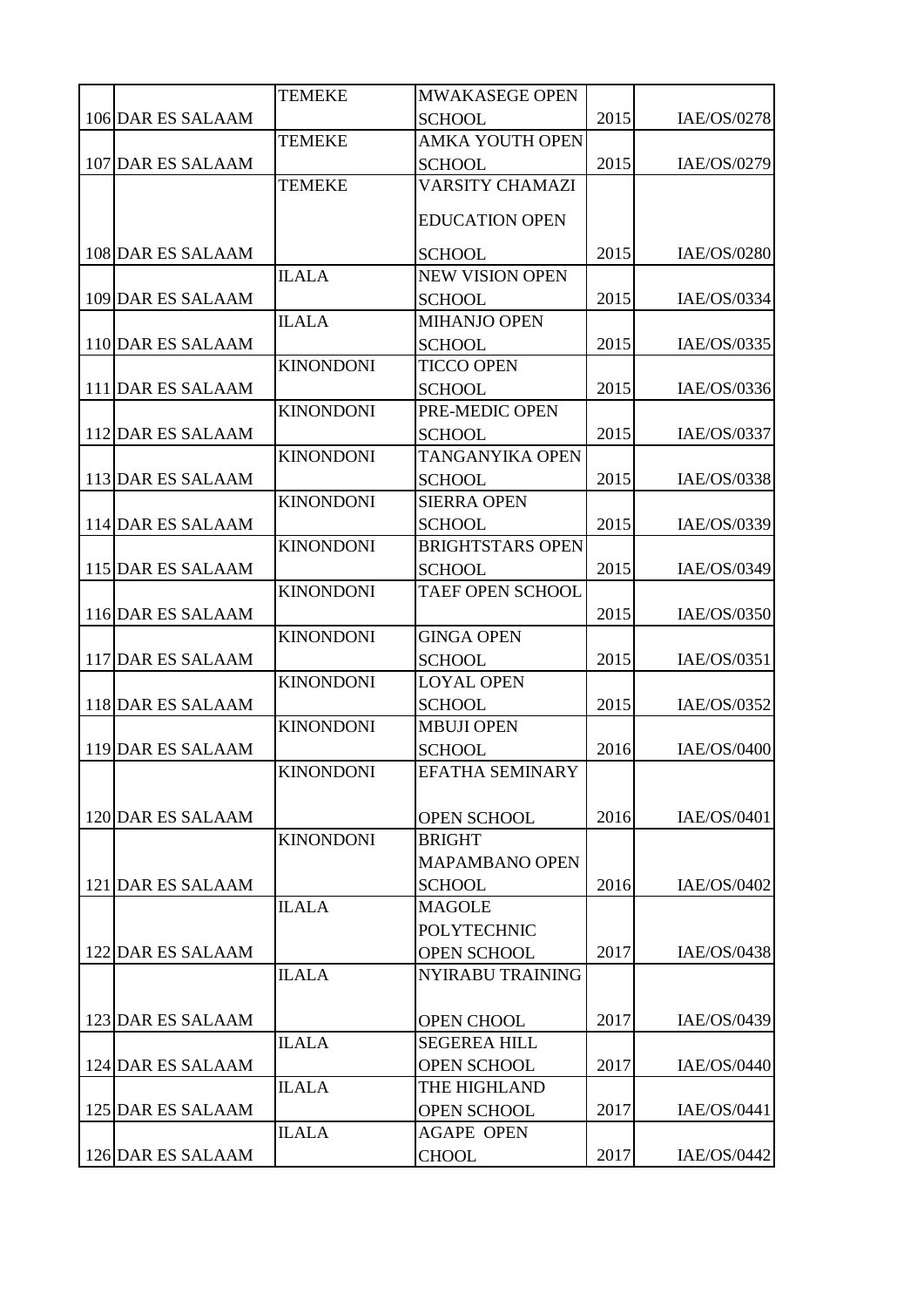|                   | <b>KINONDONI</b>    | <b>BUSINESS</b>        |      |             |
|-------------------|---------------------|------------------------|------|-------------|
|                   |                     | <b>MANAGEMENT</b>      |      |             |
| 127 DAR ES SALAAM |                     | <b>OPEN SCHOOL</b>     | 2017 | IAE/OS/0443 |
|                   | <b>KINONDONI</b>    | <b>GOOD-HOPE</b>       |      |             |
|                   |                     | <b>EDUCATION OPEN</b>  |      |             |
| 128 DAR ES SALAAM |                     | <b>SCHOOL</b>          | 2017 | IAE/OS/0444 |
|                   | <b>ILALA</b>        | <b>MZAMBARAUNI</b>     |      |             |
| 129 DAR ES SALAAM |                     | <b>OPEN SCHOOL</b>     | 2018 | IAE/OS/0493 |
|                   | <b>KINONDONI</b>    | <b>MAMA MUCHWA</b>     |      |             |
|                   |                     |                        |      |             |
| 130 DAR ES SALAAM | <b>MUNICIPALITY</b> | <b>OPEN SCHOOL</b>     | 2018 | IAE/OS/0494 |
|                   | <b>ILALA</b>        | <b>NEW BRIGHT OPEN</b> |      |             |
| 131 DAR ES SALAAM |                     | <b>SCHOOL</b>          | 2018 | IAE/OS/0495 |
|                   | <b>ILALA</b>        | <b>SUNSHINE OPEN</b>   |      |             |
| 132 DAR ES SALAAM |                     | <b>SCHOOL</b>          | 2018 | IAE/OS/0496 |
|                   | <b>ILALA</b>        | <b>HIGH FOCUS OPEN</b> |      |             |
| 133 DAR ES SALAAM |                     | <b>SCHOOL</b>          | 2018 | IAE/OS/0497 |
|                   | <b>TEMEKE</b>       | <b>MATINS</b>          |      |             |
|                   |                     | <b>EDUCATION OPEN</b>  |      |             |
| 134 DAR ES SALAAM |                     | <b>SCHOOL</b>          | 2018 | IAE/OS/0504 |
|                   | <b>TEMEKE</b>       | <b>SCABUS OPEN</b>     |      |             |
| 135 DAR ES SALAAM |                     | <b>SCHOOL</b>          | 2018 | IAE/OS/0509 |
|                   | <b>UBUNGO</b>       | KAM OPEN SCHOOL        |      |             |
| 136 DAR ES SALAAM |                     |                        | 2018 | IAE/OS/0510 |
|                   | <b>UBUNGO</b>       | <b>MSEWE OPEN</b>      |      |             |
| 137 DAR ES SALAAM |                     | <b>SCHOOL</b>          | 2018 | IAE/OS/0511 |
|                   | <b>ILALA</b>        | KINYEREZI INTER.       |      |             |
|                   |                     |                        |      |             |
| 138 DAR ES SALAAM |                     | <b>OPEN SCHOOL</b>     | 2018 | IAE/OS/0512 |
|                   | <b>TEMEKE</b>       | <b>SHUGO OPEN</b>      |      |             |
| 139 DAR ES SALAAM |                     | <b>SCHOOL</b>          | 2018 | IAE/OS/0514 |
|                   | <b>KINONDONI</b>    | <b>DAR ES SALAAM</b>   |      |             |
|                   |                     | <b>CANADIAN OPEN</b>   |      |             |
| 140 DAR ES SALAAM |                     | <b>SCHOOL</b>          | 2018 | IAE/OS/0516 |
|                   | <b>KINONDONI</b>    | <b>BRITISH OPEN</b>    |      |             |
| 141 DAR ES SALAAM |                     | <b>SCHOOL</b>          | 2018 | IAE/OS/0518 |
|                   | <b>ILALA</b>        | MELLWOOD OPEN          |      |             |
| 142 DAR ES SALAAM |                     | <b>SCHOOL</b>          | 2018 | IAE/OS/0522 |
|                   | <b>ILALA</b>        | <b>INTERCITY OPEN</b>  |      |             |
| 143 DAR ES SALAAM |                     | <b>SCHOOL</b>          | 2018 | IAE/OS/0531 |
|                   | <b>ILALA</b>        | <b>BUKAS AND ISEGA</b> |      |             |
|                   |                     | <b>TRUST OPEN</b>      |      |             |
| 144 DAR ES SALAAM |                     | <b>SCHOOL</b>          | 2018 | IAE/OS/0540 |
|                   | <b>TEMEKE</b>       | <b>MBAGALA TRC</b>     |      |             |
| 145 DAR ES SALAAM |                     | <b>OPEN SCHOOL</b>     | 2018 | IAE/OS/0541 |
|                   | <b>KINONDONI</b>    | <b>BASIHAYA OPEN</b>   |      |             |
| 146 DAR ES SALAAM |                     | <b>SCHOOL</b>          | 2015 | IAE/OS/0250 |
|                   | <b>ILALA</b>        | <b>DAR ES SALAAM</b>   |      |             |
|                   |                     | <b>JOURNALISM OPEN</b> |      |             |
| 147 DAR ES SALAAM |                     | <b>SCHOOL</b>          | 2015 | IAE/OS/0251 |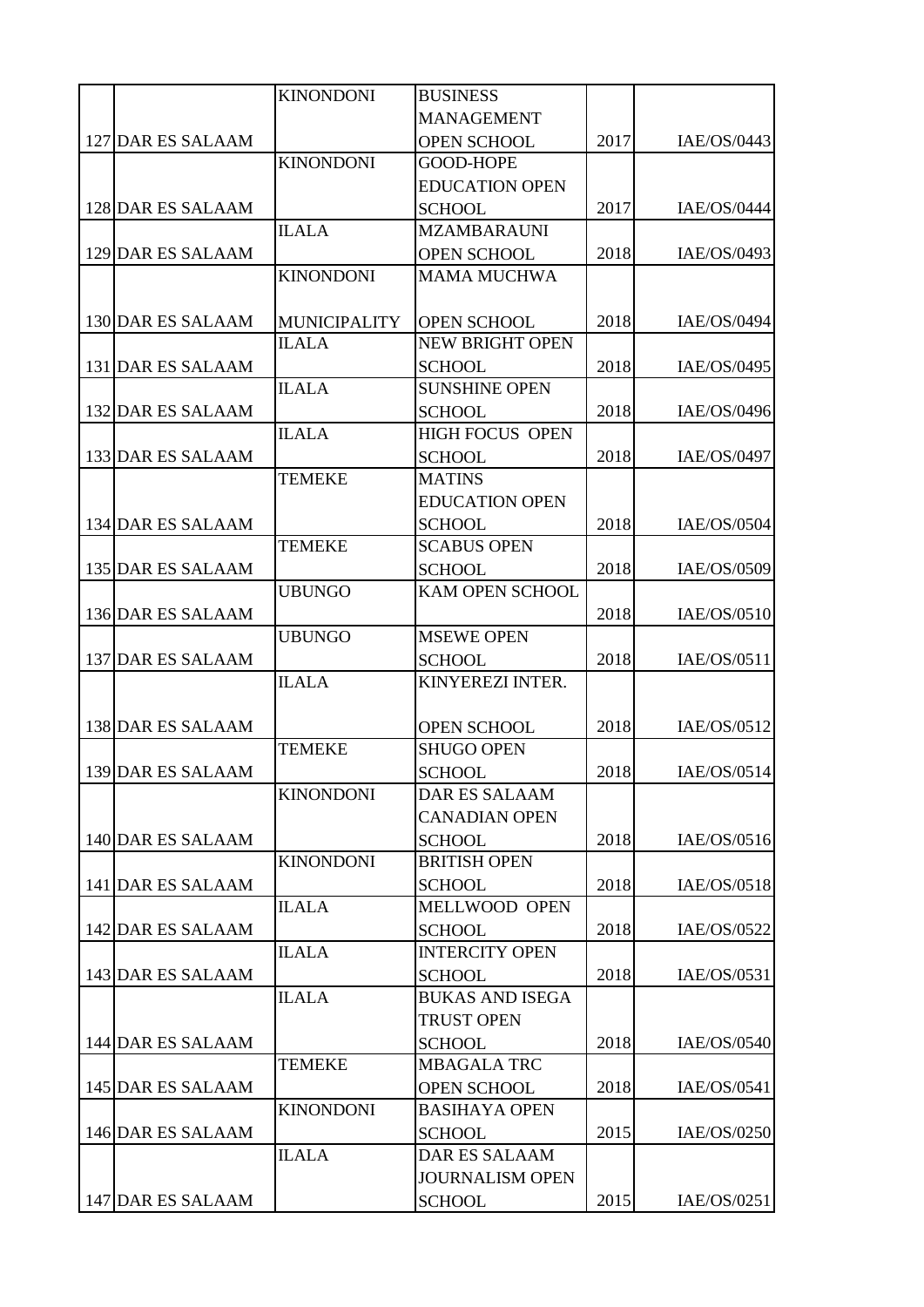|     |                      | <b>ILALA</b>        | <b>SHAMIRIMU</b>        |      |             |
|-----|----------------------|---------------------|-------------------------|------|-------------|
|     |                      |                     | <b>ISLAMIC OPEN</b>     |      |             |
|     | 148 DAR ES SALAAM    |                     | <b>SCHOOL</b>           | 2015 | IAE/OS/0252 |
|     |                      | <b>ILALA</b>        | <b>TEACHERS</b>         |      |             |
|     |                      |                     | <b>RESOURCES OPEN</b>   |      |             |
|     | 149 DAR ES SALAAM    |                     | <b>SCHOOL</b>           | 2015 | IAE/OS/0253 |
|     |                      | <b>ILALA</b>        | <b>KAMANIJA OPEN</b>    |      |             |
|     | 150 DAR ES SALAAM    |                     | <b>SCHOOL</b>           | 2015 | IAE/OS/0254 |
|     |                      | <b>ILALA</b>        | <b>MUGETA OPEN</b>      |      |             |
|     | 151 DAR ES SALAAM    |                     | <b>SCHOOL</b>           | 2015 | IAE/OS/0255 |
|     |                      | <b>TEMEKE</b>       | <b>CHECK POINT OPEN</b> |      |             |
|     |                      |                     |                         |      |             |
|     | 152 DAR ES SALAAM    | <b>MUNICIPALITY</b> | <b>SCHOOL</b>           | 2019 | IAE/OS/0600 |
|     | <b>DAR ES SALAAM</b> | <b>TEMEKE</b>       | <b>INTENSIVE OPEN</b>   |      |             |
|     |                      |                     |                         |      |             |
| 153 |                      | <b>MUNICIPALITY</b> | <b>SCHOOL</b>           | 2019 | IAE/OS/0609 |
|     | <b>DAR ES SALAAM</b> | <b>TEMEKE</b>       | <b>MAKIJA OPEN</b>      |      |             |
|     |                      |                     |                         |      |             |
| 154 |                      | <b>MUNICIPALITY</b> | <b>SCHOOL</b>           | 2019 | IAE/OS/0610 |
|     | <b>DAR ES SALAAM</b> | <b>TEMEKE</b>       | <b>MALAIKA OPEN</b>     |      |             |
|     |                      |                     |                         |      |             |
| 155 |                      | <b>MUNICIPALITY</b> | <b>SCHOOL</b>           | 2019 | IAE/OS/0611 |
|     | <b>DAR ES SALAAM</b> | <b>TEMEKE</b>       | <b>JOYOUS OPEN</b>      |      |             |
|     |                      |                     |                         |      |             |
| 156 |                      | <b>MUNICIPALITY</b> | <b>SCHOOL</b>           | 2019 | IAE/OS/0612 |
|     | <b>DAR ES SALAAM</b> | <b>ILALA</b>        | MSIMBAZI OPEN           |      |             |
| 157 |                      |                     | <b>SCHOOL</b>           | 2019 | IAE/OS/0620 |
|     | <b>DAR ES SALAAM</b> | <b>ILALA</b>        | <b>SUCCESS OPEN</b>     |      |             |
| 158 |                      |                     | <b>SCHOOL</b>           | 2020 | IAE/OS/0662 |
|     | <b>DAR ES SALAAM</b> | <b>ILALA</b>        | <b>AFRICAN WINNERS</b>  |      |             |
|     |                      |                     |                         |      |             |
|     |                      |                     | <b>ACADEMY OPEN</b>     |      |             |
| 159 |                      |                     | <b>SCHOOL</b>           | 2020 | IAE/OS/0663 |
|     | <b>DAR ES SALAAM</b> | <b>ILALA</b>        | <b>MAGESA OPEN</b>      |      |             |
| 160 |                      |                     | <b>SCHOOL</b>           | 2020 | IAE/OS/0664 |
|     | <b>DAR ES SALAAM</b> | <b>UBUNGO</b>       | <b>COVENANT OPEN</b>    |      |             |
| 161 |                      |                     | <b>SCHOOL</b>           | 2020 | IAE/OS/0665 |
|     | <b>DAR ES SALAAM</b> | <b>ILALA</b>        | <b>DAR NATURE</b>       |      |             |
|     |                      |                     | <b>ACADEMY ONE</b>      |      |             |
| 162 |                      |                     | OPEN SCHOOL             | 2020 | IAE/OS/0666 |
|     | <b>DAR ES SALAAM</b> | <b>UBUNGO</b>       | <b>BRAGGIN</b>          |      |             |
|     |                      |                     | <b>ACADEMY OPEN</b>     |      |             |
| 163 |                      |                     | <b>SCHOOL</b>           | 2020 | IAE/OS/0667 |
|     | <b>DAR ES SALAAM</b> | <b>UBUNGO</b>       | <b>ROSANICK OPEN</b>    |      |             |
| 164 |                      |                     | <b>SCHOOL</b>           | 2020 | IAE/OS/0668 |
|     | <b>DAR ES SALAAM</b> | <b>TEMEKE</b>       | <b>NURU OPEN</b>        |      |             |
| 165 |                      |                     | <b>SCHOOL</b>           | 2020 | IAE/OS/0669 |
|     | <b>DAR ES SALAAM</b> | <b>ILALA</b>        | <b>ASPIRATION OPEN</b>  |      |             |
| 166 |                      |                     | <b>SCHOOL</b>           | 2020 | IAE/OS/0670 |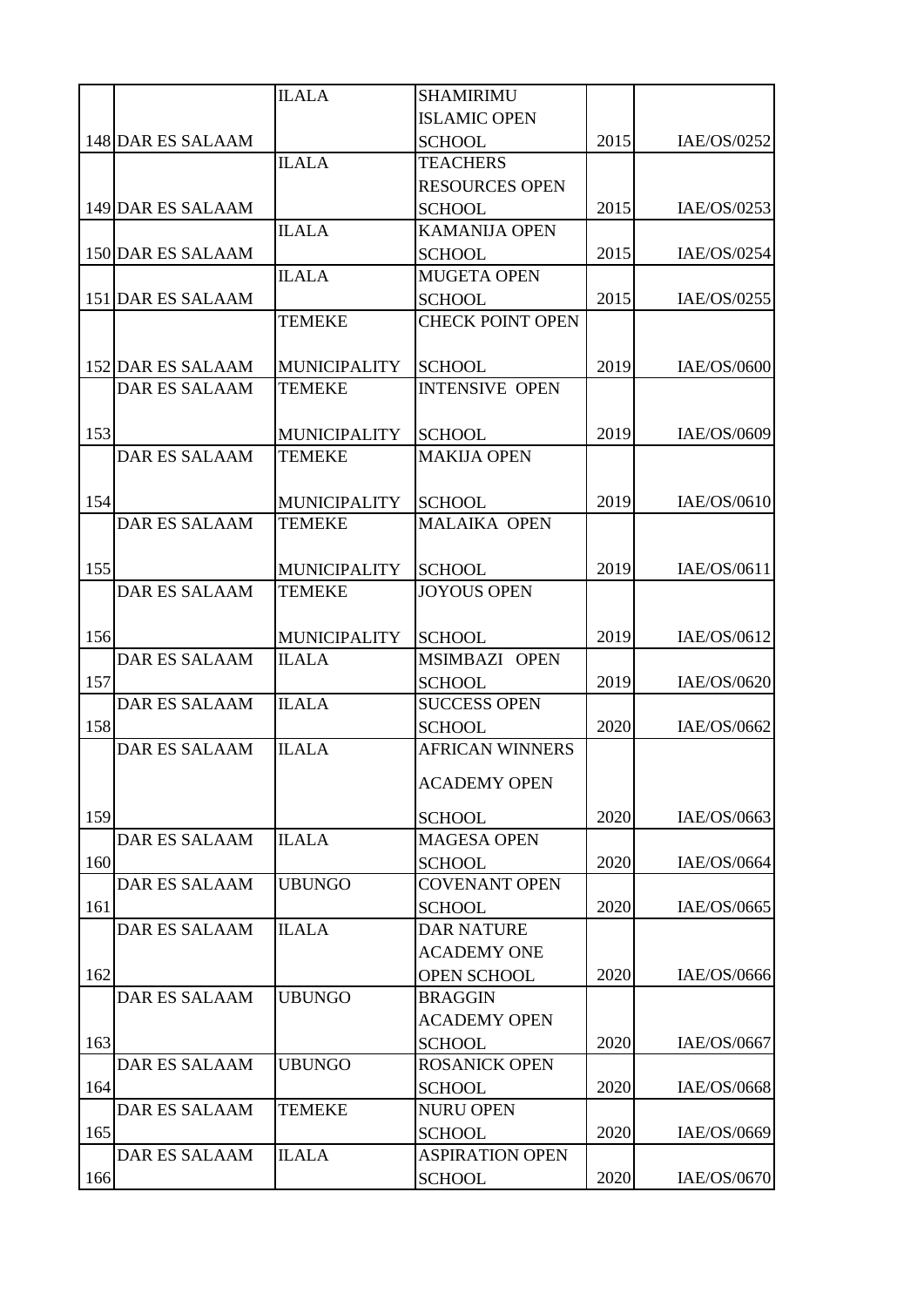|     | <b>DAR ES SALAAM</b> | <b>KINONDONI</b>                     | <b>GOIG OPEN SCHOOL</b> |      |             |
|-----|----------------------|--------------------------------------|-------------------------|------|-------------|
| 167 |                      |                                      |                         | 2020 | IAE/OS/0671 |
|     | <b>DAR ES SALAAM</b> | <b>KINONDONI</b>                     | <b>SAINT</b>            |      |             |
| 168 |                      |                                      | <b>MARYGORETH</b>       | 2020 | IAE/OS/0672 |
|     | <b>DAR ES SALAAM</b> | <b>ILALA</b>                         | <b>LUMINOUS MVUTI</b>   |      |             |
| 169 |                      |                                      |                         | 2020 | IAE/OS/0673 |
|     | <b>DAR ES SALAAM</b> | <b>ILALA</b>                         | <b>ACADEMIC</b>         |      |             |
|     |                      |                                      | <b>ACHIEVEMENT</b>      |      |             |
| 170 |                      |                                      | <b>OPEN SCHOOL</b>      | 2020 | IAE/OS/0674 |
|     | <b>DAR ES SALAAM</b> | <b>ILALA</b>                         | <b>HOPE SUCCESSFUL</b>  |      |             |
|     |                      |                                      | <b>ACADEMY OPEN</b>     |      |             |
|     |                      |                                      |                         |      |             |
| 171 |                      |                                      | <b>SCHOOL</b>           | 2020 | IAE/OS/0675 |
|     | <b>DAR ES SALAAM</b> | <b>TEMEKE</b>                        | <b>ELLYS OPEN</b>       |      |             |
| 172 |                      |                                      | <b>SCHOOL</b>           | 2020 | IAE/OS/0676 |
|     | <b>DAR ES SALAAM</b> | <b>ILALA</b>                         | <b>HIGH VIEW</b>        |      |             |
|     |                      |                                      | <b>ACADEMY OPEN</b>     |      |             |
| 173 |                      |                                      | <b>SCHOOL</b>           | 2020 | IAE/OS/0677 |
|     | <b>DAR ES SALAAM</b> | <b>KINONDONI</b>                     | <b>TRUE SUCCESS</b>     |      |             |
|     |                      |                                      | <b>ACADEMY OPEN</b>     |      |             |
| 174 |                      |                                      | <b>SCHOOL</b>           | 2020 | IAE/OS/0678 |
|     | <b>DAR ES SALAAM</b> | <b>UBUNGO</b>                        | <b>MLALI OPEN</b>       |      |             |
| 175 |                      |                                      | <b>SCHOOL</b>           | 2020 | IAE/OS/0679 |
|     | <b>DAR ES SALAAM</b> | <b>ILALA</b>                         | <b>CLASSIC OPEN</b>     | 2020 | IAE/OS/0680 |
| 176 |                      |                                      | <b>SCHOOL</b>           |      |             |
|     |                      | <b>MPWAPWA</b>                       | <b>ST. LAKES OPEN</b>   |      |             |
|     | 177 DODOMA           |                                      | <b>SCHOOL</b>           | 2019 | IAE/OS/0589 |
|     |                      | <b>DODOMA TOWN</b>                   | <b>MOTHER TERESA</b>    |      |             |
|     | 178 DODOMA           |                                      | <b>OPEN SCHOOL</b>      | 2019 | IAE/OS/0606 |
|     |                      | <b>DODOMA</b>                        | <b>DISTINCTION OPEN</b> |      |             |
|     |                      |                                      |                         |      |             |
|     | 179 DODOMA           | <b>MUNICIPALITY</b>                  | <b>SCHOOL</b>           | 2019 | IAE/OS/0607 |
|     |                      | <b>DODOMA</b>                        | <b>EL-SHAADAI OPEN</b>  |      |             |
|     |                      |                                      |                         |      |             |
|     | 180 DODOMA           | <b>MUNICIPALITY</b>                  | <b>SCHOOL</b>           | 2019 | IAE/OS/0608 |
|     |                      | <b>MPWAPWA</b>                       | <b>DODOMA SUCCESS</b>   |      |             |
|     |                      |                                      |                         |      |             |
|     | 181 DODOMA           |                                      | <b>OPEN SCHOOL</b>      | 2013 | IAE/OS/0086 |
|     |                      | <b>DODOMA</b>                        | <b>ST GABRIEL OPEN</b>  |      |             |
|     | 182 DODOMA           | <b>MUNICIPALITY</b>                  | <b>SCHOOL</b>           | 2015 | IAE/OS/0340 |
|     |                      | <b>DODOMA</b>                        | <b>WISDOM OPEN</b>      |      |             |
|     |                      |                                      |                         |      |             |
|     | 183 DODOMA           |                                      | <b>SCHOOL</b>           | 2016 | IAE/OS/0411 |
|     |                      | <b>MUNICIPALITY</b><br><b>DODOMA</b> | PARTINERS IN            |      |             |
|     |                      |                                      | PROSPERITY OPEN         |      |             |
|     | 184 DODOMA           |                                      | <b>SCHOOL</b>           | 2015 | IAE/OS/0249 |
|     |                      | <b>CHATO</b>                         | <b>BWANG'A OPEN</b>     |      |             |
|     | 185 GEITA            |                                      | <b>SCHOOL</b>           | 2013 | IAE/OS/0092 |
|     |                      |                                      |                         |      |             |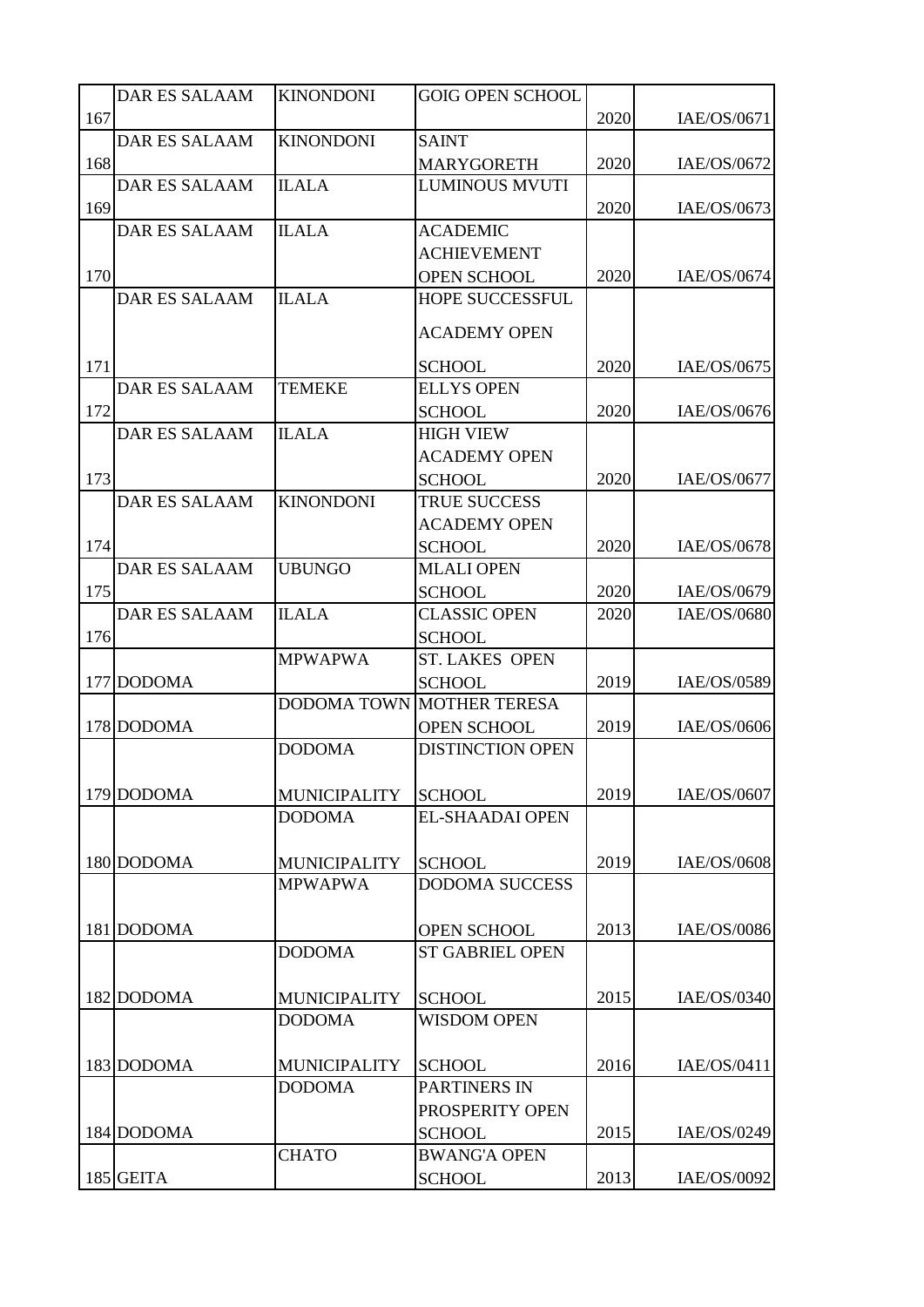|     |               | <b>CHATO</b>                          | <b>BUSERESERE OPEN</b>                |      |             |
|-----|---------------|---------------------------------------|---------------------------------------|------|-------------|
|     | 186 GEITA     |                                       | <b>SCHOOL</b>                         | 2013 | IAE/OS/0093 |
|     |               | <b>CHATO</b>                          | ZAKIA MEGHJI                          |      |             |
|     | 187 GEITA     |                                       | <b>OPEN SCHOOL</b>                    | 2013 | IAE/OS/0096 |
|     |               | <b>NYAMAGANA</b>                      | <b>SANANE OPEN</b>                    |      |             |
|     | 188 GEITA     |                                       | <b>SCHOOL</b>                         | 2016 | IAE/OS/0398 |
|     |               | <b>NYAMAGANA</b>                      | <b>MAGENDA OPEN</b>                   |      |             |
|     | 189 GEITA     |                                       | <b>SCHOOL</b>                         | 2016 | IAE/OS/0399 |
|     |               | <b>CHATO</b>                          | <b>CHATO</b>                          |      |             |
|     | <b>GEITA</b>  |                                       | <b>FOUNDATION OPEN</b>                |      |             |
| 190 |               |                                       | <b>SCHOOL</b>                         | 2019 | IAE/OS/0558 |
|     |               | <b>IRINGA</b>                         | <b>SOPHIST OPEN</b>                   |      |             |
|     | 191 IRINGA    | <b>MUNICIPAL</b>                      | <b>SCHOOL</b>                         | 2013 | IAE/OS/0079 |
|     |               | <b>MAKAMBAKO</b>                      | <b>ST.ANNEY OPEN</b>                  |      |             |
|     | 192 IRINGA    | <b>URBAN</b>                          | <b>SCHOOL</b>                         | 2013 | IAE/OS/0081 |
|     |               | <b>IRINGA</b>                         | THE DREAM                             |      |             |
|     |               |                                       | <b>EDUCATION OPEN</b>                 |      |             |
|     | 193 IRINGA    |                                       | <b>SCHOOL</b>                         | 2015 | IAE/OS/0276 |
|     |               | <b>KILOLO</b>                         | <b>ILULU OPEN</b>                     |      |             |
|     | 194 IRINGA    |                                       | <b>SCHOOL</b>                         | 2016 | IAE/OS/0359 |
|     |               | <b>MAFINGA</b>                        | <b>ZADRASS OPEN</b>                   |      |             |
|     | 195 IRINGA    |                                       | <b>SCHOOL</b>                         | 2016 | IAE/OS/0414 |
|     |               | <b>KILOLO</b>                         | <b>ILULA FDC OPEN</b>                 |      |             |
|     | 196 IRINGA    |                                       | <b>SCHOOL</b>                         | 2016 | IAE/OS/0415 |
|     |               | <b>IRINGA TOWN</b>                    | <b>RETCO OPEN</b>                     |      |             |
|     | 197 IRINGA    |                                       | <b>SCHOOL</b>                         | 2018 | IAE/OS/0501 |
|     |               | <b>MUFINDI</b>                        | <b>MAGORI OPEN</b>                    |      |             |
|     | 198 IRINGA    |                                       | <b>SCHOOL</b>                         | 2018 | IAE/OS/0505 |
|     |               | <b>IRINGA</b>                         | <b>EDUCA OPEN</b>                     |      |             |
|     | 199 IRINGA    |                                       | <b>SCHOOL</b>                         | 2018 | IAE/OS/0506 |
|     |               | <b>IRINGA</b>                         | <b>SAINT VIANEY</b>                   |      |             |
|     |               |                                       |                                       |      |             |
|     | 200 IRINGA    | <b>MUNICIPALITY</b><br><b>MUFINDI</b> | OPEN SCHOOL<br><b>MSIKITINI OPEN</b>  | 2015 | IAE/OS/0261 |
|     | 201 IRINGA    |                                       |                                       | 2015 | IAE/OS/0262 |
|     |               | <b>KILOLO DC</b>                      | <b>SCHOOL</b><br><b>ST. MICHAEL'S</b> |      |             |
|     | 202 IRINGA    |                                       | <b>OPEN SCHOOL</b>                    | 2015 | IAE/OS/0263 |
|     |               | <b>NJOMBE</b>                         | <b>ST. DANIEL</b>                     |      |             |
|     |               |                                       | <b>ACADEMY OPEN</b>                   |      |             |
|     | 203 IRINGA    |                                       | <b>SCHOOL</b>                         | 2015 | IAE/OS/0265 |
|     |               | <b>MUFINDI</b>                        | <b>IGOWELE OPEN</b>                   |      |             |
|     | 204 IRINGA    |                                       | <b>SCHOOL</b>                         | 2018 | IAE/OS/0507 |
|     |               | <b>MAFINGA</b>                        | <b>KAPS OPEN SCHOOL</b>               |      |             |
| 205 | <b>IRINGA</b> | <b>TOWN</b>                           |                                       | 2019 | IAE/OS/0555 |
|     |               | <b>MAFINGA</b>                        | <b>MAFINGA</b>                        |      |             |
|     | <b>IRINGA</b> |                                       | <b>LUTHERAN OPEN</b>                  |      |             |
| 206 |               | <b>TOWN</b>                           | <b>SCHOOL</b>                         | 2019 | IAE/OS/0581 |
|     |               | <b>MUFINDI</b>                        | <b>LUMETTI OPEN</b>                   |      |             |
| 207 | <b>IRINGA</b> |                                       | <b>SCHOOL</b>                         | 2019 | IAE/OS/0582 |
|     |               |                                       |                                       |      |             |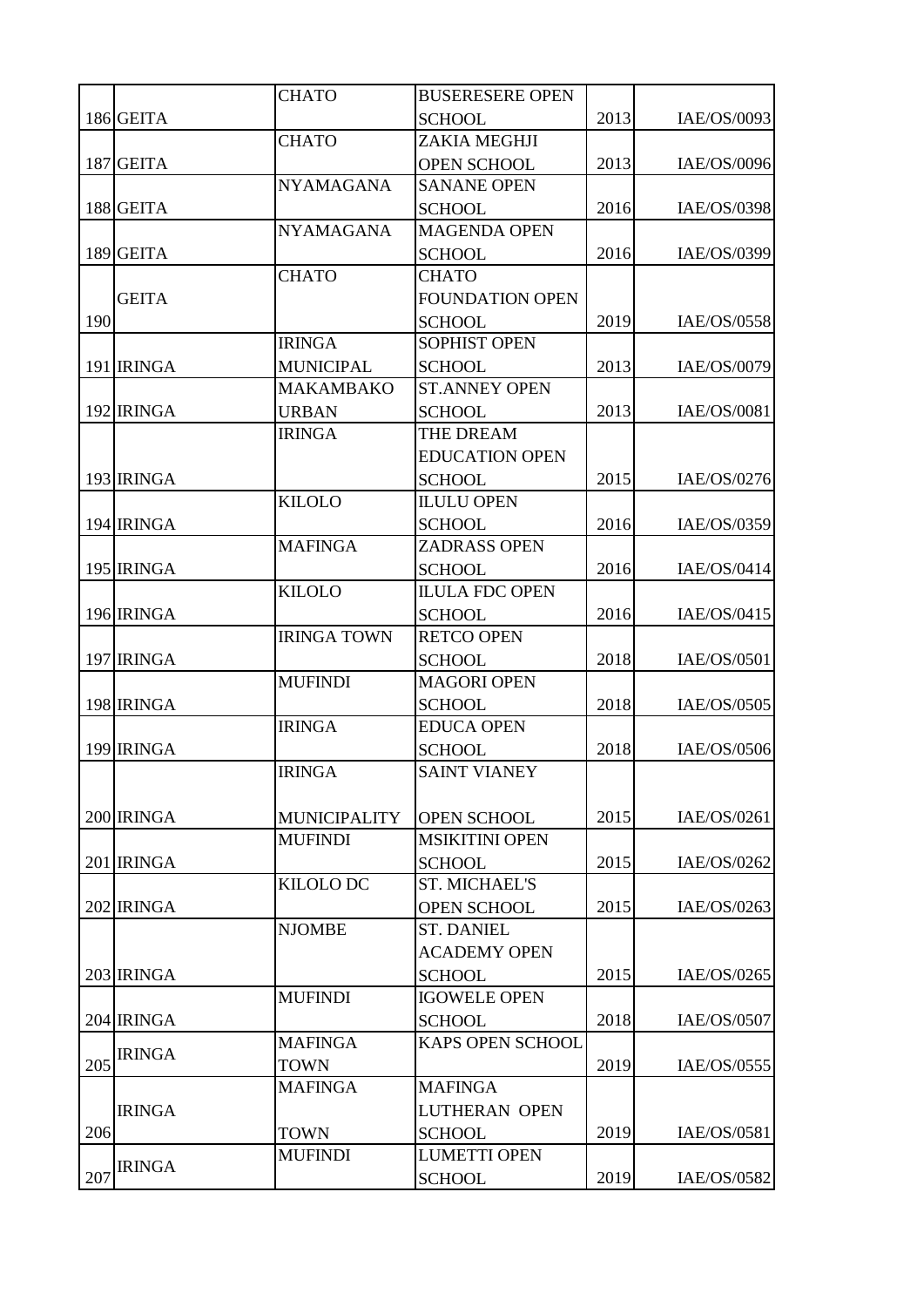|     |               | <b>MAFINGA</b>      | <b>MUFINDI YOUTH</b>    |      |             |
|-----|---------------|---------------------|-------------------------|------|-------------|
| 208 | <b>IRINGA</b> | TOWN.               | <b>OPEN SCHOOL</b>      | 2019 | IAE/OS/0583 |
|     | <b>IRINGA</b> | <b>MAFINGA</b>      | <b>LUMWAGO OPEN</b>     |      |             |
| 209 |               |                     | <b>SCHOOL</b>           | 2019 | IAE/OS/0630 |
|     |               | <b>BUKOBA</b>       | <b>ERA OPEN SCHOOL</b>  |      |             |
|     | 210 KAGERA    | <b>URBAN</b>        |                         | 2013 | IAE/OS/0021 |
|     |               | <b>KARAGWE</b>      | <b>BOHARI ADULT</b>     |      |             |
|     | 211 KAGERA    |                     | <b>EDUCATION</b>        | 2013 | IAE/OS/0085 |
|     |               | <b>BUKOBA</b>       | <b>MAJOR ALLIANCE</b>   |      |             |
|     |               |                     |                         |      |             |
|     | 212 KAGERA    | <b>URBAN</b>        | <b>OPEN SCHOOL</b>      | 2013 | IAE/OS/0089 |
|     |               | <b>MULEBA</b>       | <b>ST.COLLINS OPEN</b>  |      |             |
|     | 213 KAGERA    |                     | <b>SCHOOL</b>           | 2013 | IAE/OS/0090 |
|     |               | <b>BUKOBA</b>       | <b>M2GS OPEN</b>        |      |             |
|     | 214 KAGERA    | <b>URBAN</b>        | <b>SCHOOL</b>           | 2013 | IAE/OS/0091 |
|     |               | <b>KASHAI</b>       | <b>CHIEF'S OPEN</b>     |      |             |
|     | 215 KAGERA    |                     | <b>SCHOOL</b>           | 2014 | IAE/OS/0206 |
|     |               | <b>BUKOBA</b>       | <b>ELITE EASTAFRICA</b> |      |             |
|     |               |                     |                         |      |             |
|     | 216 KAGERA    |                     | <b>OPEN SCHOOL</b>      | 2015 | IAE/OS/0356 |
|     |               | <b>BUKOBA</b>       | <b>JIMMY OPEN</b>       |      |             |
|     |               |                     |                         |      |             |
|     | 217 KAGERA    | <b>MUNICIPALITY</b> | <b>SCHOOL</b>           | 2016 | IAE/OS/0374 |
|     |               |                     | <b>KAYANGA OPEN</b>     |      |             |
|     | 218 KAGERA    |                     | <b>SCHOOL</b>           | 2016 | IAE/OS/0375 |
|     |               | <b>KYERWA</b>       | <b>NKWENDA OPEN</b>     |      |             |
|     | 219 KAGERA    |                     | <b>SCHOOL</b>           | 2016 | IAE/OS/0381 |
|     |               | <b>BUKOBA</b>       | <b>KASHOZI</b>          |      |             |
|     |               |                     | NYAIGANDO OPEN          |      |             |
|     | 220 KAGERA    |                     | <b>SCHOOL</b>           | 2017 | IAE/OS/0431 |
|     |               | <b>KARAGWE</b>      | <b>KDTVC OPEN</b>       |      |             |
|     | 221 KAGERA    |                     | <b>SCHOOL</b>           | 2018 | IAE/OS/0538 |
|     |               | <b>BUKOBA</b>       | <b>KAGONDO OPEN</b>     |      |             |
|     | 222 KAGERA    |                     | <b>SCHOOL</b>           | 2014 | IAE/OS/0230 |
|     |               | <b>BUKOBA</b>       | <b>DAPAC OPEN</b>       |      |             |
|     | 223 KAGERA    |                     | <b>SCHOOL</b>           | 2014 | IAE/OS/0231 |
|     |               | <b>BUKOBA</b>       | <b>JOSIAH KIBIRA</b>    |      |             |
|     | <b>KAGERA</b> |                     |                         |      |             |
| 224 |               | <b>MUNICIPALITY</b> | OPEN SCHOOL             | 2019 | IAE/OS/0552 |
|     |               | <b>MPANDA</b>       | <b>MOTHERLAND</b>       |      |             |
|     | <b>KATAVI</b> |                     |                         |      |             |
| 225 |               | <b>MUNICIPALITY</b> | OPEN SCHOOL             | 2019 | IAE/OS/0561 |
|     |               | <b>KIBONDO</b>      | <b>SHIRIKA LA ELIMU</b> |      |             |
|     |               |                     |                         |      |             |
|     | 226 KIGOMA    |                     | <b>OPEN SCHOOL</b>      | 2015 | IAE/OS/0246 |
|     |               | <b>KIGOMA</b>       | <b>AGAPE VIJANA</b>     |      |             |
|     | 227 KIGOMA    |                     | <b>OPEN SCHOOL</b>      | 2015 | IAE/OS/0247 |
|     |               | <b>KIGOMA</b>       | NEW LIGHT OPEN          |      |             |
|     | 228 KIGOMA    |                     | <b>SCHOOL</b>           | 2015 | IAE/OS/0248 |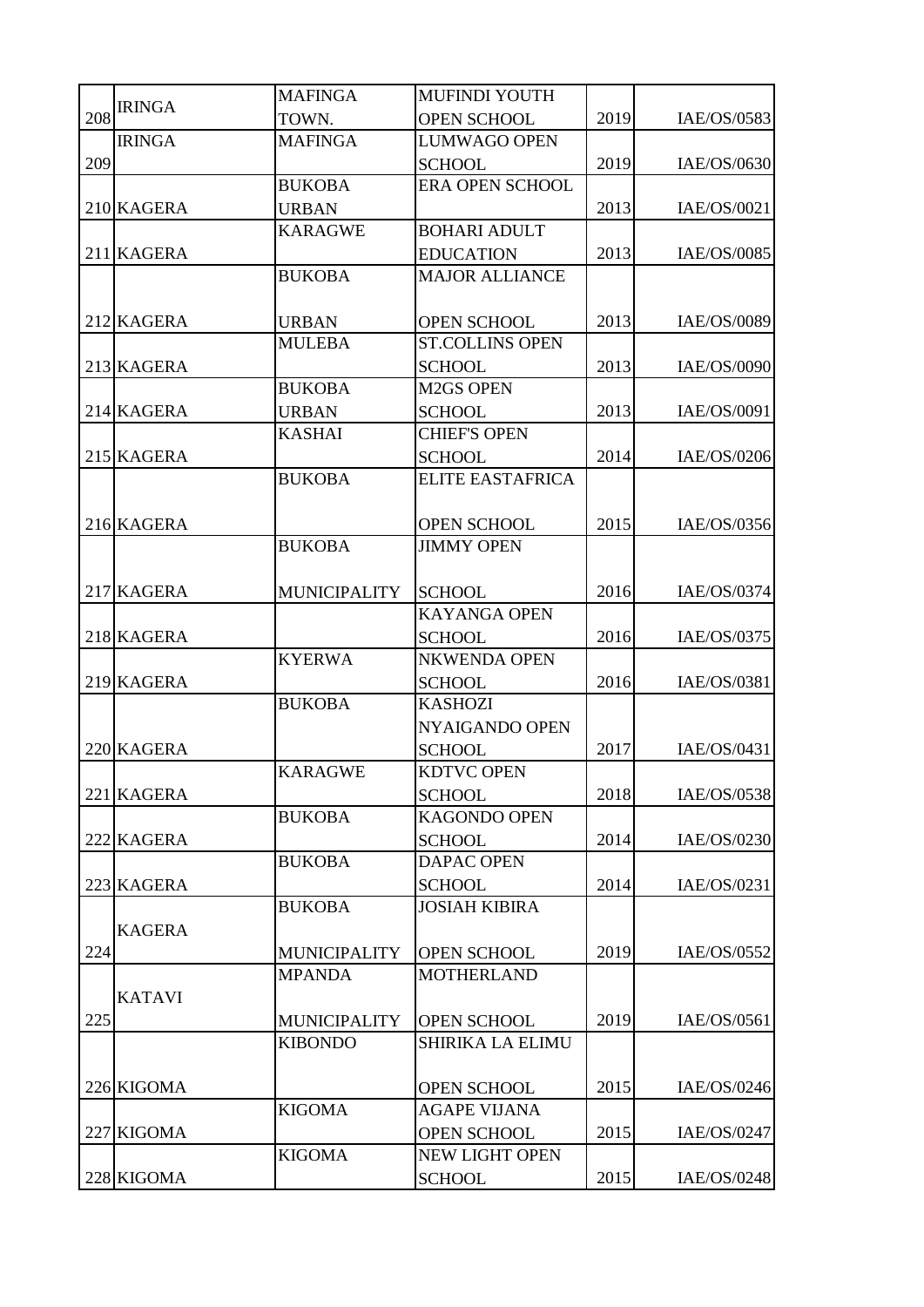|                 | <b>KIGOMA</b>       | <b>LIVING SOUL OPEN</b> |      |             |
|-----------------|---------------------|-------------------------|------|-------------|
| 229 KIGOMA      |                     | <b>SCHOOL</b>           | 2018 | IAE/OS/0542 |
|                 | KIGOMA (M)          | <b>SABASABA OPEN</b>    |      |             |
| 230 KIGOMA      |                     | <b>SCHOOL</b>           | 2020 | IAE/OS/0661 |
|                 | <b>KILIMANJARO</b>  | MWL.CHRISTINE           |      |             |
| 231 KILIMANJARO | <b>RURAL</b>        | <b>OPEN SCHOOL</b>      | 2015 | IAE/OS/0293 |
|                 | <b>MWANGA</b>       | <b>TEAM WOOD</b>        |      |             |
|                 |                     | <b>POLYTECHNIC</b>      |      |             |
| 232 KILIMANJARO |                     | <b>OPEN SCHOOL</b>      | 2015 | IAE/OS/0319 |
|                 | <b>SIHA</b>         | <b>LOLILA OPEN</b>      |      |             |
| 233 KILIMANJARO |                     | <b>SCHOOL</b>           | 2015 | IAE/OS/0320 |
|                 | HAI                 | <b>HAI OPEN SCHOOL</b>  |      |             |
| 234 KILIMANJARO |                     |                         | 2015 | IAE/OS/0330 |
|                 | HAI                 | <b>KALALI VTC OPEN</b>  |      |             |
| 235 KILIMANJARO |                     | <b>SCHOOL</b>           | 2015 | IAE/OS/0331 |
|                 | <b>MOSHI</b>        | <b>MAFANIKIO OPEN</b>   |      |             |
|                 |                     |                         |      |             |
| 236 KILIMANJARO | <b>MUNICIPALITY</b> | <b>SCHOOL</b>           | 2015 | IAE/OS/0341 |
|                 | <b>MOSHI</b>        | <b>KIUMO- MWIKA</b>     |      |             |
|                 |                     |                         |      |             |
| 237 KILIMANJARO | <b>MUNICIPALITY</b> | <b>OPEN SCHOOL</b>      | 2015 | IAE/OS/0342 |
|                 | <b>MOSHI RURAL</b>  | <b>KIWOCE OPEN</b>      |      |             |
| 238 KILIMANJARO |                     | <b>SCHOOL</b>           | 2016 | IAE/OS/0391 |
|                 | <b>MOSHI RURAL</b>  | <b>MARIA MAGRETH</b>    |      |             |
| 239 KILIMANJARO |                     | <b>OPEN SCHOOL</b>      | 2016 | IAE/OS/0392 |
|                 | <b>MOSHI</b>        | <b>KILIMANJARO</b>      |      |             |
|                 |                     | <b>INFORMATION</b>      |      |             |
|                 |                     | <b>TECHNOLOGY OPEN</b>  |      |             |
| 240 KILIMANJARO | <b>MUNICIPALITY</b> | <b>SCHOOL</b>           | 2017 | IAE/OS/0416 |
|                 | <b>MOSHI RURAL</b>  | <b>GOLDEN SPRING</b>    |      |             |
| 241 KILIMANJARO |                     | <b>OPEN SCHOOL</b>      | 2017 | IAE/OS/0417 |
|                 | <b>MOSHI</b>        | <b>GREEN PASTURE</b>    |      |             |
|                 |                     |                         |      |             |
| 242 KILIMANJARO | <b>MUNICIPALITY</b> | OPEN SCHOOL             | 2017 | IAE/OS/0418 |
|                 | <b>MOSHI</b>        | <b>NORTHEN</b>          |      |             |
|                 |                     | <b>HIGHLANDS OPEN</b>   |      |             |
| 243 KILIMANJARO | <b>MUNICIPALITY</b> | <b>SCHOOL</b>           | 2017 | IAE/OS/0426 |
|                 | <b>MOSHI</b>        | <b>KILIMANJARO OPEN</b> |      |             |
|                 |                     |                         |      |             |
| 244 KILIMANJARO | <b>MUNICIPALITY</b> | <b>SCHOOL</b>           | 2017 | IAE/OS/0427 |
|                 | <b>MOSHI TOWN</b>   | YCS OPEN SCHOOL         |      |             |
| 245 KILIMANJARO | <b>COUNCIL</b>      |                         | 2017 | IAE/OS/0433 |
|                 | <b>MWANGA</b>       | <b>UNIVERSAL OPEN</b>   |      |             |
| 246 KILIMANJARO |                     | <b>SCHOOL</b>           | 2017 | IAE/OS/0449 |
|                 | HAI                 | <b>KILIMANJARO</b>      |      |             |
|                 |                     | <b>MORDEN OPEN</b>      |      |             |
| 247 KILIMANJARO |                     | <b>SCHOOL</b>           | 2017 | IAE/OS/0453 |
|                 | HAI                 | <b>ARIZONA</b>          |      |             |
|                 |                     | <b>TEACHERS OPEN</b>    |      |             |
| 248 KILIMANJARO |                     | <b>SCHOOL</b>           | 2017 | IAE/OS/0462 |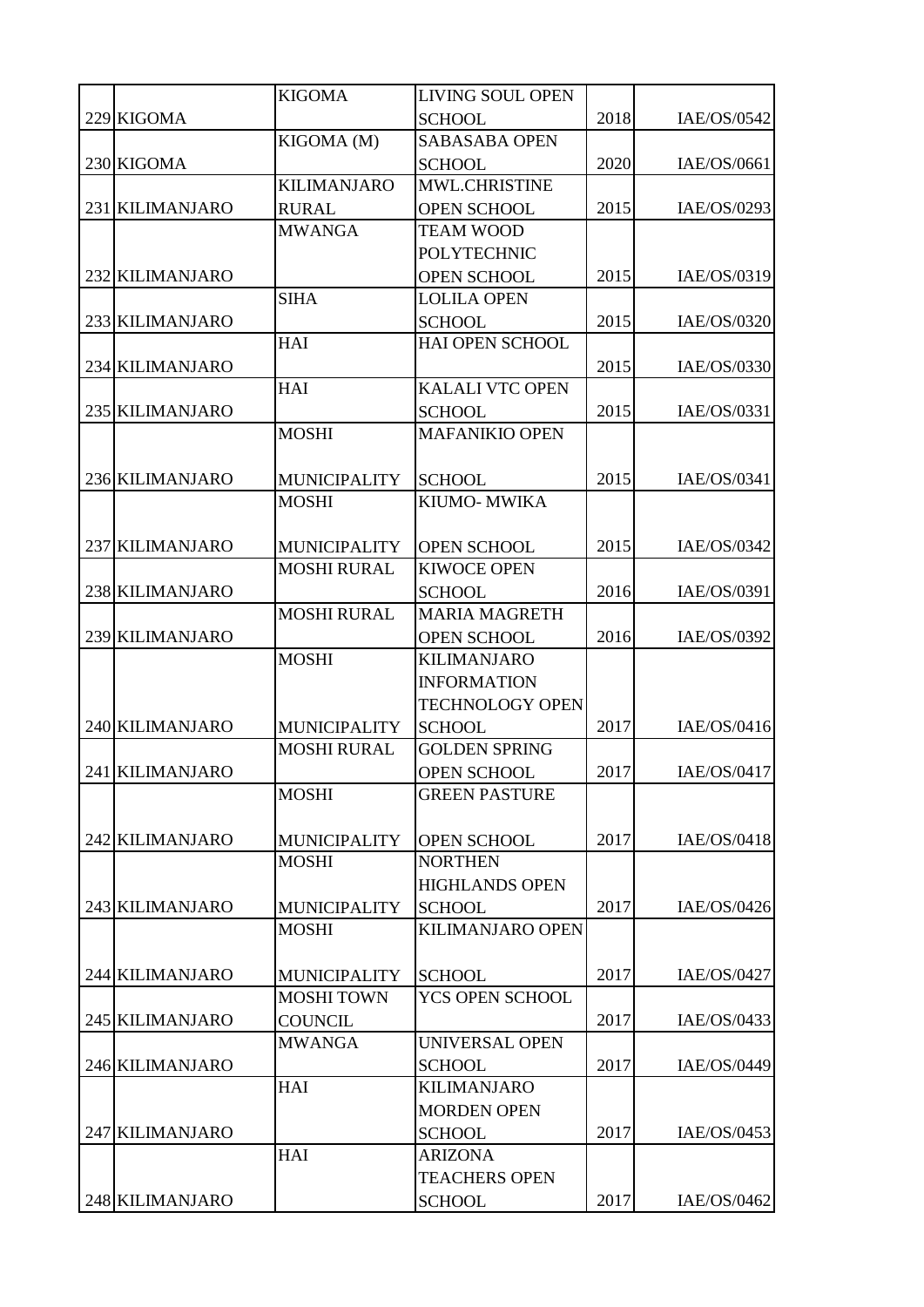|     |                    | <b>MOSHI RURAL</b> | <b>MKUKI OPEN</b>       |      |             |
|-----|--------------------|--------------------|-------------------------|------|-------------|
|     | 249 KILIMANJARO    |                    | <b>SCHOOL</b>           | 2017 | IAE/OS/0484 |
|     |                    | <b>MOSHI RURAL</b> | <b>MWIKA TEACHERS</b>   |      |             |
|     |                    |                    |                         |      |             |
|     | 250 KILIMANJARO    |                    | <b>OPEN SCHOOL</b>      | 2017 | IAE/OS/0485 |
|     |                    | <b>MOSHI RURAL</b> | <b>MENONITE OPEN</b>    |      |             |
|     | 251 KILIMANJARO    |                    | <b>SCHOOL</b>           | 2018 | IAE/OS/0492 |
|     |                    | <b>MOSHI</b>       | <b>KEA OPEN SCHOOL</b>  |      |             |
|     | 252 KILIMANJARO    |                    |                         | 2014 | IAE/OS/0236 |
|     |                    | <b>ROMBO</b>       | <b>MKUU HIGH OPEN</b>   |      |             |
|     | 253 KILIMANJARO    |                    | <b>SCHOOL</b>           | 2015 | IAE/OS/0259 |
|     |                    | <b>MOSHI</b>       | <b>MOSHI</b>            |      |             |
|     | <b>KILIMANJARO</b> |                    | <b>COMMUNITY OPEN</b>   |      |             |
| 254 |                    |                    | <b>SCHOOL</b>           | 2019 | IAE/OS/0567 |
|     |                    | <b>HAI</b>         | <b>SAWE OPEN</b>        |      |             |
|     | 255 KILIMANJARO    |                    | <b>SCHOOL</b>           | 2020 | IAE/OS/0660 |
|     |                    | <b>SIHA</b>        | <b>ANGAZA WOMEN</b>     |      |             |
|     | 256 KILIMANJARO    |                    | <b>OPEN SCHOOL</b>      | 2019 | IAE/OS/0602 |
|     |                    | <b>LINDI</b>       | <b>JUSO OPEN SCHOOL</b> |      |             |
|     | $257$ LINDI        |                    |                         | 2014 | IAE/OS/0205 |
|     |                    | <b>RUANGWA</b>     | <b>MBEKENYERA</b>       |      |             |
| 258 | <b>LINDI</b>       |                    | <b>OPEN SCHOOL</b>      | 2019 | IAE/OS/0584 |
|     |                    | <b>BABATI</b>      | <b>LOHI OPEN SCHOOL</b> |      |             |
|     | 259 MANYARA        |                    |                         | 2015 | IAE/OS/0312 |
|     |                    | <b>MBULU</b>       | <b>MARMO OPEN</b>       |      |             |
|     | 260 MANYARA        |                    | <b>SCHOOL</b>           | 2015 | IAE/OS/0313 |
|     |                    | <b>BABATI</b>      | <b>RIANS OPEN</b>       |      |             |
|     | 261 MANYARA        |                    | <b>SCHOOL</b>           | 2016 | IAE/OS/0408 |
|     |                    | HANANG'            | <b>KATESH</b>           |      |             |
|     |                    |                    | <b>TECHNICAL OPEN</b>   |      |             |
|     | 262 MANYARA        |                    | <b>SCHOOL</b>           | 2017 | IAE/OS/0455 |
|     |                    | <b>BABATI</b>      | PAG-MAGUGU              |      |             |
|     |                    |                    | <b>TECHNICAL OPEN</b>   |      |             |
|     | 263 MANYARA        |                    | <b>SCHOOL</b>           | 2017 | IAE/OS/0456 |
|     |                    | HANANG'            | <b>LAM OPEN SCHOOL</b>  |      |             |
|     | 264 MANYARA        |                    |                         | 2018 | IAE/OS/0517 |
|     | <b>MANYARA</b>     | <b>BABATI</b>      | <b>BABATI OPEN</b>      |      |             |
| 265 |                    |                    | <b>SCHOOL</b>           | 2019 | IAE/OS/0627 |
|     | <b>MANYARA</b>     | <b>BABATI</b>      | SABNIA OPEN             |      |             |
| 266 |                    |                    | <b>SCHOOL</b>           | 2019 | IAE/OS/0629 |
|     | <b>MANYARA</b>     | HANANG'            | <b>JITEGEMEE OPEN</b>   |      |             |
| 267 |                    |                    | <b>SCHOOL</b>           | 2019 | IAE/OS/0636 |
|     |                    | <b>MUSOMA</b>      | <b>GIRRAFE OPEN</b>     |      |             |
|     | 268 MARA           |                    | <b>SCHOOL</b>           | 2013 | IAE/OS/0027 |
|     |                    | <b>MUSOMA</b>      | <b>MUSOMA OPEN</b>      |      |             |
|     | 269 MARA           |                    | <b>SCHOOL</b>           | 2013 | IAE/OS/0174 |
|     |                    | <b>BUNDA</b>       | <b>ZINDUKA</b>          |      |             |
|     |                    |                    | <b>VOCATION OPEN</b>    |      |             |
|     | <b>270 MARA</b>    |                    | <b>SCHOOL</b>           | 2014 | IAE/OS/0210 |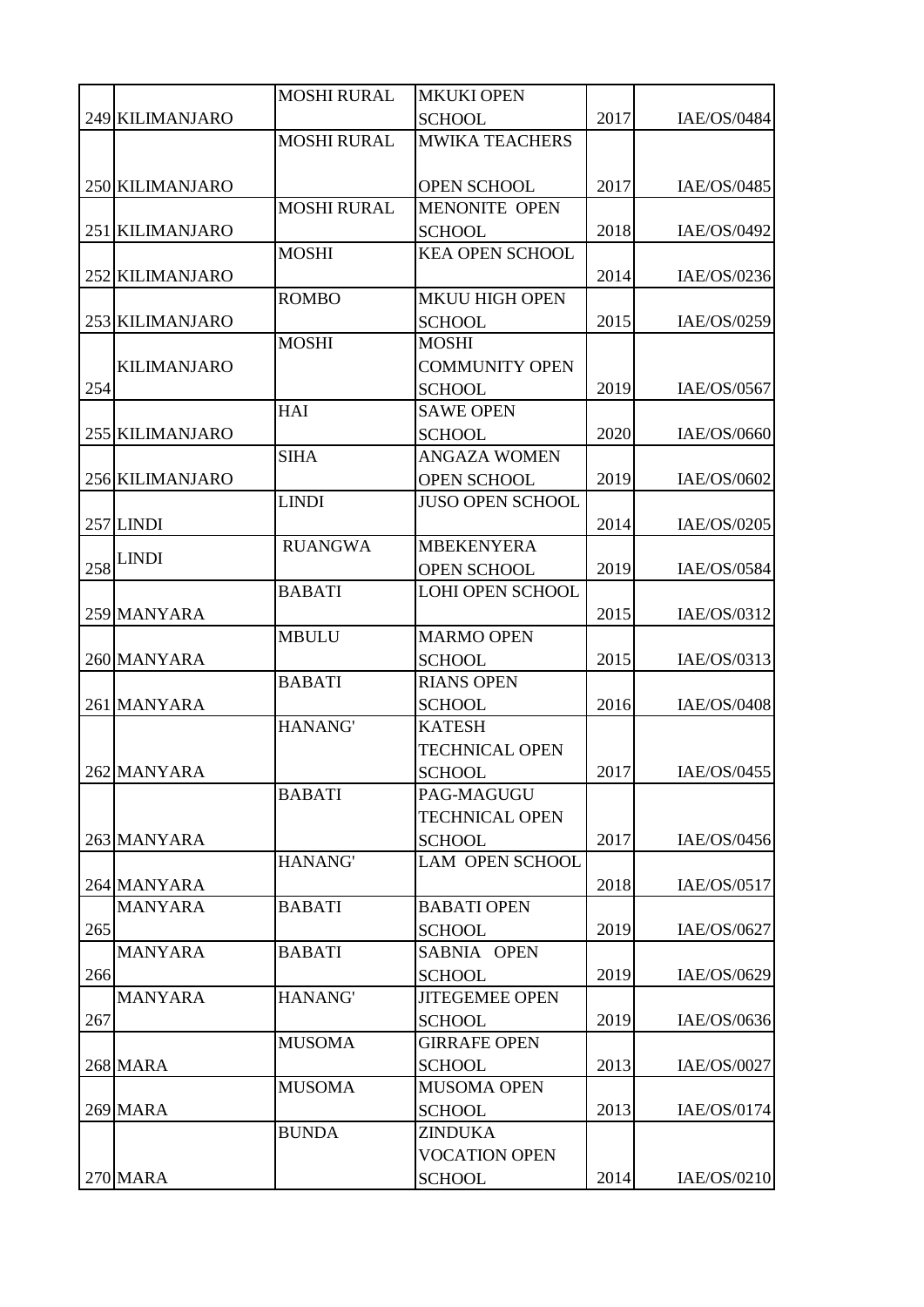|     |                 | <b>BUNDA</b>       | <b>SUN RAY OPEN</b>                  |      |             |
|-----|-----------------|--------------------|--------------------------------------|------|-------------|
|     | <b>271 MARA</b> |                    | <b>SCHOOL</b>                        | 2015 | IAE/OS/0316 |
|     |                 | <b>RORYA</b>       | <b>BISHOP KISARE</b>                 |      |             |
|     | <b>272 MARA</b> |                    | <b>OPEN SCHOOL</b>                   | 2016 | IAE/OS/0360 |
|     |                 | <b>TARIME</b>      | <b>SABAI OPEN</b>                    |      |             |
|     | <b>273 MARA</b> |                    | <b>SCHOOL</b>                        | 2016 | IAE/OS/0403 |
|     |                 | <b>TARIME TOWN</b> | <b>MOUNT ZONE OPEN</b>               |      |             |
|     |                 |                    |                                      |      |             |
|     | <b>274 MARA</b> | <b>COUNCIL</b>     | <b>SCHOOL</b>                        | 2017 | IAE/OS/0450 |
|     |                 | <b>TARIME</b>      | <b>SUNRAY OPEN</b>                   |      |             |
|     | <b>275 MARA</b> |                    | <b>SCHOOL</b>                        | 2017 | IAE/OS/0454 |
|     |                 | <b>MUSOMA</b>      | <b>EXCELLENT</b>                     |      |             |
|     |                 |                    | <b>MUSOMA OPEN</b>                   |      |             |
|     | <b>276 MARA</b> | <b>MUNICPALITY</b> | <b>SCHOOL</b>                        | 2017 | IAE/OS/0463 |
|     |                 | <b>BUNDA</b>       | <b>COLLINS OPEN</b>                  |      |             |
|     | 277 MARA        |                    | <b>SCHOOL</b>                        | 2017 | IAE/OS/0464 |
|     |                 | <b>MUSOMA</b>      | <b>MARA OPEN</b>                     |      |             |
|     | <b>278 MARA</b> |                    | <b>SCHOOL</b>                        | 2017 | IAE/OS/0467 |
|     |                 | <b>MARA</b>        | <b>MUSOMA OPEN</b>                   |      |             |
|     | <b>279 MARA</b> |                    | <b>SCHOOL</b>                        | 2014 | IAE/OS/0232 |
|     |                 | <b>BUNDA</b>       | <b>BUNDA IAE OPEN</b>                |      |             |
|     | 280 MARA        |                    | <b>SCHOOL</b>                        | 2014 | IAE/OS/0237 |
|     |                 | <b>TARIME</b>      | <b>AGAPE HEALTH</b>                  |      |             |
|     | 281 MARA        |                    | <b>OPEN SCHOOL</b>                   | 2017 | IAE/OS/0447 |
|     |                 | <b>BUNDA</b>       | THE GOLDEN CITY                      |      |             |
|     | <b>MARA</b>     |                    |                                      |      |             |
| 282 |                 |                    | <b>OPEN SCHOOL</b>                   | 2019 | IAE/OS/0563 |
|     | <b>MARA</b>     | <b>BUNDA</b>       | <b>ST.SOSTENESS</b>                  |      |             |
| 283 |                 |                    | OPEN SCHOOL.                         | 2019 | IAE/OS/0564 |
|     | <b>MARA</b>     | <b>MUSOMA</b>      | <b>BSMART BRANDS</b>                 |      |             |
| 284 |                 | <b>MUNICPALITY</b> | <b>OPEN SCHOOL</b>                   | 2019 | IAE/OS/0625 |
|     | <b>MARA</b>     | <b>BUNDA-URBAN</b> | <b>BRIGHT VISION</b>                 |      |             |
| 285 |                 |                    | <b>OPEN SCHOOL</b>                   | 2019 | IAE/OS/0626 |
|     | <b>MARA</b>     | <b>MUSOMA</b>      | <b>COVA DE IRIA</b>                  |      |             |
| 286 |                 |                    | <b>OPEN SCHOOL</b>                   | 2019 | IAE/OS/0635 |
|     |                 | <b>MBOZI</b>       | <b>IFINGANO OPEN</b>                 |      |             |
|     | 287 MBEYA       |                    | <b>SCHOOL</b>                        | 2013 | IAE/OS/0017 |
|     |                 | <b>MBEYA URBAN</b> | PHINELIA OPEN                        |      |             |
|     | 288 MBEYA       | <b>MBEYA URBAN</b> | <b>SCHOOL</b><br><b>UNITY OPEN</b>   | 2013 | IAE/OS/0018 |
|     | 289 MBEYA       |                    |                                      | 2013 | IAE/OS/0019 |
|     |                 | <b>MBEYA URBAN</b> | <b>SCHOOL</b><br><b>IYUNGA OPEN</b>  |      |             |
|     | 290 MBEYA       |                    |                                      | 2013 | IAE/OS/0037 |
|     |                 | <b>MBEYA URBAN</b> | <b>SCHOOL</b><br><b>KIHUMBE OPEN</b> |      |             |
|     | 291 MBEYA       |                    | <b>SCHOOL</b>                        | 2013 | IAE/OS/0038 |
|     |                 | <b>MBEYA URBAN</b> | <b>MBALEP OPEN</b>                   |      |             |
|     | 292 MBEYA       |                    | <b>SCHOOL</b>                        | 2013 | IAE/OS/0039 |
|     |                 | <b>MBEYA URBAN</b> | <b>TANZANIA WORD</b>                 |      |             |
|     |                 |                    | <b>ENGLISH OPEN</b>                  |      |             |
|     | 293 MBEYA       |                    | <b>SCHOOL</b>                        | 2013 | IAE/OS/0040 |
|     |                 |                    |                                      |      |             |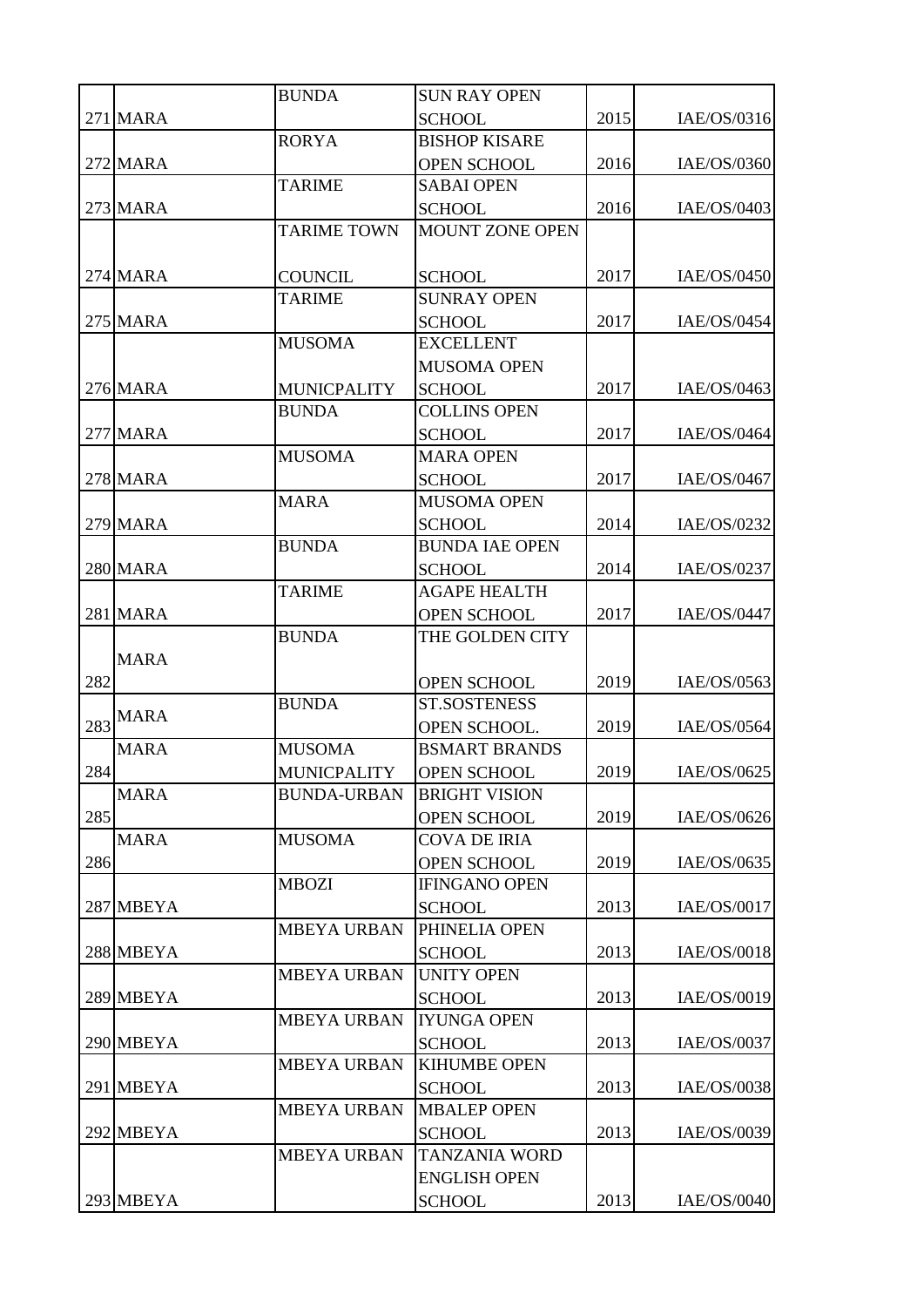|              | <b>MBEYA URBAN</b>  | <b>ARTUNZU OPEN</b>    |      |             |
|--------------|---------------------|------------------------|------|-------------|
| 294 MBEYA    |                     | <b>SCHOOL</b>          | 2013 | IAE/OS/0036 |
|              | <b>MBEYA URBAN</b>  | <b>MALEZI OPEN</b>     |      |             |
| 295 MBEYA    |                     | <b>SCHOOL</b>          | 2013 | IAE/OS/0088 |
|              | <b>MBALALI</b>      | <b>MEKA OPEN</b>       |      |             |
| 296 MBEYA    |                     | <b>SCHOOL</b>          | 2013 | IAE/OS/0165 |
|              | <b>MBEYA</b>        | <b>MAPAMBANO OPEN</b>  |      |             |
|              |                     |                        |      |             |
| 297 MBEYA    | <b>MUNICIPALITY</b> | <b>SCHOOL</b>          | 2015 | IAE/OS/0300 |
|              | <b>MBEYA</b>        | <b>ADAM OPEN</b>       |      |             |
| 298 MBEYA    |                     | <b>SCHOOL</b>          | 2015 | IAE/OS/0345 |
|              | <b>MBEYA</b>        | <b>MSHEWE OPEN</b>     |      |             |
| 299 MBEYA    |                     | <b>SCHOOL</b>          | 2015 | IAE/OS/0346 |
|              | <b>KYELA</b>        | <b>KYELA</b>           |      |             |
|              |                     | <b>POLYTECHNIC</b>     |      |             |
| 300 MBEYA    | <b>MUNICIPALITY</b> | OPEN SCHOOL            | 2016 | IAE/OS/0372 |
|              | <b>MBEYA CITY</b>   | <b>FARAJA NATURAL</b>  |      |             |
|              |                     | <b>SCIENCES OPEN</b>   |      |             |
| 301 MBEYA    |                     | <b>SCHOOL</b>          | 2016 | IAE/OS/0393 |
|              | <b>MBEYA CITY</b>   | <b>MBEYA</b>           |      |             |
|              |                     | <b>POLYTECHNIC</b>     |      |             |
| 302 MBEYA    | <b>COUNCIL</b>      | <b>OPEN SCHOOL</b>     | 2017 | IAE/OS/0428 |
|              | <b>MBEYA CITY</b>   | MONTESSORI OPEN        |      |             |
| 303 MBEYA    | <b>COUNCIL</b>      | <b>SCHOOL</b>          | 2017 | IAE/OS/0429 |
|              | <b>KYELA TOWN</b>   | <b>BONDENI OPEN</b>    |      |             |
| 304 MBEYA    | <b>COUNCIL</b>      | <b>SCHOOL</b>          | 2017 | IAE/OS/0430 |
|              | <b>MBEYA CITY</b>   | <b>SEBAMA OPEN</b>     |      |             |
| 305 MBEYA    |                     | <b>SCHOOL</b>          | 2014 | IAE/OS/0226 |
|              | <b>MBEYA RURAL</b>  | <b>MAWEMBA OPEN</b>    |      |             |
| 306 MBEYA    |                     | <b>SCHOOL</b>          | 2019 | IAE/OS/0587 |
|              | <b>RUNGWE</b>       | <b>NZIKU OPEN</b>      |      |             |
| 307 MBEYA    |                     | <b>SCHOOL</b>          | 2019 | IAE/OS/0588 |
|              | <b>MBEYA</b>        | <b>ONICAH OPEN</b>     |      |             |
| 308 MBEYA    |                     | <b>SCHOOL</b>          | 2019 | IAE/OS/0598 |
|              | <b>BOMA</b>         | <b>MTEULE OPEN</b>     |      |             |
| 309 MOROGORO |                     | <b>SCHOOL</b>          | 2013 | IAE/OS/0075 |
|              | <b>TUNGI</b>        | <b>NYERERE OPEN</b>    |      |             |
| 310 MOROGORO |                     | <b>SCHOOL</b>          | 2013 | IAE/OS/0076 |
|              | <b>KILOSA</b>       | <b>KIMAMBA OPEN</b>    |      |             |
| 311 MOROGORO |                     | <b>SCHOOL</b>          | 2013 | IAE/OS/0077 |
|              | <b>KILOSA</b>       | <b>MAZINYUNGU OPEN</b> |      |             |
| 312 MOROGORO |                     | <b>SCHOOL</b>          | 2013 | IAE/OS/0078 |
|              | <b>TUNGI</b>        | <b>MCHUNGUZI</b>       |      |             |
|              |                     | <b>EDUCATION OPEN</b>  |      |             |
| 313 MOROGORO |                     | <b>SCHOOL</b>          | 2013 | IAE/OS/0083 |
|              | <b>MOROGORO</b>     | <b>MTONI MORO OPEN</b> |      |             |
| 314 MOROGORO | <b>URBAN</b>        | <b>SCHOOL</b>          | 2013 | IAE/OS/0084 |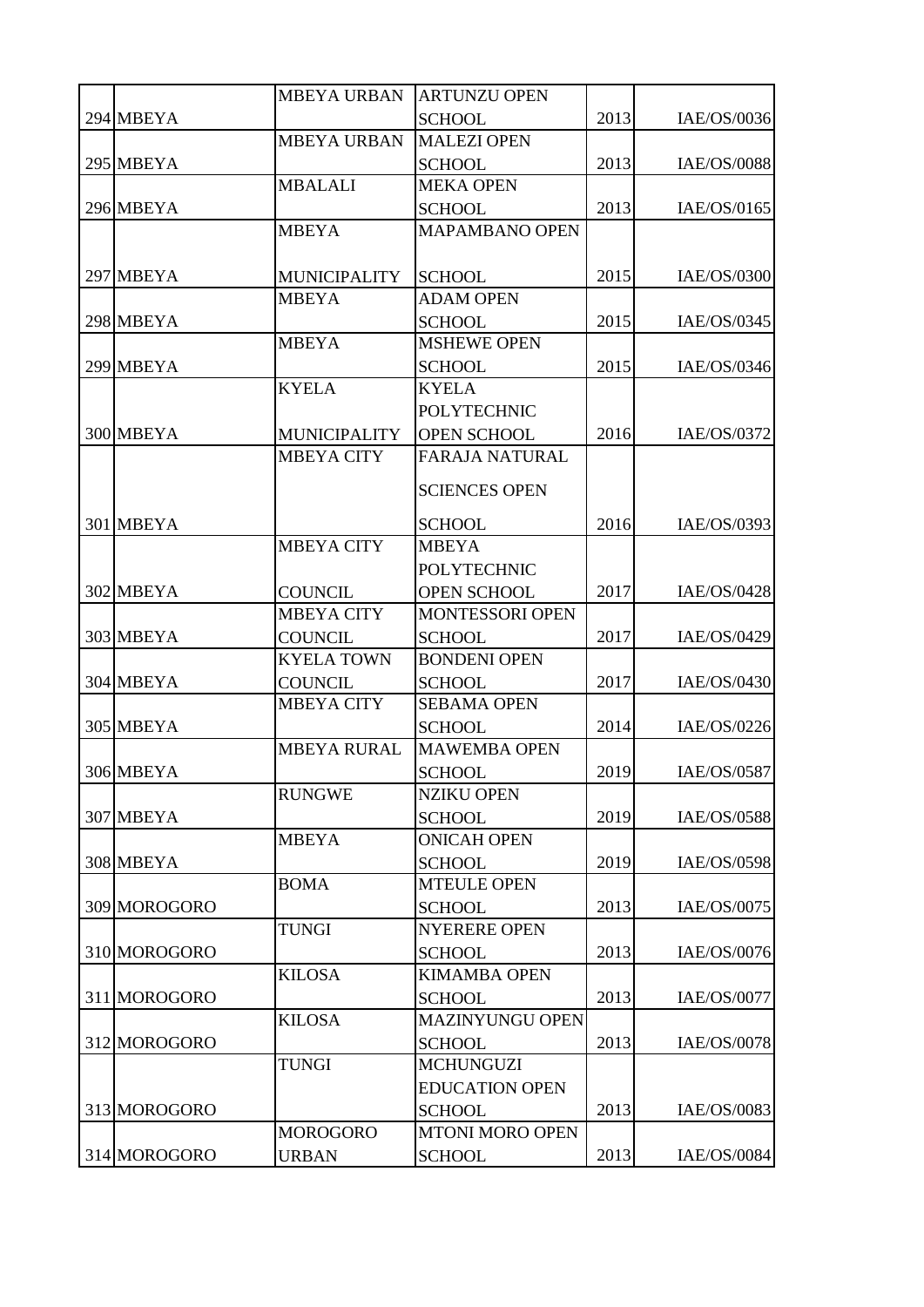|     |                 | <b>MOROGORO</b>      | <b>BANTU OPEN</b>         |      |             |
|-----|-----------------|----------------------|---------------------------|------|-------------|
|     |                 |                      |                           |      |             |
|     | 315 MOROGORO    | <b>MUNICIPALITY</b>  | <b>SCHOOL</b>             | 2015 | IAE/OS/0285 |
|     |                 | <b>KILOSA</b>        | <b>TUMAINI JEMA</b>       |      |             |
|     | 316 MOROGORO    |                      | <b>OPEN SCHOOL</b>        | 2015 | IAE/OS/0286 |
|     |                 | <b>MANG'ULA</b>      | <b>ST PHILLIPINE OPEN</b> |      |             |
|     | 317 MOROGORO    |                      | <b>SCHOOL</b>             | 2016 | IAE/OS/0357 |
|     |                 | <b>MVOMERO</b>       | <b>MVOMERO OPEN</b>       |      |             |
|     | 318 MOROGORO    |                      | <b>SCHOOL</b>             | 2017 | IAE/OS/0419 |
|     |                 | <b>MOROGORO</b>      | <b>CURE VISION OPEN</b>   |      |             |
|     |                 |                      |                           |      |             |
|     | 319 MOROGORO    | <b>MUNICIPALITY</b>  | <b>SCHOOL</b>             | 2017 | IAE/OS/0469 |
|     |                 | <b>MOROGORO</b>      | <b>NGUNYA OPEN</b>        |      |             |
|     | 320 MOROGORO    |                      | <b>SCHOOL</b>             | 2017 | IAE/OS/0470 |
|     |                 | <b>MOROGORO</b>      | <b>CHANZI OPEN</b>        |      |             |
|     | 321 MOROGORO    |                      | <b>SCHOOL</b>             | 2017 | IAE/OS/0471 |
|     |                 | <b>MOROGORO</b>      | <b>MGALA OPEN</b>         |      |             |
|     | 322 MOROGORO    |                      | <b>SCHOOL</b>             | 2017 | IAE/OS/0472 |
|     |                 | <b>MOROGORO</b>      | <b>KANA OPEN</b>          |      |             |
|     |                 |                      |                           |      |             |
|     | 323 MOROGORO    | <b>MJINICIPALITY</b> | <b>SCHOOL</b>             | 2018 | IAE/OS/0535 |
|     | <b>MOROGORO</b> | <b>GAIRO</b>         | <b>ALPHA OPEN</b>         |      |             |
| 324 |                 |                      | <b>SCHOOL</b>             | 2019 | IAE/OS/0556 |
|     |                 | <b>MOROGORO</b>      | <b>WAMICO OPEN</b>        |      |             |
|     | <b>MOROGORO</b> |                      |                           |      |             |
| 325 |                 | <b>MUNICIPALITY</b>  | <b>SCHOOL</b>             | 2019 | IAE/OS/0574 |
|     |                 | <b>MOROGORO</b>      | <b>FAHARI OPEN</b>        |      |             |
|     | <b>MOROGORO</b> |                      |                           |      |             |
| 326 |                 | <b>MUNICIPALITY</b>  | <b>SCHOOL</b>             | 2019 | IAE/OS/0575 |
|     |                 | <b>MOROGORO</b>      | <b>KIVULI CHA</b>         |      |             |
|     | <b>MOROGORO</b> |                      | <b>MVUMO OPEN</b>         |      |             |
| 327 |                 | <b>URBAN</b>         | <b>SCHOOL</b>             | 2019 | IAE/OS/0576 |
|     | <b>MOROGORO</b> | <b>MOROGORO</b>      | <b>STAR CITY OPEN</b>     |      |             |
|     |                 |                      |                           |      |             |
| 328 |                 | <b>MUNICIPALITY</b>  | <b>SCHOOL</b>             | 2019 | IAE/OS/0604 |
|     | <b>MOROGORO</b> | <b>MOROGRO</b>       | THE AMAZON                |      |             |
|     |                 |                      | TECHNOLOGICAL             |      |             |
| 329 |                 | <b>MUNICIPALITY</b>  | <b>OPEN SCHOOL</b>        | 2019 | IAE/OS/0621 |
|     | <b>MOROGORO</b> | <b>MOROGORO</b>      | MOROGORO OPEN             |      |             |
|     |                 |                      |                           |      |             |
| 330 |                 | <b>MUNICIPALITY</b>  | <b>SCHOOL</b>             | 2019 | IAE/OS/0622 |
|     | <b>MOROGORO</b> | <b>MOROGORO</b>      | SAFINA OPEN               |      |             |
|     |                 |                      |                           |      |             |
| 331 |                 | <b>MUNICIPALITY</b>  | <b>SCHOOL</b>             | 2019 | IAE/OS/0634 |
|     |                 | <b>MASASI</b>        | <b>MIESI OPEN</b>         |      |             |
|     | 332 MTWARA      |                      | <b>SCHOOL</b>             | 2014 | IAE/OS/0207 |
|     |                 | <b>MASASI</b>        | <b>MASASI FDC OPEN</b>    |      |             |
|     | 333 MTWARA      |                      | <b>SCHOOL</b>             | 2014 | IAE/OS/0208 |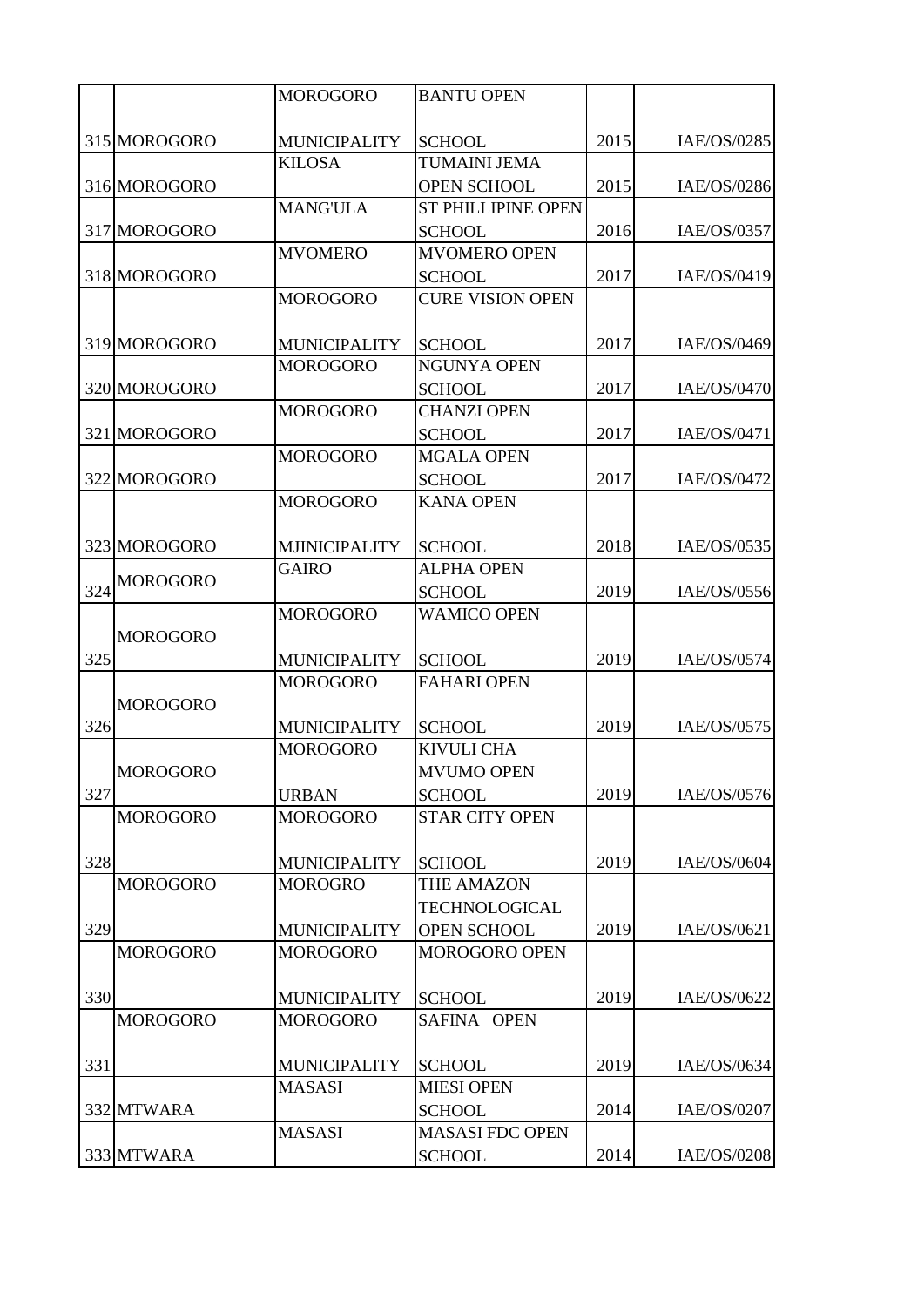|     |               | <b>MTWARA</b>      | <b>MTWARA</b>           |      |             |
|-----|---------------|--------------------|-------------------------|------|-------------|
|     |               |                    | <b>PENTECOSTAL</b>      |      |             |
|     |               |                    | YOUTH OPEN              |      |             |
|     | 334 MTWARA    |                    | <b>SCHOOL</b>           | 2014 | IAE/OS/0209 |
|     |               | <b>MASASI</b>      | <b>BISHOP RICHARD</b>   |      |             |
|     |               |                    | <b>NORGET</b>           |      |             |
|     |               |                    | <b>MEMORIAL OPEN</b>    |      |             |
|     | 335 MTWARA    |                    | <b>SCHOOL</b>           | 2017 | IAE/OS/0451 |
|     |               | <b>MASASI</b>      | <b>WASHAM NDANDA</b>    |      |             |
|     |               |                    |                         |      |             |
|     | 336 MTWARA    |                    | <b>OPEN SCHOOL</b>      | 2017 | IAE/OS/0452 |
|     |               | <b>MASASI</b>      | <b>ILULU OPEN</b>       |      |             |
|     | 337 MTWARA    |                    | <b>SCHOOL</b>           | 2014 | IAE/OS/0229 |
|     |               | <b>MTWARA</b>      | <b>MTWARA</b>           |      |             |
|     |               |                    | <b>LUTHERAN OPEN</b>    |      |             |
|     | 338 MTWARA    |                    | <b>SCHOOL</b>           | 2016 | IAE/OS/0412 |
|     |               | <b>MASASI</b>      | <b>QUALITY</b>          |      |             |
|     |               |                    | <b>DEVELOPMENT</b>      |      |             |
|     | 339 MTWARA    |                    | <b>OPEN SCHOOL</b>      | 2018 | IAE/OS/0508 |
|     | <b>MTWARA</b> | <b>MASASIDC</b>    | <b>CARITAS OPEN</b>     |      |             |
| 340 |               |                    | <b>SCHOOL</b>           | 2019 | IAE/OS/0623 |
|     | <b>MTWARA</b> | <b>MASASI TOWN</b> | <b>UPANGA OPEN</b>      |      |             |
|     |               |                    |                         |      |             |
| 341 |               | <b>COUNCIL</b>     | <b>SCHOOL</b>           | 2019 | IAE/OS/0624 |
|     |               | <b>ILEMELA</b>     | <b>BUJINGWA OPEN</b>    |      |             |
|     | 342 MWANZA    |                    | <b>SCHOOL</b>           | 2013 | IAE/OS/0119 |
|     |               | <b>NYAMAGANA</b>   | <b>MANDU OPEN</b>       |      |             |
|     | 343 MWANZA    |                    | <b>SCHOOL</b>           | 2013 | IAE/OS/0131 |
|     |               | <b>NYAMAGANA</b>   | <b>OLE MKOLANI</b>      |      |             |
|     | 344 MWANZA    |                    | <b>OPEN SCHOOL</b>      | 2013 | IAE/OS/0136 |
|     |               | <b>UKEREWE</b>     | <b>IGALA OPEN</b>       |      |             |
|     | 345 MWANZA    |                    | <b>SCHOOL</b>           | 2013 | IAE/OS/0139 |
|     |               | <b>UKEREWE</b>     | <b>MURITI OPEN</b>      |      |             |
|     | 346 MWANZA    |                    | <b>SCHOOL</b>           | 2013 | IAE/OS/0140 |
|     |               | <b>NYAMAGANA</b>   | <b>HEKIMA CITY OPEN</b> |      |             |
|     | 347 MWANZA    |                    | <b>SCHOOL</b>           | 2013 | IAE/OS/0143 |
|     |               | <b>ILEMELA</b>     | <b>IMAJA OPEN</b>       |      |             |
|     | 348 MWANZA    |                    | <b>SCHOOL</b>           | 2013 | IAE/OS/0144 |
|     |               | <b>NYAMAGANA</b>   | <b>WISDOM OPEN</b>      |      |             |
|     | 349 MWANZA    |                    | <b>SCHOOL</b>           | 2013 | IAE/OS/0145 |
|     |               | <b>ILEMELA</b>     | <b>CONERIN OPEN</b>     |      |             |
|     | 350 MWANZA    |                    | <b>SCHOOL</b>           | 2013 | IAE/OS/0146 |
|     |               | <b>UKEREWE</b>     | <b>MAKENE OPEN</b>      |      |             |
|     | 351 MWANZA    |                    | <b>SCHOOL</b>           | 2013 | IAE/OS/0147 |
|     |               | <b>NYAMAGANA</b>   | <b>RIGHT VISON OPEN</b> |      |             |
|     | 352 MWANZA    |                    | <b>SCHOOL</b>           | 2013 | IAE/OS/0148 |
|     |               | <b>ILEMELA</b>     | <b>BUSELU TEACHERS</b>  |      |             |
|     |               |                    |                         |      |             |
|     | 353 MWANZA    |                    | <b>OPEN SCHOOL</b>      | 2013 | IAE/OS/0149 |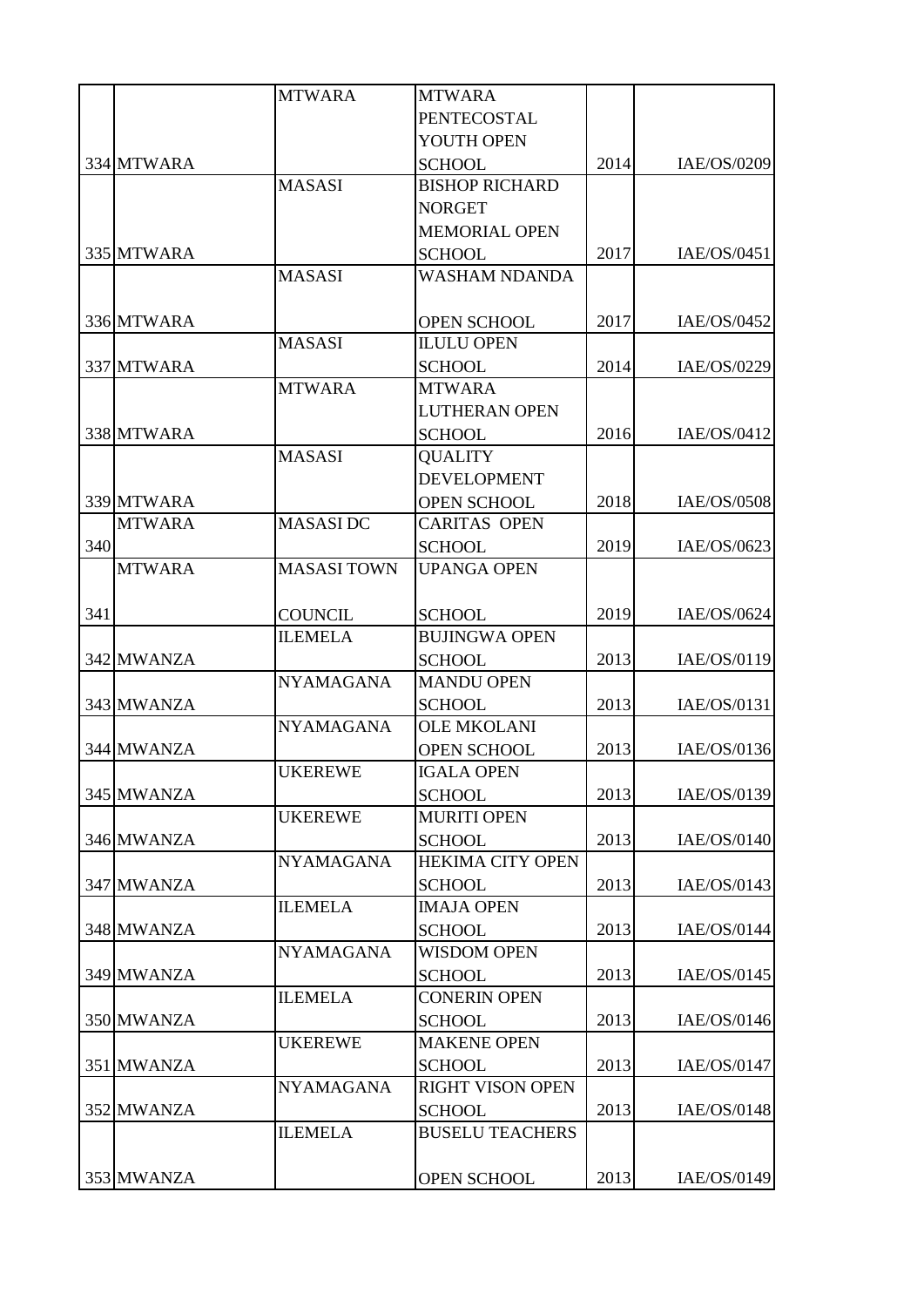|            | <b>ILEMELA</b>   | <b>RESTORATION</b>                       |      |             |
|------------|------------------|------------------------------------------|------|-------------|
| 354 MWANZA |                  | <b>OPEN SCHOOL</b>                       | 2013 | IAE/OS/0150 |
|            | <b>NYAMAGANA</b> | <b>MWANZA EXPERT</b>                     |      |             |
|            |                  |                                          |      |             |
| 355 MWANZA |                  | <b>OPEN SCHOOL</b>                       | 2013 | IAE/OS/0151 |
|            | <b>NYAMAGANA</b> | MWANZA YOUTH                             |      |             |
|            |                  |                                          |      |             |
| 356 MWANZA |                  | <b>I.A.E OPEN SCHOOL</b>                 | 2013 | IAE/OS/0152 |
|            | <b>MAGU</b>      | <b>KISESA OPEN</b>                       |      |             |
| 357 MWANZA |                  | <b>SCHOOL</b>                            | 2013 | IAE/OS/0153 |
|            | <b>NYAMAGANA</b> | <b>VETA-MWANZA</b>                       |      |             |
| 358 MWANZA |                  | <b>OPEN SCHOOL</b>                       | 2013 | IAE/OS/0154 |
|            | <b>SENGEREMA</b> | <b>ELIMU OPEN</b>                        |      |             |
| 359 MWANZA |                  | <b>SCHOOL</b>                            | 2013 | IAE/OS/0155 |
|            | <b>NYAMAGANA</b> | POSTIVE OPEN                             |      |             |
| 360 MWANZA |                  | <b>SCHOOL</b>                            | 2013 | IAE/OS/0156 |
|            | <b>NYAMAGANA</b> | NYAMAGANA OPEN                           |      |             |
| 361 MWANZA |                  | <b>SCHOOL</b>                            | 2013 | IAE/OS/0157 |
|            | <b>ILEMELA</b>   | <b>GATEWAY OPEN</b>                      |      |             |
| 362 MWANZA |                  | <b>SCHOOL</b>                            | 2013 | IAE/OS/0158 |
|            | <b>ILEMELA</b>   | <b>DEVELOPMENT</b>                       |      |             |
| 363 MWANZA |                  | <b>OPEN SCHOOL</b>                       | 2013 | IAE/OS/0159 |
|            | <b>GEITA</b>     | <b>KAMENA OPEN</b>                       |      |             |
| 364 MWANZA |                  | <b>SCHOOL</b>                            | 2013 | IAE/OS/0160 |
|            | <b>ILEMELA</b>   | <b>BOGOGWA OPEN</b>                      |      |             |
| 365 MWANZA |                  | <b>SCHOOL</b>                            | 2013 | IAE/OS/0161 |
|            | <b>NYAMAGANA</b> | <b>MKOLANI</b>                           |      |             |
|            |                  | <b>FOUNDATION OPEN</b>                   |      |             |
| 366 MWANZA | <b>MWANZA</b>    | <b>SCHOOL</b><br><b>HILTOP OPEN</b>      | 2013 | IAE/OS/0163 |
|            |                  |                                          |      |             |
| 367 MWANZA | <b>MWANZA</b>    | <b>SCHOOL</b><br><b>SUPA OPEN SCHOOL</b> | 2015 | IAE/OS/0267 |
| 368 MWANZA |                  |                                          | 2015 | IAE/OS/0307 |
|            | <b>NYAMAGANA</b> | VICTORIA UNIQUE                          |      |             |
|            |                  |                                          |      |             |
| 369 MWANZA |                  | <b>OPEN SCHOOL</b>                       | 2016 | IAE/OS/0376 |
|            | <b>ILEMELA</b>   | <b>BOBED OPEN</b>                        |      |             |
| 370 MWANZA |                  | <b>SCHOOL</b>                            | 2016 | IAE/OS/0382 |
|            | <b>ILEMELA</b>   | <b>ST. PAUL OPEN</b>                     |      |             |
| 371 MWANZA |                  | <b>SCHOOL</b>                            | 2016 | IAE/OS/0383 |
|            | <b>ILEMELA</b>   | <b>UPENDO DAIMA</b>                      |      |             |
| 372 MWANZA |                  | <b>OPEN SCHOOL</b>                       | 2016 | IAE/OS/0384 |
|            | <b>ILEMELA</b>   | <b>TUMAINI OPEN</b>                      |      |             |
| 373 MWANZA |                  | <b>SCHOOL</b>                            | 2016 | IAE/OS/0385 |
|            | <b>MAGU</b>      | <b>MUKIDOMA OPEN</b>                     |      |             |
| 374 MWANZA |                  | <b>SCHOOL</b>                            | 2016 | IAE/OS/0386 |
|            | <b>MAGU</b>      | <b>NYANGUGE TRC</b>                      |      |             |
| 375 MWANZA |                  | <b>OPEN CHOOL</b>                        | 2016 | IAE/OS/0387 |
|            | <b>MAGU</b>      | <b>IHAYABUYAGA</b>                       |      |             |
| 376 MWANZA |                  | <b>OPEN SCHOOL</b>                       | 2016 | IAE/OS/0388 |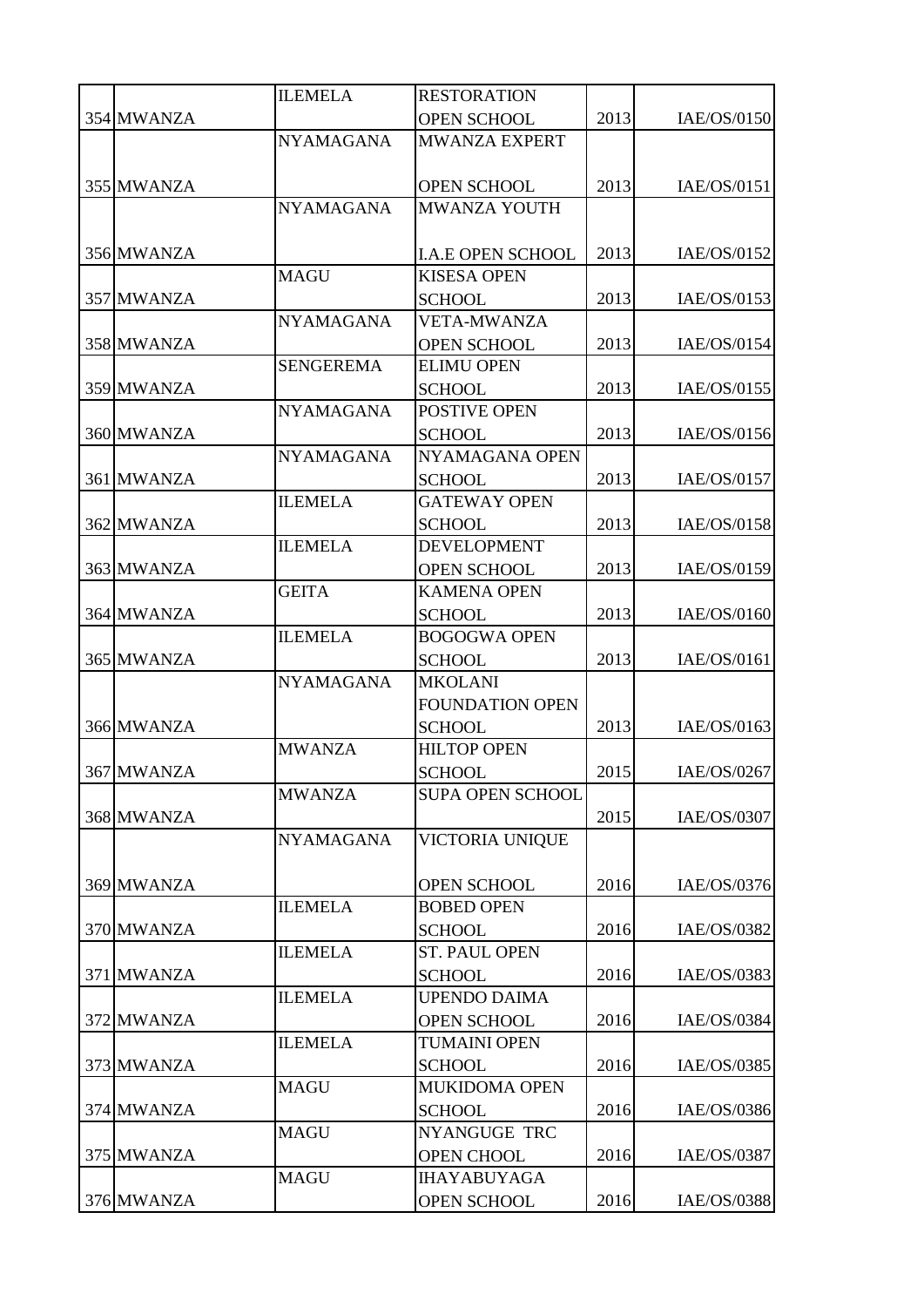|     |               | <b>MWANZA CITY</b>       | <b>KASELELE</b>         |      |             |
|-----|---------------|--------------------------|-------------------------|------|-------------|
|     |               |                          | <b>MAKWIM'HUMU</b>      |      |             |
|     | 377 MWANZA    |                          | <b>OPEN SCHOOL</b>      | 2016 | IAE/OS/0389 |
|     |               | <b>ILEMELA</b>           | <b>BROAD VISION</b>     |      |             |
|     | 378 MWANZA    |                          | <b>OPEN SCHOOL</b>      | 2016 | IAE/OS/0390 |
|     |               | <b>CHATO</b>             | <b>CHATO VIEW OPEN</b>  |      |             |
|     | 379 MWANZA    |                          | <b>SCHOOL</b>           | 2016 | IAE/OS/0406 |
|     |               | <b>ILEMELA</b>           | <b>ST.PAUL KIRUMBA</b>  |      |             |
|     |               |                          |                         |      |             |
|     | 380 MWANZA    |                          | <b>OPEN SCHOOL</b>      | 2017 | IAE/OS/0457 |
|     |               | <b>ILEMELA</b>           | <b>BRIGHT ACADEMY</b>   |      |             |
|     |               |                          |                         |      |             |
|     | 381 MWANZA    | <b>MUNICIPALITY</b>      | OPEN SCHOOL             | 2017 | IAE/OS/0458 |
|     |               | <b>NYAMAGANA</b>         | <b>IQRA COLLEGE OF</b>  |      |             |
|     |               |                          | <b>BUSINESS AND</b>     |      |             |
|     |               |                          | <b>INFORMATION</b>      |      |             |
|     | 382 MWANZA    |                          | <b>OPEN SCHOOL</b>      | 2017 | IAE/OS/0459 |
|     |               | <b>NYAMAGANA</b>         | <b>MWANZA CENTRE</b>    |      |             |
|     |               |                          |                         |      |             |
|     |               |                          | OF ADULT OPEN           |      |             |
|     | 383 MWANZA    |                          | <b>SCHOOL</b>           | 2017 | IAE/OS/0460 |
|     |               | <b>NYAMAGANA</b>         | <b>WESLEY COLLEGE</b>   |      |             |
|     |               |                          |                         |      |             |
|     | 384 MWANZA    |                          | <b>OPEN SCHOOL</b>      | 2017 | IAE/OS/0461 |
|     |               | <b>MAGU</b>              | <b>CRASTER OPEN</b>     |      |             |
|     | 385 MWANZA    |                          | <b>SCHOOL</b>           | 2018 | IAE/OS/0489 |
|     |               | <b>MAGU</b>              | <b>RIANS MAGU OPEN</b>  |      |             |
|     | 386 MWANZA    |                          | <b>SCHOOL</b>           | 2018 | IAE/OS/0491 |
|     |               | <b>ILEMELA</b>           | <b>RUTER OPEN</b>       |      |             |
|     | 387 MWANZA    |                          | <b>SCHOOL</b>           | 2018 | IAE/OS/0502 |
|     |               | <b>ILEMELA</b>           | <b>AKIBA OPEN</b>       |      |             |
|     | 388 MWANZA    |                          | <b>SCHOOL</b>           | 2018 | IAE/OS/0503 |
|     |               | <b>SENGEREMA</b>         | <b>CROWN OPEN</b>       |      |             |
|     | 389 MWANZA    |                          | <b>SCHOOL</b>           | 2018 | IAE/OS/0515 |
|     |               | <b>MAGU</b>              | <b>KISESA KTRI OPEN</b> |      |             |
|     | 390 MWANZA    |                          | <b>SCHOOL</b>           | 2018 | IAE/OS/0551 |
|     | <b>MWANZA</b> | <b>ILEMELA</b>           | <b>ST. PAUL OPEN</b>    |      |             |
| 391 |               |                          | <b>SCHOOL</b>           | 2019 | IAE/OS/0557 |
|     | <b>MWANZA</b> | <b>MISUNGWI</b>          | <b>SEKELWA OPEN</b>     |      |             |
| 392 |               |                          | <b>SCHOOL</b>           | 2019 | IAE/OS/0560 |
|     |               | <b>NYAMAGANA</b>         | <b>EXCEELLENT</b>       |      |             |
|     | <b>MWANZA</b> |                          | <b>MWANZA OPEN</b>      |      |             |
| 393 |               |                          | <b>SCHOOL</b>           | 2019 | IAE/OS/0586 |
|     |               | NJOMBE URBAN ENHENCEMENT |                         |      |             |
|     | 394 NJOMBE    | <b>NJOMBE</b>            | <b>OPEN SCHOOL</b>      | 2013 | IAE/OS/0080 |
|     |               |                          | ROYAL ACADEMIC          |      |             |
|     | 395 NJOMBE    |                          | OPEN SCHOOL             | 2013 | IAE/OS/0172 |
|     |               |                          |                         |      |             |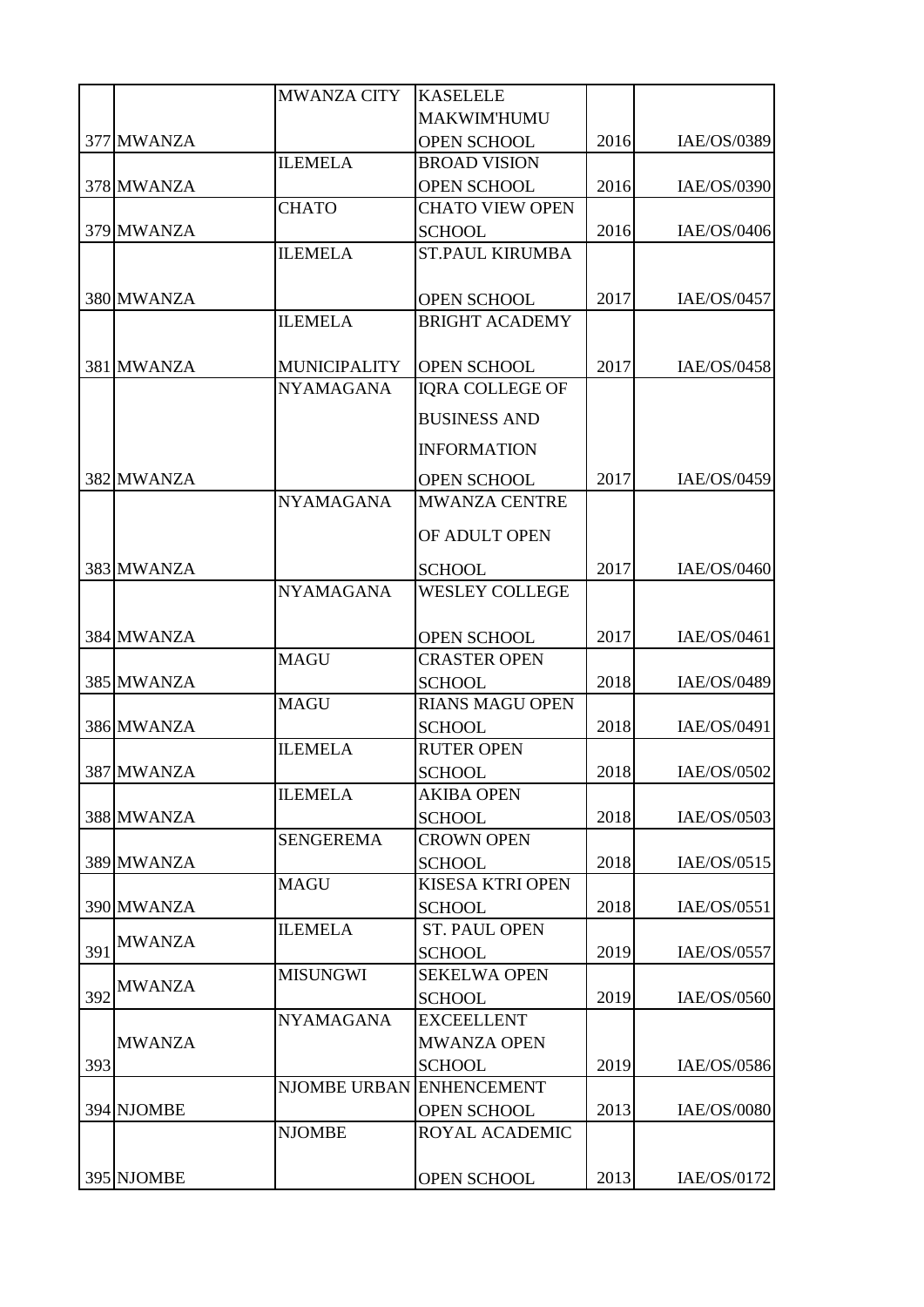|     |               | <b>MAKETE</b>       | <b>LUDILU OPEN</b>      |      |             |
|-----|---------------|---------------------|-------------------------|------|-------------|
|     | 396 NJOMBE    |                     | <b>SCHOOL</b>           | 2015 | IAE/OS/0284 |
|     |               | <b>WANGING'OMB</b>  | <b>MICHAEL JACKSON</b>  |      |             |
|     |               |                     |                         |      |             |
|     | 397 NJOMBE    | E                   | <b>OPEN SCHOOL</b>      | 2015 | IAE/OS/0347 |
|     |               | <b>NJOMBE</b>       | <b>CIWAE OPEN</b>       |      |             |
|     | 398 NJOMBE    |                     | <b>SCHOOL</b>           | 2018 | IAE/OS/0498 |
|     |               | <b>MAFINGA</b>      | <b>MUFINDI TRC OPEN</b> |      |             |
|     | 399 NJOMBE    |                     | <b>SCHOOL</b>           | 2018 | IAE/OS/0500 |
|     |               | <b>NJOMBE URBAN</b> | <b>GOOD HOPE</b>        |      |             |
|     | 400 NJOMBE    |                     |                         | 2018 | IAE/OS/0546 |
|     | 401 NJOMBE    | <b>LUDEWA</b>       | <b>ANDREW TSERE</b>     | 2018 | IAE/OS/0539 |
|     |               | <b>MAKAMBAKO</b>    | <b>MAKAMBAKO</b>        |      |             |
|     | <b>NJOMBE</b> |                     | <b>ACADEMY OPEN</b>     |      |             |
| 402 |               | <b>TOWN</b>         | <b>SCHOOL</b>           | 2019 | IAE/OS/0585 |
|     | <b>NJOMBE</b> | <b>WANGING'OMB</b>  | <b>GAMALIELI OPEN</b>   |      |             |
| 403 |               | E                   | <b>SCHOOL</b>           | 2019 | IAE/OS/0631 |
|     | <b>NJOMBE</b> | <b>MAKAMBAKO</b>    | <b>ELGIBOR OPEN</b>     |      |             |
| 404 |               |                     | <b>SCHOOL</b>           | 2019 | IAE/OS/0632 |
|     | <b>NJOMBE</b> | <b>MAKETE</b>       | <b>JITAMBUE OPEN</b>    |      |             |
| 405 |               |                     | <b>SCHOOL</b>           | 2019 | IAE/OS/0633 |
|     |               | <b>KIBAHA URBAN</b> | <b>NJUWENI OPEN</b>     |      |             |
|     | 406 PWANI     |                     | <b>SCHOOL</b>           | 2013 | IAE/OS/0045 |
|     |               | <b>KIBAHA URBAN</b> | <b>TULIVU</b>           |      |             |
|     |               |                     | <b>EDUCATION OPEN</b>   |      |             |
|     | 407 PWANI     |                     | <b>SCHOOL</b>           | 2013 | IAE/OS/0046 |
|     |               | <b>MKURANGA</b>     | <b>BEST OPEN SCHOOL</b> |      |             |
|     | 408 PWANI     |                     |                         | 2013 | IAE/OS/0035 |
|     |               | <b>BAGAMOYO</b>     | <b>RAMIYA OPEN</b>      |      |             |
|     | 409 PWANI     |                     | <b>SCHOOL</b>           | 2013 | IAE/OS/0082 |
|     |               | <b>KIBAHA</b>       | <b>QUN OPEN SCHOOL</b>  |      |             |
|     | 410 PWANI     |                     |                         | 2014 | IAE/OS/0211 |
|     |               | <b>KIBAHA</b>       | <b>TANZANIA</b>         |      |             |
|     |               |                     | <b>COMMUNITY</b>        |      |             |
|     |               |                     | <b>DEVELOPMENT</b>      |      |             |
|     | 411 PWANI     |                     | <b>OPEN SCHOOL</b>      | 2014 | IAE/OS/0212 |
|     |               | <b>KIBAHA</b>       | <b>JIKOMBOE OPEN</b>    |      |             |
|     | 412 PWANI     |                     | <b>SCHOOL</b>           | 2014 | IAE/OS/0213 |
|     |               | <b>PWANI</b>        | <b>EMMANUEL</b>         |      |             |
|     |               |                     | <b>COMMUNITY OPEN</b>   |      |             |
|     | 413 PWANI     |                     | <b>SCHOOL</b>           | 2015 | IAE/OS/0274 |
|     |               | <b>PWANI</b>        | <b>SMART OPEN</b>       |      |             |
|     | 414 PWANI     |                     | <b>SCHOOL</b>           | 2015 | IAE/OS/0275 |
|     |               | <b>MAFIA</b>        | <b>KIRONGWE OPEN</b>    |      |             |
|     | 415 PWANI     |                     | <b>SCHOOL</b>           | 2015 | IAE/OS/0290 |
|     |               | <b>KIBAHA</b>       | <b>RUHHAR OPEN</b>      |      |             |
|     | 416 PWANI     |                     | <b>SCHOOL</b>           | 2015 | IAE/OS/0353 |
|     |               | <b>MKURANGA</b>     | <b>MWANDEGE OPEN</b>    |      |             |
|     | 417 PWANI     |                     | <b>SCHOOL</b>           | 2015 | IAE/OS/0354 |
|     |               |                     |                         |      |             |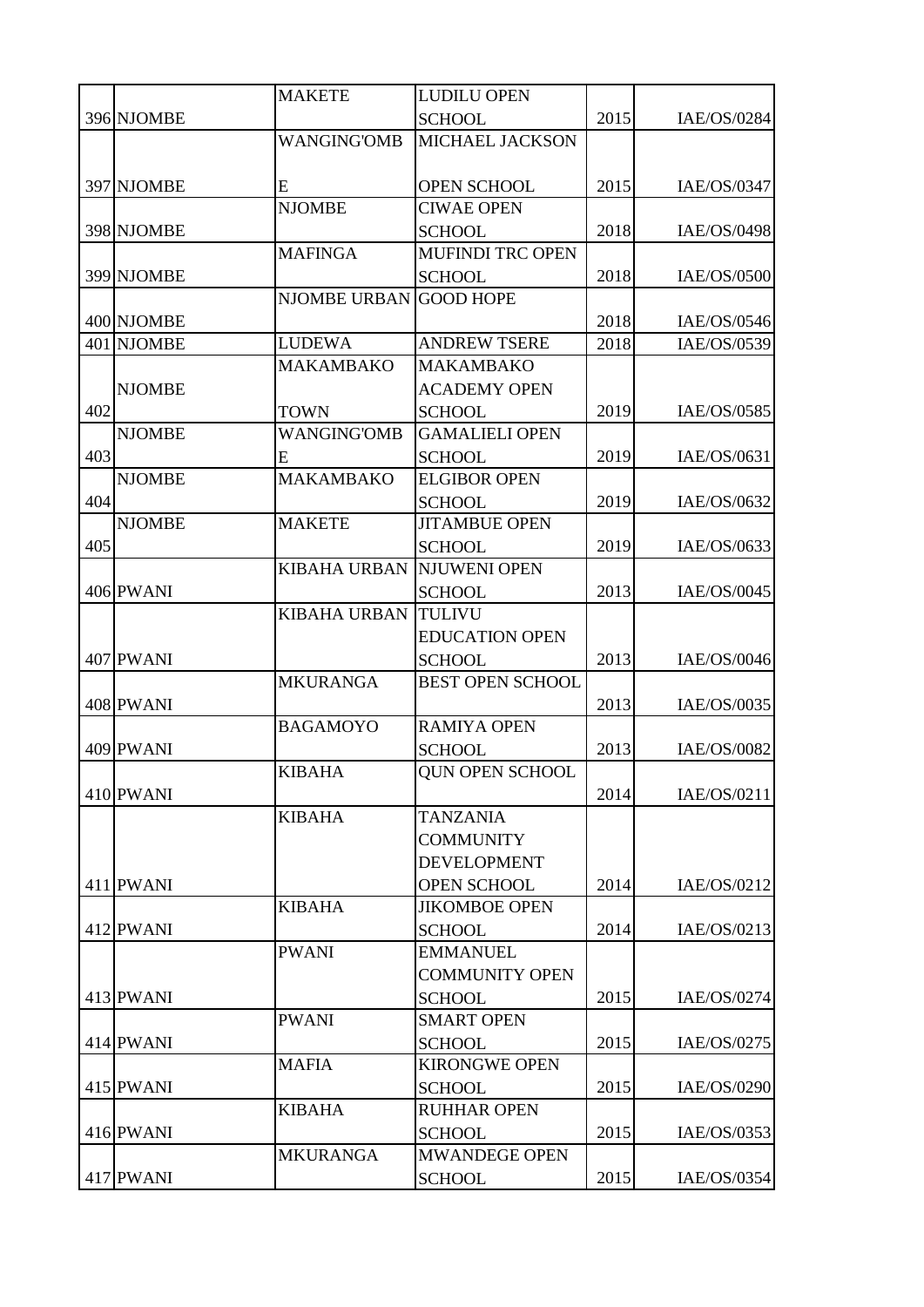|            | <b>KIBAHA</b>      | K.K.K.T TUMBI         |      |             |
|------------|--------------------|-----------------------|------|-------------|
| 418 PWANI  |                    | <b>OPEN SCHOOL</b>    | 2016 | IAE/OS/0405 |
|            | <b>KIBAHA</b>      | <b>TANGINI OPEN</b>   |      |             |
| 419 PWANI  |                    | <b>SCHOOL</b>         | 2016 | IAE/OS/0407 |
|            | <b>KIBAHA</b>      | <b>SOGEA OPEN</b>     |      |             |
| 420 PWANI  |                    | <b>SCHOOL</b>         | 2016 | IAE/OS/0410 |
|            | <b>KIBAHA TOWN</b> | <b>PANGANI</b>        |      |             |
|            |                    | <b>REMEDIAL OPEN</b>  |      |             |
| 421 PWANI  |                    | <b>SCHOOL</b>         | 2017 | IAE/OS/0448 |
|            | <b>MKURANGA</b>    | TWAYYIBAT             |      |             |
|            |                    | <b>KIMANZICHANA</b>   |      |             |
|            |                    | <b>ISLAMIC OPEN</b>   |      |             |
| 422 PWANI  |                    | <b>SCHOOL</b>         | 2017 | IAE/OS/0446 |
|            | <b>KISARAWE</b>    | <b>EBENERZER OPEN</b> |      |             |
| 423 PWANI  |                    | <b>SCHOOL</b>         | 2017 | IAE/OS/0466 |
|            | <b>CHALINZE</b>    | <b>CHALINZE OPEN</b>  |      |             |
| 424 PWANI  |                    | <b>SCHOOL</b>         | 2017 | IAE/OS/0488 |
|            | <b>BAGAMOYO</b>    | <b>HONEST OPEN</b>    |      |             |
| 425 PWANI  |                    | <b>SCHOOL</b>         | 2018 | IAE/OS/0520 |
|            | <b>KISARAWE</b>    | <b>MTAMBA</b>         |      |             |
|            |                    | <b>JUMAWATA OPEN</b>  |      |             |
| 426 PWANI  |                    | <b>SCHOOL</b>         | 2018 | IAE/OS/0532 |
|            | <b>MKURANGA</b>    | <b>SUCCESS OPEN</b>   |      |             |
| 427 PWANI  |                    | <b>SCHOOL</b>         | 2018 | IAE/OS/0544 |
|            | <b>BAGAMOYO</b>    | <b>JUPITER OPEN</b>   |      |             |
| 428 PWANI  |                    | <b>SCHOOL</b>         | 2018 | IAE/OS/0545 |
|            | <b>KIBAHA</b>      | <b>BRIGHT ANGELS</b>  |      |             |
| 429 PWANI  |                    | <b>OPEN SCHOOL</b>    | 2014 | IAE/OS/0224 |
| 430 PWANI  | <b>KIBAHA</b>      | <b>MKUNGUNI OPEN</b>  | 2014 | IAE/OS/0225 |
|            | <b>BAGAMOYO</b>    | <b>SCHOOL</b>         |      |             |
| 431 PWANI  |                    | PERA OPEN SCHOOL      | 2014 | IAE/OS/0239 |
|            | <b>KIBAHA</b>      | <b>MORNING STAR</b>   |      |             |
|            |                    |                       |      |             |
| 432 PWANI  |                    | VTC OPEN SCHOOL       | 2015 | IAE/OS/0266 |
|            | <b>RUFIJI</b>      | <b>RUSODI OPEN</b>    |      |             |
| 433 PWANI  |                    | <b>SCHOOL</b>         | 2015 | IAE/OS/0240 |
|            | <b>RUFIJI</b>      | <b>HIGH BRANCH</b>    |      |             |
| 434 PWANI  |                    | <b>OPEN SCHOOL</b>    | 2019 | IAE/OS/0599 |
|            | <b>SUMBAWANGA</b>  | <b>AGGREY CHANJI</b>  |      |             |
| 435 RUKWA  | <b>URBAN</b>       | <b>OPEN SCHOOL</b>    | 2013 | IAE/OS/0041 |
|            | <b>SUMBAWANGA</b>  | <b>SUMBAWANGA</b>     |      |             |
|            |                    |                       |      |             |
| 436 RUKWA  | <b>URBAN</b>       | FPCT OPEN SCHOOL      | 2013 | IAE/OS/0042 |
|            | <b>SONGEA</b>      | <b>ST.THERESA</b>     |      |             |
|            |                    | <b>ARENA OPEN</b>     |      |             |
| 437 RUVUMA |                    | <b>SCHOOL</b>         | 2018 | IAE/OS/0521 |
|            | <b>SONGEA</b>      | TOP ONE INN OPEN      |      |             |
| 438 RUVUMA |                    | <b>SCHOOL</b>         | 2014 | IAE/OS/0234 |
|            |                    |                       |      |             |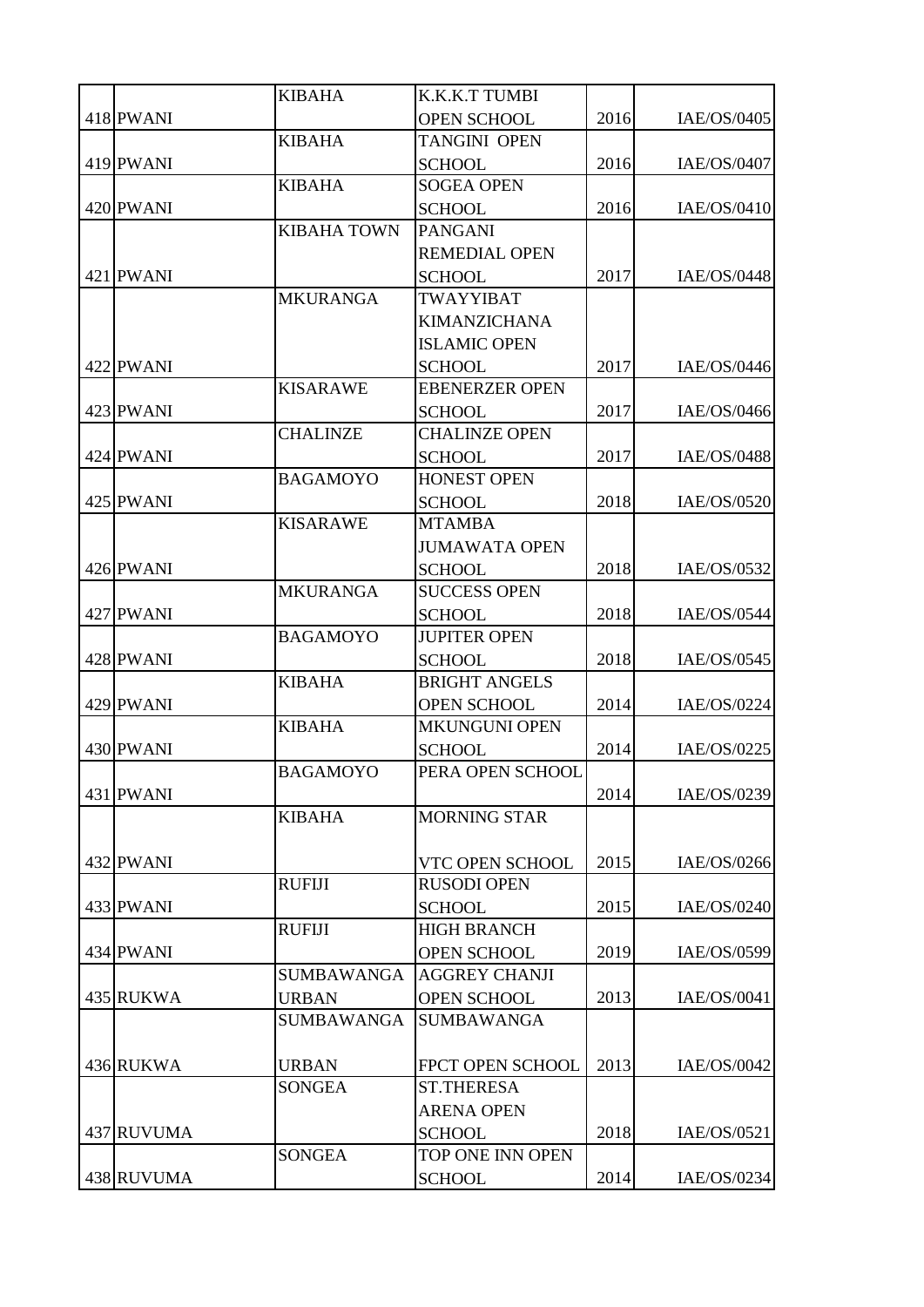|     |                  | <b>MADABA</b>       | <b>KKAYA OPEN</b>                     |      |             |
|-----|------------------|---------------------|---------------------------------------|------|-------------|
| 439 | <b>RUVUMA</b>    |                     | <b>SCHOOL</b>                         | 2019 | IAE/OS/0565 |
|     |                  | <b>SHINYANGA</b>    | FPCT - SHINYANGA                      |      |             |
|     |                  |                     |                                       |      |             |
|     | 440 SHINYANGA    |                     | <b>OPEN SCHOOL</b>                    | 2015 | IAE/OS/0301 |
|     |                  | <b>SHINYANGA</b>    | <b>SHINYANGA OPEN</b>                 |      |             |
|     | 441 SHINYANGA    |                     | <b>SCHOOL</b>                         | 2015 | IAE/OS/0304 |
|     |                  | <b>SHINYANGA</b>    | <b>BRAC SHINYANGA</b>                 |      |             |
|     |                  |                     |                                       |      |             |
|     | 442 SHINYANGA    |                     | <b>OPEN SCHOOL</b>                    | 2015 | IAE/OS/0343 |
|     |                  | <b>SHINYANGA</b>    | <b>AGAPE</b>                          |      |             |
|     |                  |                     | <b>KNOWLEDGE OPEN</b>                 |      |             |
|     | 443 SHINYANGA    |                     | <b>SCHOOL</b>                         | 2015 | IAE/OS/0273 |
|     |                  | <b>SHINYANGA</b>    | <b>BULUBA OPEN</b>                    |      |             |
|     | 444 SHINYANGA    | <b>URBAN</b>        | <b>SCHOOL</b>                         | 2016 | IAE/OS/0370 |
|     |                  | <b>SHINYANGA</b>    | <b>GLORICARE OPEN</b>                 |      |             |
|     | 445 SHINYANGA    |                     | <b>SCHOOL</b>                         | 2014 | IAE/OS/0227 |
|     |                  | <b>KISHAPU</b>      | <b>SHINYANGA OPEN</b>                 |      |             |
|     | 446 SHINYANGA    | <b>SHINYANGA</b>    | <b>SCHOOL</b>                         | 2014 | IAE/OS/0228 |
|     |                  | <b>SHINYANGA</b>    | <b>POLYTECHNIC</b>                    |      |             |
|     |                  |                     |                                       |      |             |
|     | 447 SHINYANGA    | <b>MUNICIPALITY</b> | <b>SHINYANGA</b>                      | 2018 | IAE/OS/0519 |
|     |                  | <b>KAHAMA</b>       | <b>HELP VISION</b>                    |      |             |
|     | <b>SHINYANGA</b> |                     | <b>ACADEMY OPEN</b>                   |      |             |
| 448 |                  |                     | <b>SCHOOL</b>                         | 2019 | IAE/OS/0569 |
|     |                  | <b>KAHAMA</b>       | <b>GENESIS OF MOUNT</b>               |      |             |
|     | <b>SHINYANGA</b> |                     | <b>MORIE OPEN</b>                     |      |             |
| 449 |                  |                     | <b>SCHOOL</b>                         | 2019 | IAE/OS/0570 |
|     |                  | <b>KAHAMA</b>       | <b>ST. MARCUS OPEN</b>                |      |             |
| 450 | <b>SHINYANGA</b> |                     | <b>SCHOOL</b>                         | 2019 | IAE/OS/0571 |
|     |                  | <b>KAHAMA</b>       | <b>HOSA OPEN</b>                      |      |             |
|     | 451 SHINYANGA    |                     | <b>SCHOOL</b>                         | 2019 | IAE/OS/0573 |
|     |                  | <b>SHINYANGA</b>    | <b>MICTES OIPEN</b>                   |      |             |
|     |                  |                     |                                       |      |             |
|     | 452 SHINYANGA    | <b>MUNICIPALITY</b> | <b>SCHOOL</b>                         | 2020 | IAE/OS/0659 |
|     |                  |                     | <b>BARIADI URBAN SIMIYU EDUCATION</b> |      |             |
|     |                  |                     |                                       |      |             |
|     | 453 SIMIYU       |                     | OPEN SCHOOL                           | 2013 | IAE/OS/0047 |
|     |                  |                     | BARIADI URBAN KALIWA ACADEMIC         |      |             |
|     |                  |                     |                                       |      |             |
|     | 454 SIMIYU       |                     | OPEN SCHOOL                           | 2013 | IAE/OS/0087 |
|     |                  |                     | <b>BARIADI URBAN SIMIYU GOLDEN</b>    |      |             |
|     | 455 SIMIYU       |                     | <b>OPEN SCHOOL</b>                    | 2013 | IAE/OS/0164 |
|     |                  | <b>MASWA</b>        | <b>JERIADA OPEN</b>                   |      |             |
|     | 456 SIMIYU       |                     | <b>SCHOOL</b>                         | 2015 | IAE/OS/0314 |
|     |                  | <b>BARIADI TOWN</b> | NTUZU QUALITY                         |      |             |
|     |                  |                     |                                       |      |             |
|     | 457 SIMIYU       | <b>COUNCIL</b>      | OPEN SCHOOL                           | 2017 | IAE/OS/0420 |
|     |                  | <b>BUSEGA DC</b>    | ST. METHOD OPEN                       |      |             |
|     | 458 SIMIYU       |                     | <b>SCHOOL</b>                         | 2017 | IAE/OS/0483 |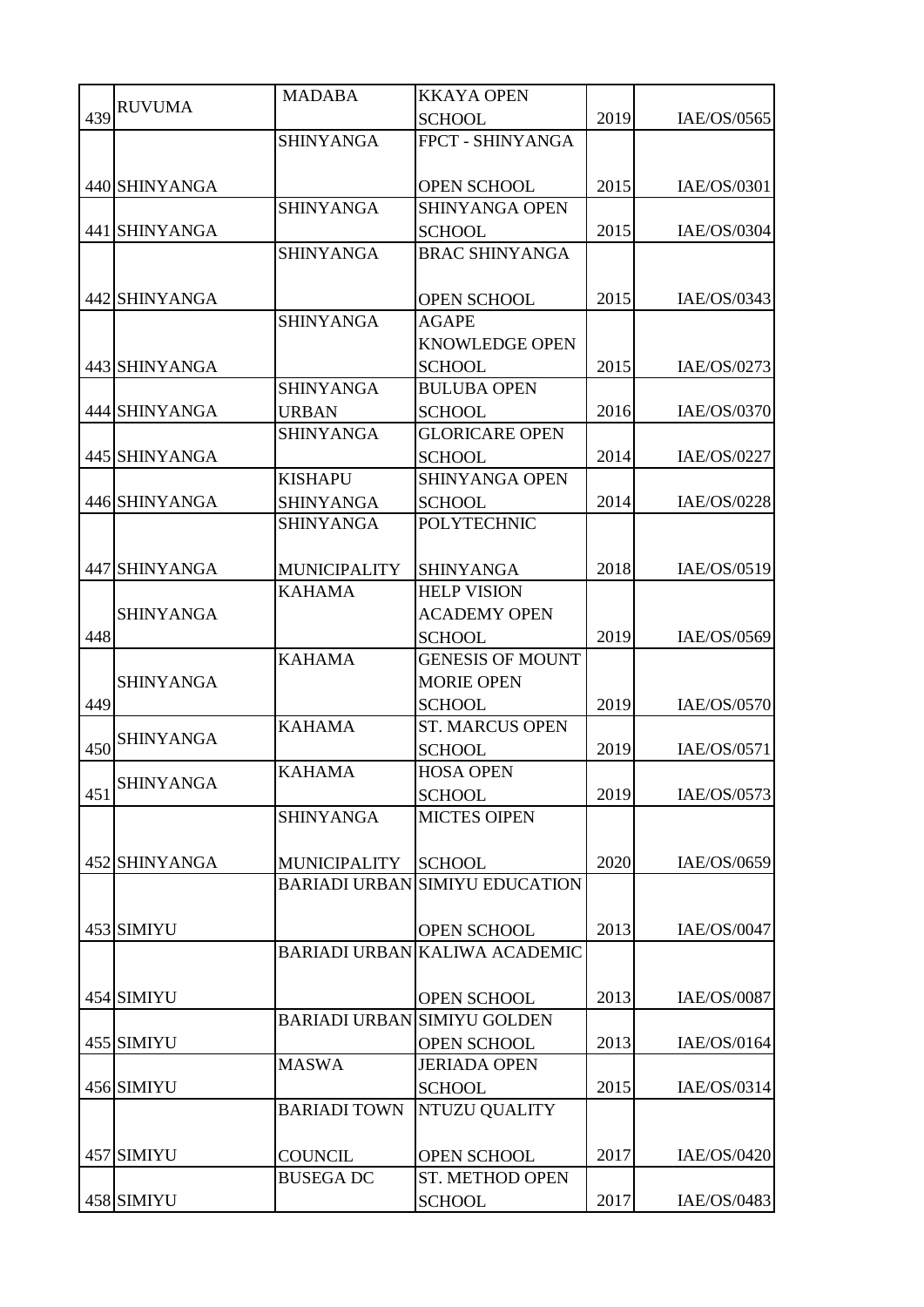|     |               | <b>BUSEGA</b>                         | <b>SAKAPE OPEN</b>                   |      |             |
|-----|---------------|---------------------------------------|--------------------------------------|------|-------------|
|     | 459 SIMIYU    |                                       | <b>SCHOOL</b>                        | 2018 | IAE/OS/0499 |
|     |               | <b>BUSEGA</b>                         | <b>MKULA HEALTH</b>                  |      |             |
| 460 | <b>SIMIYU</b> |                                       | <b>OPEN SCHOOL</b>                   | 2019 | IAE/OS/0572 |
|     |               | <b>SINGIDA TOWN</b>                   | <b>MAENDELEO OPEN</b>                |      |             |
|     | 461 SINGIDA   |                                       | <b>SCHOOL</b>                        | 2013 | IAE/OS/0002 |
|     |               | <b>SINGIDA TOWN</b>                   | <b>NYERERE OPEN</b>                  |      |             |
|     | 462 SINGIDA   |                                       | <b>SCHOOL</b>                        | 2013 | IAE/OS/0004 |
|     |               | <b>SINGIDA TOWN</b>                   | <b>SINGIDA OPEN</b>                  |      |             |
|     | 463 SINGIDA   |                                       | <b>SCHOOL</b>                        | 2013 | IAE/OS/0005 |
|     |               | <b>SINGIDA TOWN</b>                   | SINGIDA YOUTH                        |      |             |
|     | 464 SINGIDA   |                                       | <b>OPEN SCHOOL</b>                   | 2013 | IAE/OS/0006 |
|     |               | <b>SINGIDA TOWN</b>                   | <b>SAINT GRACE OPEN</b>              |      |             |
|     | 465 SINGIDA   |                                       | <b>SCHOOL</b>                        | 2013 | IAE/OS/0007 |
|     |               | <b>SINGIDA TOWN</b>                   | <b>KIBAONI OPEN</b>                  |      |             |
|     | 466 SINGIDA   |                                       | <b>SCHOOL</b>                        | 2013 | IAE/OS/0008 |
|     |               | <b>SINGIDA TOWN</b>                   | <b>CHALEDEREKO</b>                   |      |             |
|     | 467 SINGIDA   |                                       | <b>OPEN SCHOOL</b>                   | 2013 | IAE/OS/0009 |
|     |               | <b>SINGIDA TOWN</b>                   | K.L.P.T OPEN                         |      |             |
|     | 468 SINGIDA   |                                       | <b>SCHOOL</b>                        | 2013 | IAE/OS/0010 |
|     |               | <b>SINGIDA TOWN</b>                   | <b>AL-AZHARUY OPEN</b>               |      |             |
|     | 469 SINGIDA   |                                       | <b>SCHOOL</b>                        | 2013 | IAE/OS/0011 |
|     |               |                                       | SINGIDA URBAN SINGIDA BRIGHT         |      |             |
|     | 470 SINGIDA   |                                       | <b>OPEN SCHOOL</b>                   | 2013 | IAE/OS/0012 |
|     |               | <b>SINGIDA</b>                        | <b>SINGIDA BRAC</b>                  |      |             |
|     |               |                                       | <b>MAENDELEO OPEN</b>                |      |             |
|     | 471 SINGIDA   | <b>MUNICIPALITY</b><br><b>SINGIDA</b> | <b>SCHOOL</b><br><b>SINGIDA BRAC</b> | 2015 | IAE/OS/0292 |
|     |               |                                       | <b>MAENDELEO OPEN</b>                |      |             |
|     | 472 SINGIDA   | <b>MUNICIPALITY</b>                   | <b>SCHOOL</b>                        | 2015 | IAE/OS/0303 |
|     |               | <b>SINGIDA</b>                        | <b>SINGIDA LEARNING</b>              |      |             |
|     |               |                                       |                                      |      |             |
|     | 473 SINGIDA   |                                       | <b>OPEN SCHOOL</b>                   | 2015 | IAE/OS/0317 |
|     |               | <b>MKALAMA</b>                        | <b>ST. RITHA KOLPING</b>             |      |             |
|     |               |                                       |                                      |      |             |
|     |               |                                       | <b>MWANGA OPEN</b>                   |      |             |
|     | 474 SINGIDA   |                                       | <b>SHOOL</b>                         | 2018 | IAE/OS/0490 |
|     |               | <b>IRAMBA</b>                         | <b>UTARATIBU OPEN</b>                |      |             |
|     | 475 SINGIDA   |                                       | <b>SCHOOL</b>                        | 2018 | IAE/OS/0513 |
|     |               | <b>SINGIDA</b>                        | SINGIDA OPEN                         |      |             |
|     |               |                                       |                                      |      |             |
|     | 476 SINGIDA   | <b>MUNICIPALITY</b>                   | <b>SCHOOL</b>                        | 2018 | IAE/OS/0529 |
|     |               | <b>MKALAMA</b>                        | <b>BARAKA OPEN</b>                   |      |             |
|     | 477 SINGIDA   |                                       | <b>SCHOOL</b>                        | 2018 | IAE/OS/0530 |
|     |               | <b>IRAMBA</b>                         | <b>KIOMBOI WINNERS</b>               |      |             |
|     |               |                                       |                                      |      |             |
|     | 478 SINGIDA   |                                       | <b>OPEN SCHOOL</b>                   | 2018 | IAE/OS/0533 |
|     |               | <b>SINGIDA</b>                        | <b>USHIRIKA OPEN</b>                 |      |             |
|     |               |                                       |                                      |      |             |
|     | 479 SINGIDA   | <b>MUNICIPALITY</b>                   | <b>SCHOOL</b>                        | 2018 | IAE/OS/0536 |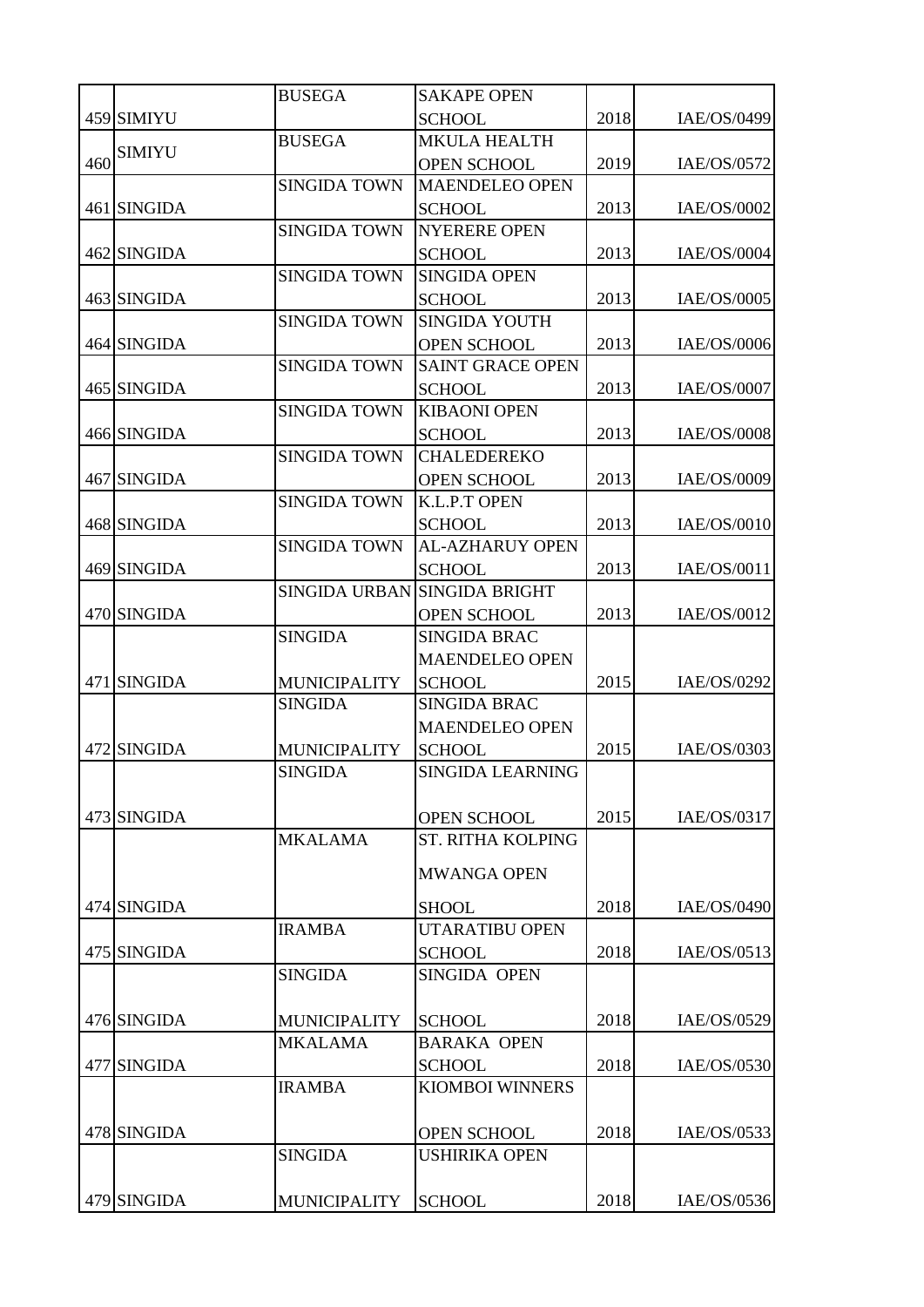|     |                | <b>SINGIDA</b>      | <b>MTINKO OPEN</b>          |      |             |
|-----|----------------|---------------------|-----------------------------|------|-------------|
| 480 | <b>SINGIDA</b> |                     | <b>SCHOOL</b>               | 2019 | IAE/OS/0554 |
|     |                | <b>SINGIDA</b>      | <b>KING COSTANTINO</b>      |      |             |
|     | <b>SINGIDA</b> |                     |                             |      |             |
| 481 |                |                     | <b>OPEN SCHOOL</b>          | 2019 | IAE/OS/0566 |
|     |                | <b>SINGIDA</b>      | <b>LAURENT OPEN</b>         |      |             |
|     | <b>SINGIDA</b> |                     |                             |      |             |
| 482 |                | <b>MUNICIPALITY</b> | <b>SCHOOL</b>               | 2019 | IAE/OS/0568 |
|     |                | <b>IKUNGI</b>       | <b>GREAT VISION</b>         |      |             |
|     | 483 SINGIDA    |                     | <b>OPEN SCHOOL</b>          | 2020 | IAE/OS/0657 |
|     |                | <b>MKALAMA</b>      | <b>IAMBI OPEN</b>           |      |             |
|     | 484 SINGIDA    |                     | <b>SCHOOL</b>               | 2020 | IAE/OS/0658 |
|     |                |                     | TABORA URBAN TABORA ACADEMY |      |             |
|     |                |                     |                             |      |             |
|     | 485 TABORA     |                     | <b>OPEN SCHOOL</b>          | 2013 | IAE/OS/0043 |
|     |                | <b>TABORA</b>       | <b>TABORA I.A.E OPEN</b>    |      |             |
|     | 486 TABORA     |                     | <b>SCHOOL</b>               | 2013 | IAE/OS/0162 |
|     |                | <b>TABORA</b>       | <b>TABORA GIRLS</b>         |      |             |
|     | 487 TABORA     |                     | <b>OPEN SCHOOL</b>          | 2013 | IAE/OS/0173 |
|     |                | <b>URAMBO</b>       | <b>KACE OPEN</b>            |      |             |
|     | 488 TABORA     |                     | <b>SCHOOL</b>               | 2015 | IAE/OS/0287 |
|     |                | <b>TABORA</b>       | <b>KAZIMA OPEN</b>          |      |             |
|     |                |                     |                             |      |             |
|     | 489 TABORA     | <b>MUNICIPALITY</b> | <b>SCHOOL</b>               | 2015 | IAE/OS/0288 |
|     |                | <b>NZEGA</b>        | KAHYOLO OPEN                |      |             |
|     | 490 TABORA     |                     | <b>SCHOOL</b>               | 2015 | IAE/OS/0298 |
|     |                | <b>NZEGA</b>        | <b>NZEGA FDC OPEN</b>       |      |             |
|     | 491 TABORA     |                     | <b>SCHOOL</b>               | 2015 | IAE/OS/0302 |
|     |                | <b>TABORA</b>       | <b>NKINGA OPEN</b>          |      |             |
|     | 492 TABORA     |                     | <b>SCHOOL</b>               | 2015 | IAE/OS/0306 |
|     |                | <b>IGUNGA</b>       | <b>GREAT VISION</b>         |      |             |
|     | 493 TABORA     |                     | <b>OPEN SCHOOL</b>          | 2015 | IAE/OS/0318 |
|     |                | <b>NZEGA</b>        | <b>SAMORA OPEN</b>          |      |             |
|     | 494 TABORA     |                     | <b>SCHOOL</b>               | 2015 | IAE/OS/0332 |
|     |                | <b>TABORA</b>       | <b>TABORA TEACHERS</b>      |      |             |
|     |                |                     |                             |      |             |
|     | 495 TABORA     | <b>MUNICIPALITY</b> | OPEN SCHOOL                 | 2015 | IAE/OS/0333 |
|     |                | TABORA(M)           | ST. JOHN,                   |      |             |
|     |                |                     | <b>ANGLICAN D.T</b>         |      |             |
|     | 496 TABORA     |                     | <b>OPEN SCHOOL</b>          | 2016 | IAE/OS/0404 |
|     |                | <b>TABORA</b>       | MUUNGANO OPEN               |      |             |
|     |                |                     |                             |      |             |
|     | 497 TABORA     | <b>MUNICIPALITY</b> | <b>SCHOOL</b>               | 2016 | IAE/OS/0413 |
|     |                | <b>URAMBO</b>       | <b>SANTA LUCIA OPEN</b>     |      |             |
|     | 498 TABORA     |                     | <b>SCHOOL</b>               | 2017 | IAE/OS/0432 |
|     |                | <b>TABORA</b>       | <b>NEW ERA OPEN</b>         |      |             |
|     |                |                     |                             |      |             |
|     | 499 TABORA     | MUNICIPALITY        | <b>SCHOOL</b>               | 2017 | IAE/OS/0465 |
|     |                |                     |                             |      |             |